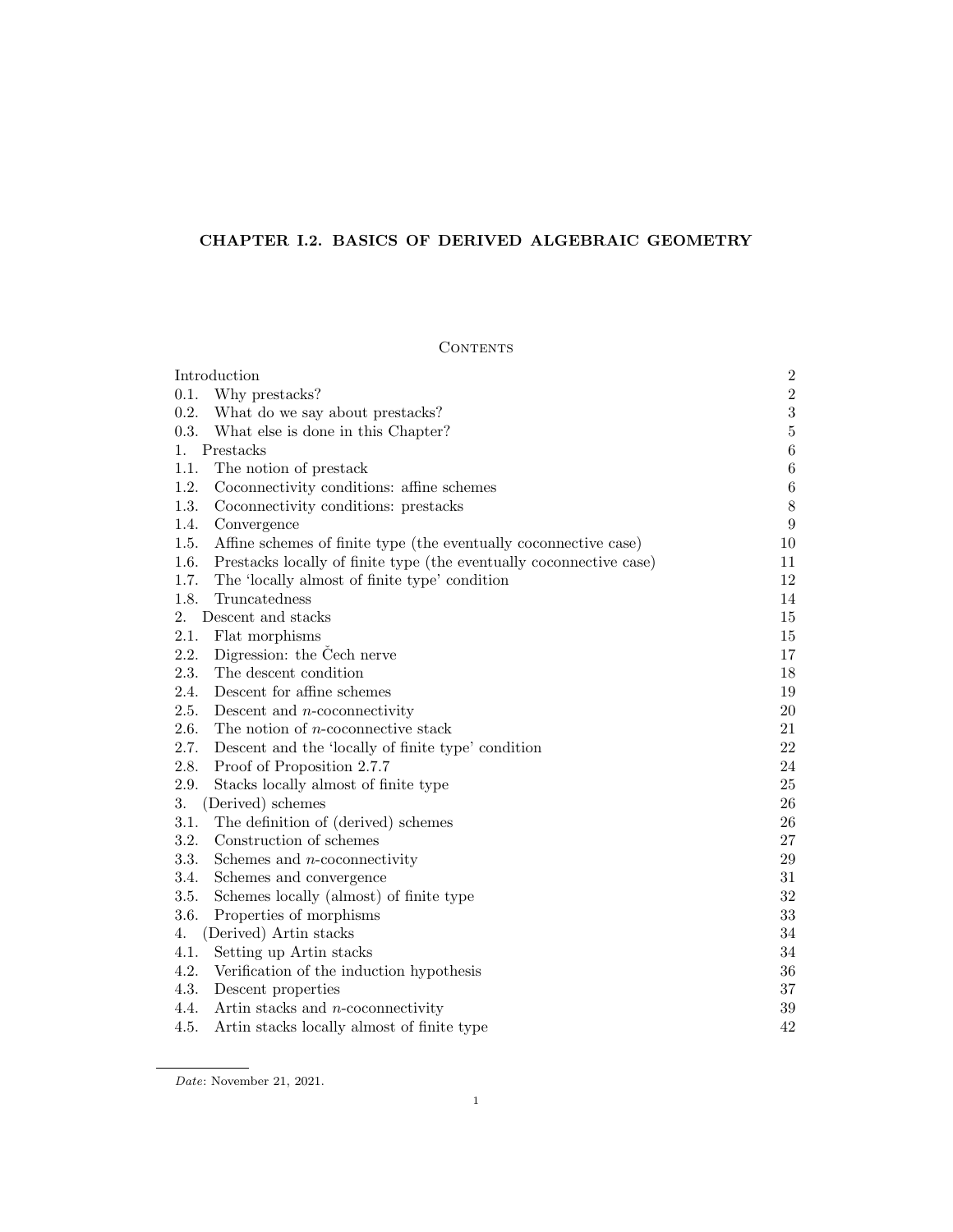#### 2 BASICS OF DAG

#### **INTRODUCTION**

This Chapter is meant to introduce the basic objects of study in derived algebraic geometry that will be used in the subsequent chapters.

0.1. Why prestacks? The most general (and, perhaps, also the most important) type of algebro-geometric object that we will introduce is the notion of prestack.

0.1.1. Arguably, there is an all-pervasive problem with how one introduces classical algebraic geometry. Even nowadays, any introductory book on algebraic geometry defines schemes as locally ringed spaces. The problem with this is that a locally ringed space is a lot of structure, so the definition is quite heavy.

However, one does not have to go this way if one adopts Grothendieck's language of points. Namely, whatever the category of schemes is, it embeds fully faithfully into the category of functors

$$
(\mathbf{Sch}^{\mathrm{aff}})^{\mathrm{op}} \to \mathbf{Set},
$$

where  $Sch<sup>aff</sup>$  is the category of affine schemes, i.e.,  $(Sch<sup>aff</sup>)<sup>op</sup>$  is the category of commutative rings.

Now, it is not difficult to characterize which functors  $(\text{Sch}^{\text{aff}})^{\text{op}} \to \text{Set}$  correspond to schemes: essentially the functor needs to have a Zariski atlas, a notion that has an intrinsic meaning.

0.1.2. This is exactly the point of view that we will adopt in this Chapter and throughout the book, with the difference that instead of classical (=usual=ordinary) affine schemes we consider derived affine schemes, where, by definition, the category of the latter is the one opposite to the category of connective commutative DG algebras (henceforth, when we write Sch<sup>aff</sup> we will mean the derived version, and denote the category of classical affine schemes by  ${}^{cl}Sch^{aff}$ ).

And instead of functors with values in the category Set of sets we consider the category of functors

(0.1) (Schaff) op → Spc,

where Spc is the category of *spaces* (a.k.a.  $\infty$ -groupoids).

We denote the category of functors  $(0.1)$  by PreStk and call its objects prestacks. I.e., a prestack is something that has a Grothendieck functor of points attached to it, with no further conditions or pieces of structure.

Thus, a prestack is the most general kind of space that one can have in algebraic geometry.

All other kinds of algebro-geometric objects that we will encounter will be prestacks, that have some particular properties (as opposed to extra pieces of structure). This includes schemes (considered in Sect. 3), Artin stacks (considered in Sect. 4), ind-schemes and inf-schemes (considered in [Chapter III.2]), formal moduli problems (considered in [Chapter IV.1]), etc.

0.1.3. However, the utility of the notion of prestack goes beyond being a general concept that contains the other known types of algebro-geometric objects as particular cases.

Namely, there are some algebro-geometric constructions that can be carried out in this generality, and it turns out to be convenient to do so.

The central among these is the assignment to a prestack  $\mathcal Y$  of the category  $QCoh(\mathcal Y)$  of quasi-coherent sheaves on  $\mathcal{Y}$ , considered in the next Chapter, [Chapter I.3]. In fact, there is a canonically defined functor

 $QCoh_{\text{PreStk}}^* : (\text{PreStk})^{\text{op}} \to \text{DGCat}_{\text{cont}}, \quad \mathcal{Y} \mapsto \text{QCoh}(\mathcal{Y}).$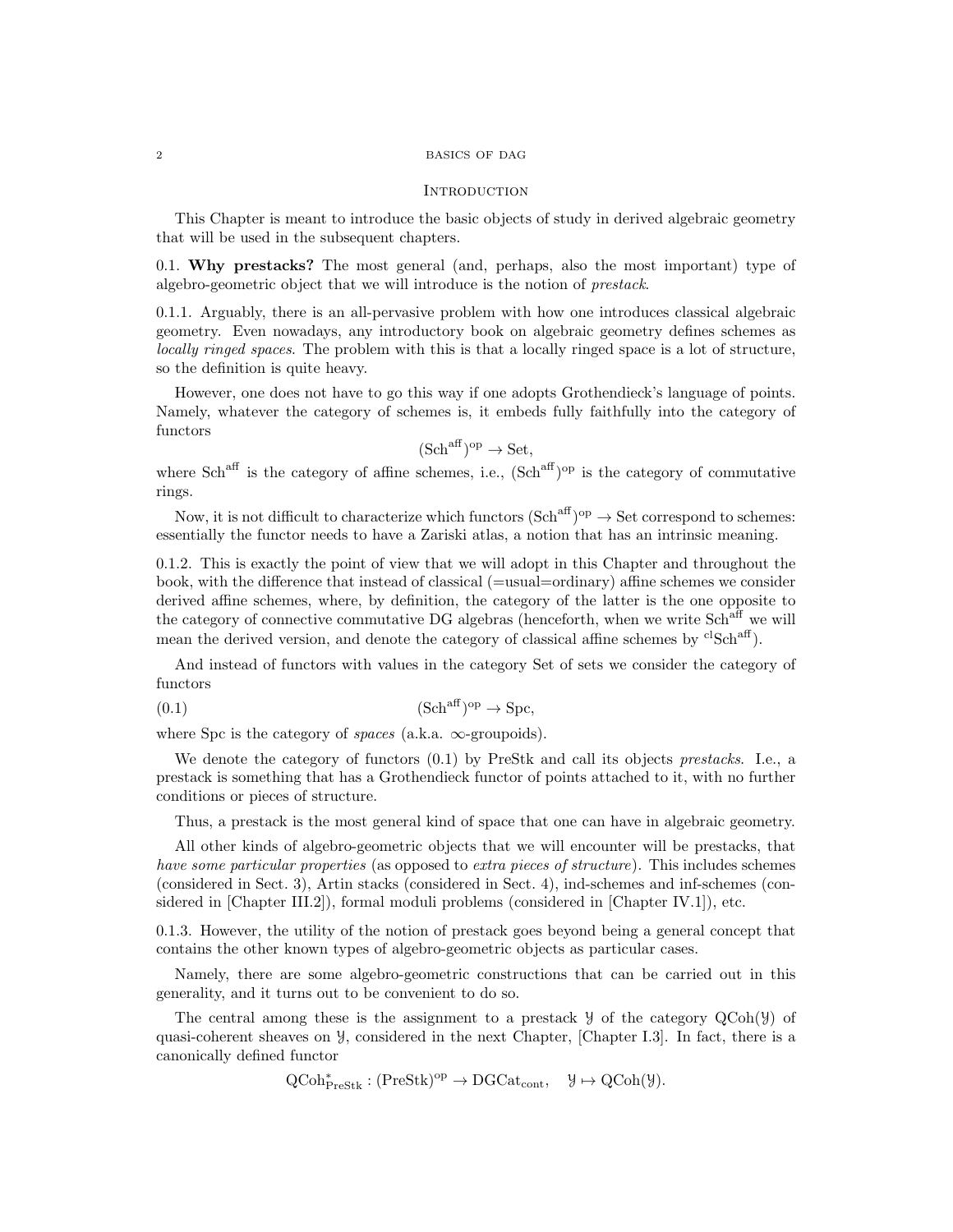The definition of  $QCoh_{\text{PreStk}}^*$  is actually automatic: it is the *right Kan extension* of the functor

$$
\operatorname{QCoh}^*_{\operatorname{Sch}^{\operatorname{aff}}}: (\operatorname{Sch}^{\operatorname{aff}})^{\operatorname{op}} \to 1\operatorname{-Cat}
$$

that attaches to

$$
\text{Spec}(A) = S \in \text{Sch}^{\text{aff}}
$$

the DG category

$$
\mathrm{QCoh}(S) := A\text{-mod}
$$

and to a map  $f: S' \to S$  the pullback functor  $f^* : \text{QCoh}(S) \to \text{Coh}(S')$ .

In other words,

(0.2) 
$$
\operatorname{QCoh}(\mathcal{Y}) = \lim_{(S \stackrel{y}{\to} \mathcal{Y}) \in ((\operatorname{Sch}^{\operatorname{aff}})_{/\mathcal{Y}})^{\operatorname{op}}} \operatorname{QCoh}(S).
$$

So an object  $\mathcal{F} \in \mathrm{QCoh}(\mathcal{Y})$  is a assignment

$$
(S \xrightarrow{y} \mathcal{Y}) \rightsquigarrow \mathcal{F}_{S,y} \in \text{QCoh}(S),
$$
  

$$
(S' \xrightarrow{f} S) \rightsquigarrow \mathcal{F}_{S',y \circ f} \simeq f^*(\mathcal{F}_{S,y}),
$$

satisfying a homotopy compatible system of compatibilities for compositions of morphisms between affine schemes.

Note that the expression in  $(0.2)$  involves taking a limit in the  $\infty$ -category 1-Cat. Thus, in order to assign a meaning to it (equivalently, the meaning to the expression 'homotopy compatible system of compatibilities') we need to input the entire machinery of  $\infty$ -categories, developed in [Lu1]. Thus, it is fair to say that Lurie gave us the freedom to consider quasicoherent sheaves on prestacks.

Note that before the advent of the language of  $\infty$ -categories, the definition of the (derived) category of quasi-coherent sheaves on even such benign objects as algebraic stacks was quite awkward (see [LM]). Essentially, in the past, each time one needed to construct a triangulated category, one had to start from an abelian category, take its derived category, and then perform some manipulations on it in order to obtained the desired one.

As an application of the assignment

$$
\mathcal{Y} \rightsquigarrow \mathrm{QCoh}(\mathcal{Y})
$$

we obtain an automatic construction of the category of D-modules/crystals (see [Chapter III.4]). Namely,

 $D\text{-mod}(\mathcal{Y}) := Q\text{Coh}(\mathcal{Y}_{dR}),$ 

where  $\mathcal{Y}_{\text{dR}}$  is the *de Rham prestack* of  $\mathcal{Y}$ .

0.1.4. Another example of a theory that is convenient to develop in the generality of prestacks is deformation theory, considered in [Chapter III.1]. Here, too, it is crucial that we work in the context of derived (as opposed to classical) algberaic geometry.

0.1.5. As yet another application of the general notion of prestack is the construction of the Ran space of a given scheme, along with its category of quasi-coherent sheaves or D-modules. We will not discuss it explicitly in this book, and refer the reader to, e.g., [Ga2].

0.2. What do we say about prestacks? The notion of prestack is so general that it is, of course, impossible to prove anything non-trivial about arbitrary prestacks.

What we do in Sect. 1 is study some very formal properties of prestacks, which will serve us in the later chapters of this book.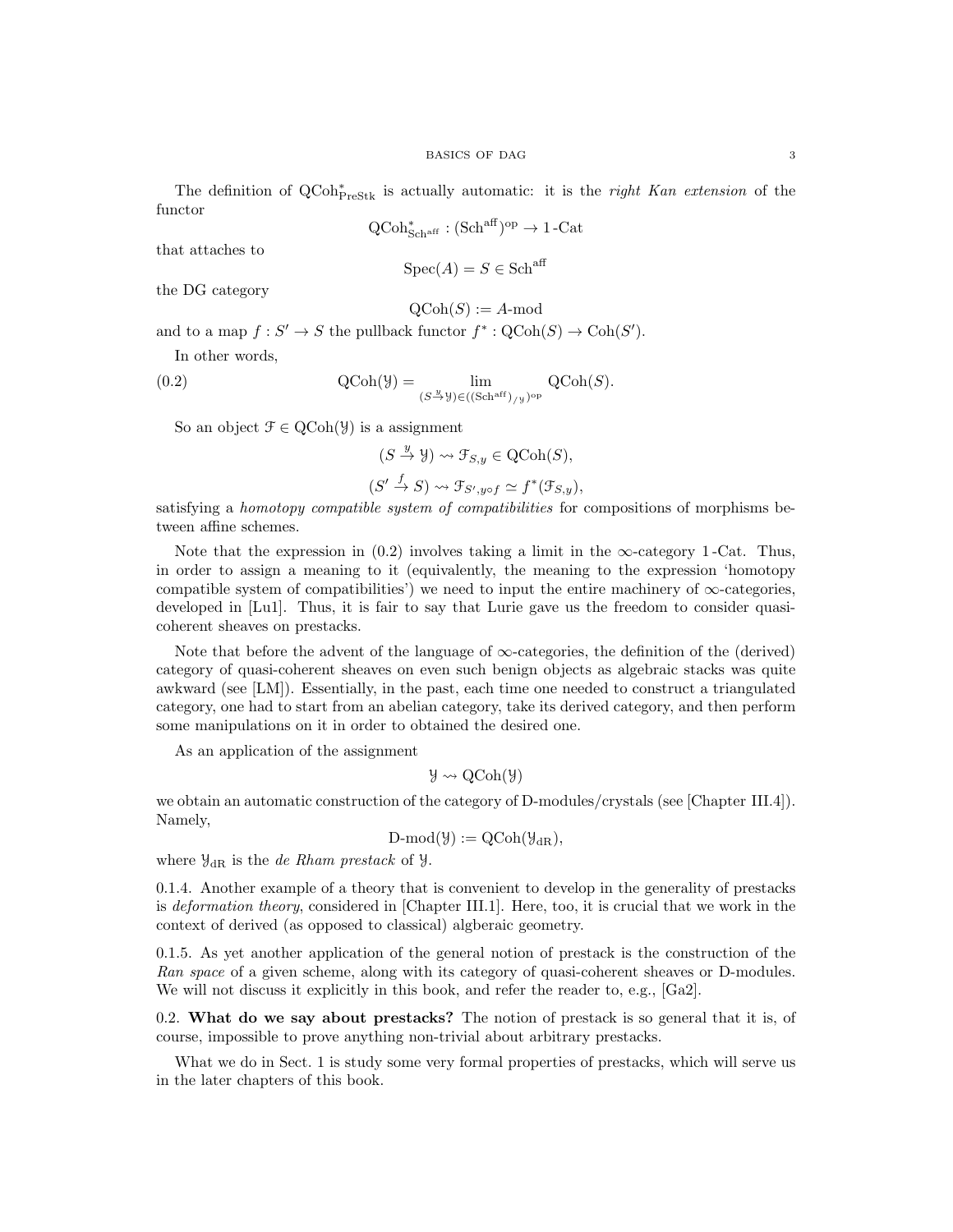0.2.1. The notion of n-coconnectivity. As was said before, the category PreStk is that of functors  $(Sch^{aff})^{op} \to Spc$ , where

$$
(\mathrm{Sch}^{\mathrm{aff}})^{\mathrm{op}} := \mathrm{ComAlg}(\mathrm{Vect}^{\leq 0}).
$$

Now, arguably, the category  $ComAlg(Vect^{\leq 0})$  is complicated, and it is natural to try to approach it via its successive approximations, namely, the categories

$$
ComAlg(Vect^{\geq -n, \leq 0})
$$

of connective commutative DG algebras that live in cohomological degrees  $\geq -n$ .

We denote the corresponding full subcategory in Sch<sup>aff</sup> by <sup> $\leq n$ </sup>Sch<sup>aff</sup>; we call its objects *n*coconnective affine schemes. We can consider the corresponding category of functors

$$
(\leq^n \text{Sch}^{\text{aff}})^{\text{op}} \to \text{Spc}
$$

and denote it by  $\leq^n$ PreStk.

The  $\infty$ -categories <sup>≤n</sup>PreStk and <sup>≤n</sup>Stk are related by a pair of mutually adjoint functors

$$
(0.3) \t\t\t\t^{\leq n} \text{PreStk} \rightleftarrows \text{PreStk},
$$

given by restriction and left Kan extension along the inclusion  $\leq^n \text{Sch}^{\text{aff}} \to \text{Sch}^{\text{aff}}$ , respectively, with the left adjoint in (0.3) being fully faithful.

Thus, we can think of each  $\leq^n$ PreStk as a full subcategory in PreStk; we referred to its objects as *n*-coconnective prestacks. Informally, a functor in  $(0.1)$  is *n*-coconnective if it is completely determined by its values on n-coconnective affine schemes.

The subcategories  $\leq^n$ PreStk form a sequence of approximations to PreStk.

0.2.2. Convergence. A technically convenient condition that one can impose on a prestack is that of *convergence*. By definition, a functor  $\mathcal{Y}$  in (0.1) is convergent if for any  $S \in \text{Sch}^{\text{aff}}$  the map

$$
\mathcal{Y}(S) \to \lim_{n} \mathcal{Y}({}^{\leq n}S),
$$

is an isomorphism, where  $\leq^n S$  denotes the *n*-coconnective truncation of S.

Convergence is a necessary condition for a prestack to satisfy in order to *admit deformation* theory, see [Chapter III.1, Sect. 7.1].

0.2.3. Finite typeness. Consider the categories  $\leq^n \text{Sch}^{\text{aff}}$  and  $\leq^n \text{PreStk}$ . We shall say that an object  $S \in \leq^{n} \text{Sch}^{\text{aff}}$  (resp.,  $\mathcal{Y} \in \leq^{n} \text{PreStk}$ ) is of *finite type* (resp., *locally of finite type*) if the corresponding functor  $(0.1)$  takes *filtered limits of affine schemes* to colimits in Spc.

It follows tautologically that an object  $\mathcal{Y} \in \leq^{n}$ PreStk is locally of finite type if and only if the corresponding functor (0.1) is completely determined by its values on affine schemes of finite type.

Now, the point is that, as in the case of classical algebraic geometry, the condition on an object  $Spec(A) = S \in \leq^n Sch^{aff}$  to be of finite type is very explicit: it is equivalent to  $H^0(A)$ being finitely generated over our ground field, and each  $H^{-i}(A)$  (where i runs from 1 to n) being finitely generated as a module over  $H^0(A)$ .

Thus, objects of  $\leq^n$ PreStk that are locally of finite type are precisely those that can be expressed via affine schemes that are 'finite dimensional'.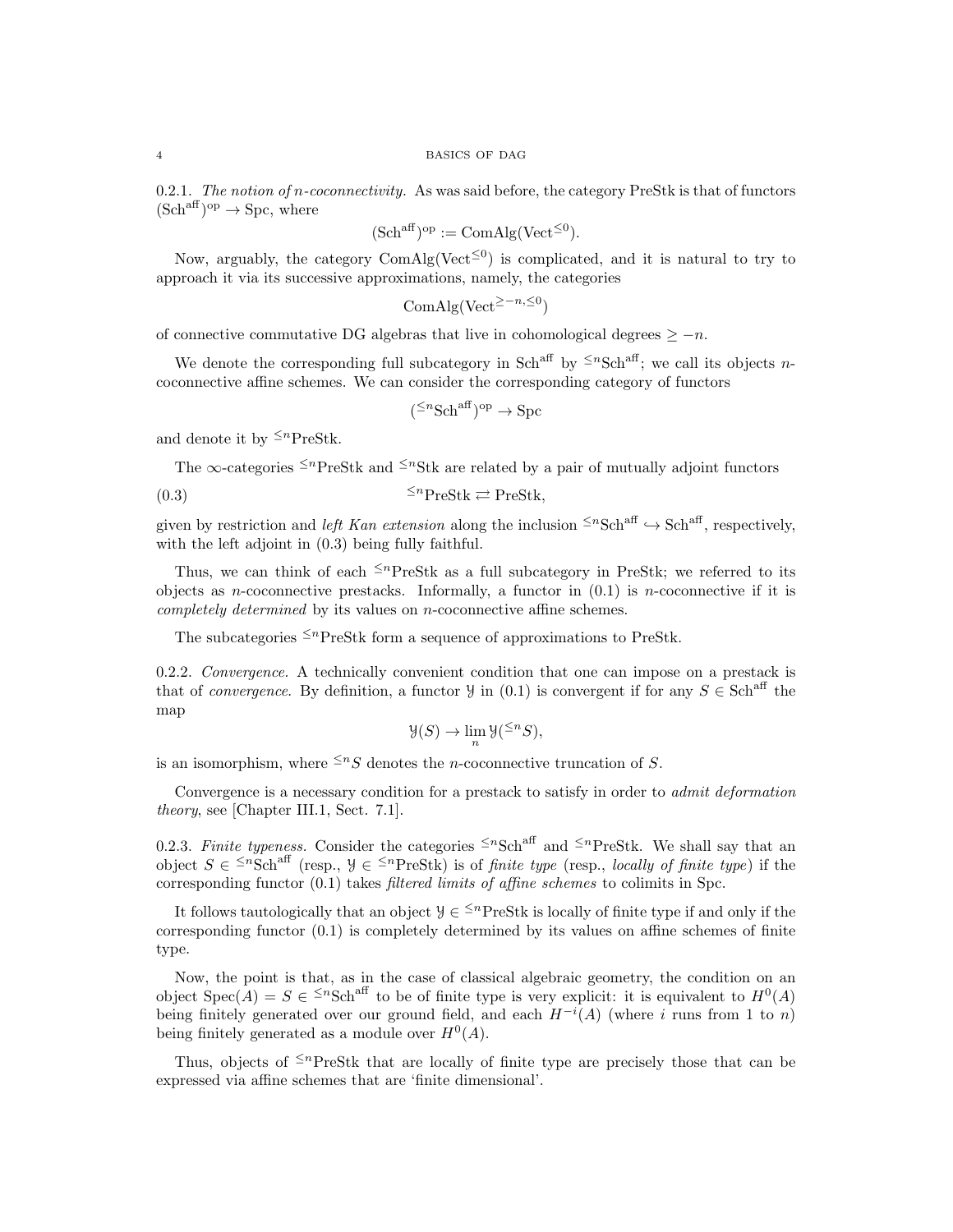### $\,$  BASICS OF DAG  $\,$   $\,$  5  $\,$

0.2.4. Inserting the word 'almost'. Consider now the category PreStk.

We shall say that a prestack is *locally almost of finite type* if it is convergent, and for any  $n$ , the functor  $\leftarrow$  in (0.3) produces from it an object locally of finite type.

The class of prestacks locally almost of finite type will play a central role in this book. Namely, it is for this class of prestacks that we will develop the theory of ind-coherent sheaves and crystals.

# 0.3. What else is done in this Chapter?

0.3.1. In Sect. 2 we introduce a hierarchy of Grothendieck topologies on Sch<sup>aff</sup>: flat, ppf, étale, Zariski. Each of the above choices gives rise to a full subcategory

# Stk ⊂ PreStk

consisting of objects that satisfy the corresponding descent condition. We refer to the objects of Stk as stacks.

The primary interest in Sect. 2 is how the descent condition interacts with the conditions of n-coconnectivity, convergence and local (almost) finite typeness.

0.3.2. In the rest of this Chapter we discuss two specific classes of stacks: schemes and Artin stacks (the former being a particular case of the latter).

The corresponding sections are essentially a paraphrase of some parts of [TV1, TV2] in the language of ∞-categories.

0.3.3. In Sect. 3 we introduce the full subactegory Sch  $\subset$  PreStk of (derived) schemes<sup>1</sup>.

Essentially, a prestack  $Z$  is a scheme if it is a stack and admits a Zariski atlas (i.e., a collection of affine schemes  $S_i$  equipped with *open embeddings*  $S_i \rightarrow \mathcal{Y}$ ).

We will not go deep into the study of derived schemes, but content ourselves with establishing the properties related to  $n$ -coconnectivity and finite typeness. These can be summarized by saying that a scheme is  $n$ -coconnective (resp., of finite type) if and only if some (equivalently, any) Zariski atlas consists of affine schemes that are n-coconnective (resp., of finite type).

0.3.4. In Sect. 4 we introduce the hierarchy of k-Artin stacks,  $k = 0, 1, 2...$  Our definition is a variation of the notion of a k-geometric stack defined by Simpson in [Sim] and developed in the derived context in [TV2].

For an individual  $k$ , what we call a  $k$ -Artin stack may be different from what is accepted elsewhere in the literature (e.g., in our definition, only schemes that are disjoint unions of affines are 0-Artin stacks; all other schemes are 1-Artin stacks). However, the union over all  $k$  produces the same class of objects as in other definitions, called Artin stacks.

The definition of k-Artin stacks proceeds by induction on k. By definition, a k-Artin stack is an étale prestack that admits a *smooth*  $(k - 1)$ -representable atlas by affine schemes.

As in the case of schemes, we will only discuss the properties of Artin stacks related to  $n$ -coconnectivity and finite typeness, with results parallel to those mentioned above: an Artin stack is n-coconnective (resp., of finite type) if and only if some (equivalently, any) smooth atlas consists of affine schemes that are n-coconnective (resp., of finite type).

<sup>1</sup>Henceforth we will drop the adjective 'derived'.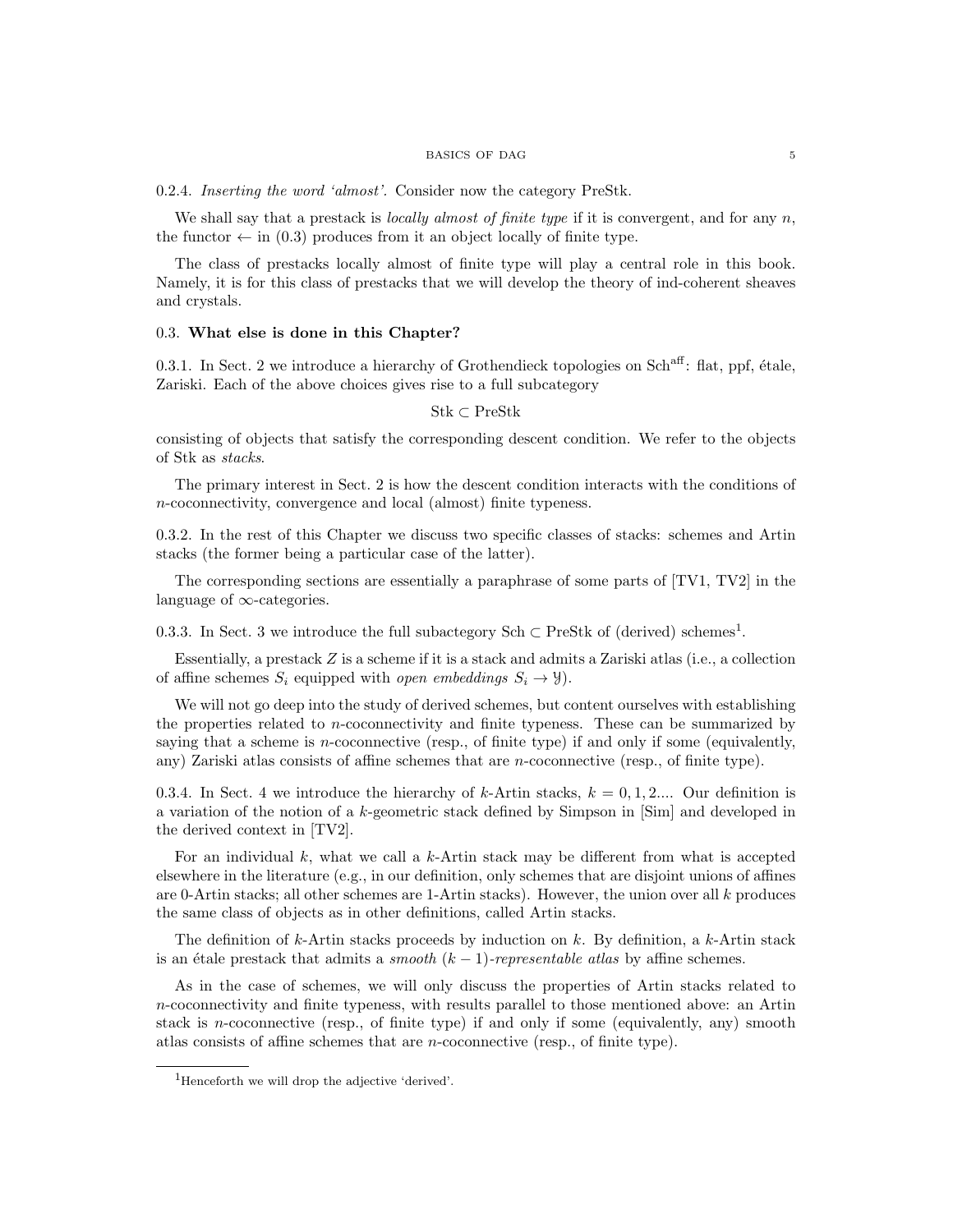#### 6 BASICS OF DAG

#### 1. Prestacks

In this section we introduce the principal actors in derived algebraic geometry: prestacks.

We will focus on the very formal aspects of the theory, such as what it means for a prestack to be *n*-coconnective (for some integer *n*) or to be locally (almost) of finite type.

1.1. The notion of prestack. Derived algebraic geometry is 'born' from connective commutative DG algebras, in the same way as classical algebraic geometry (over a given ground field  $k$ ) is born from commutative algebras. Following Grothendieck, we will think of algebro-geometric objects as *prestacks*, i.e., arbitrary functors from the  $\infty$ -category of connective commutative DG algebras to that of spaces.

1.1.1. Consider the stable symmetric monoidal Vect, and its full monoidal subcategory Vect<sup> $\leq 0$ </sup>. By a connective commutative DG algebra over  $k$  we shall mean a commutative algebra object in Vect<sup>≤0</sup>. The totality of such algebras forms an  $(\infty, 1)$ -category, ComAlg(Vect<sup>≤0</sup>).

Remark 1.1.2. Note that what we call a 'connective commutative DG algebra over  $k$ ' is really an abstract notion: we are appealing to the general notion of commutative algebra in symmetric monoidal category from [Chapter I.1, Sect. 3.3].

However, one can show (see [Lu2, Proposition 7.1.4.11]) that the homotopy category of the  $\infty$ -category ComAlg(Vect<sup> $\leq 0$ </sup>) is a familiar object: it is obtained from the category of what one classically calls 'commutative differential graded algebras over k concentrated in degrees  $\leq 0$ ' by inverting quasi-isomorphisms.

1.1.3. We define the category of (derived) affine schemes over  $k$  to be

$$
Sch^{\text{aff}} := (\text{ComAlg}(\text{Vect}^{\leq 0}))^{\text{op}}.
$$

1.1.4. By a (derived) prestack we shall mean a functor  $(Sch^{aff})^{op} \to Spc$ . We let PreStk denote the  $(\infty, 1)$ -category of prestacks, i.e.,

$$
PreStk := Funct((Sch^{aff})^{op}, Spc).
$$

1.1.5. Yoneda defines a fully faithful embedding

 $Sch<sup>aff</sup> \hookrightarrow PreStk$ .

For  $S \in \text{Sch}^{\text{aff}}$  and  $\mathcal{Y} \in \text{PreStk}$  we have, tautologically,

$$
\operatorname{Maps}_{\operatorname{PreStk}}(S, \mathcal{Y}) \simeq \mathcal{Y}(S).
$$

1.1.6. Let  $f : \mathcal{Y}_1 \to \mathcal{Y}_2$  be a map of prestacks. We shall say that f is affine schematic if for every  $S \in (\text{Sch}^{\text{aff}})_{/\mathcal{Y}_2}$ , the fiber product  $S \times \mathcal{Y}_1 \in \text{PreStk}$  is representable by an affine scheme.

1.2. Coconnectivity conditions: affine schemes. Much of the analysis in derived algebraic geometry proceeds by induction on how many negative cohomological degrees we allow our DG algebras to live in. We initiate this discussion in the present subsection.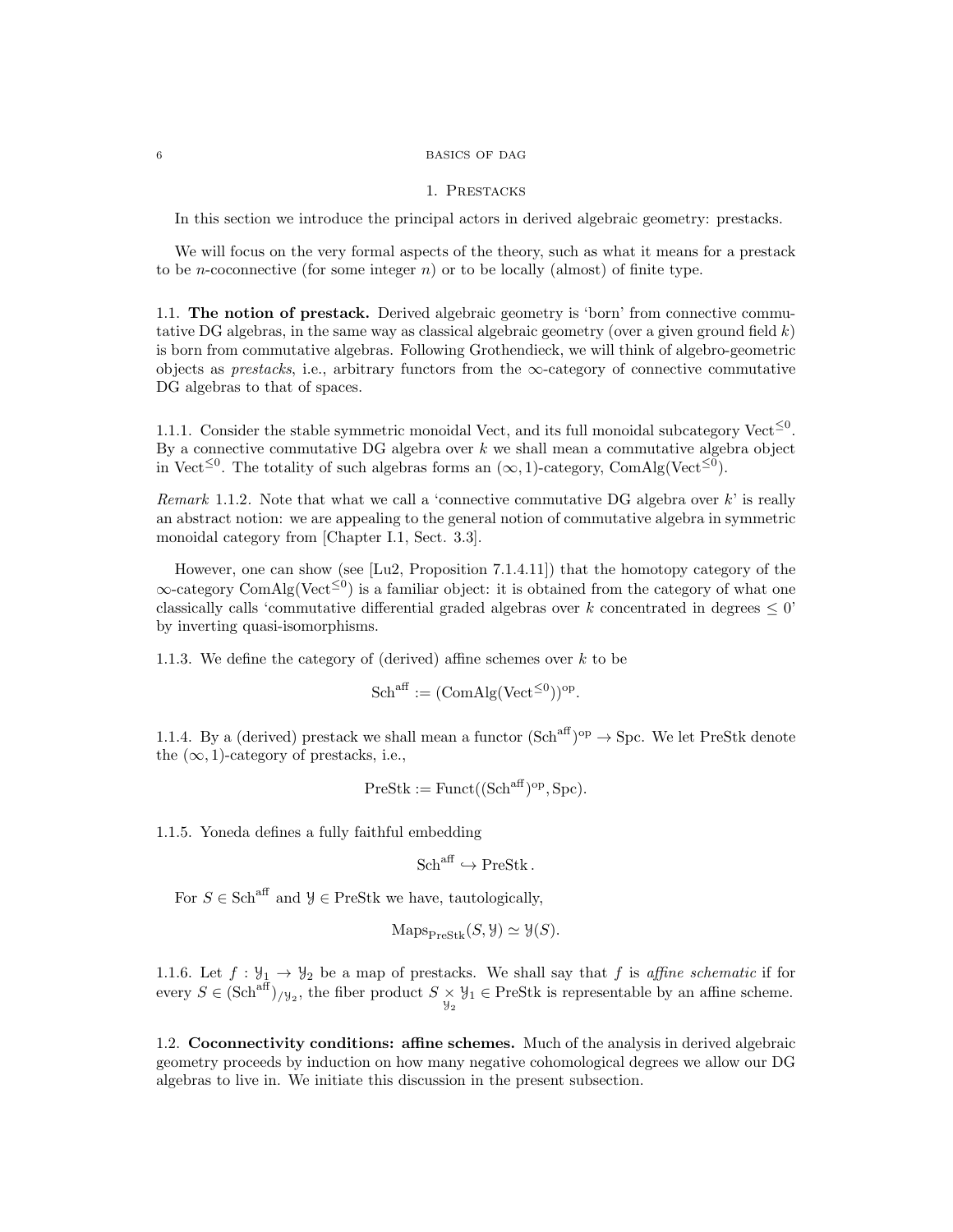1.2.1. For  $n \geq 0$ , consider the full subcategory

$$
Vect^{\geq -n, \leq 0} \subset Vect^{\leq 0}.
$$

This fully faithful embedding admits a left adjoint, given by the truncation functor  $\tau^{\geq -n}$ . It is clear that if  $V'_1 \to V'_1$  is a morphism in Vect<sup>≤0</sup> such that  $\tau^{\geq -n}(V'_1) \to \tau^{\geq -n}(V'_1)$  is an isomorphism, then

$$
\tau^{\geq -n}(V'_1 \otimes V_2) \to \tau^{\geq -n}(V'_1 \otimes V_2)
$$

is an isomorphism for any  $V_2 \in \text{Vect}^{\leq 0}$ .

This implies that the  $(\infty, 1)$ -category Vect<sup>2-n, ≤0</sup> acquires a uniquely defined symmetric monoidal structure for which the functor  $\tau^{\geq -n}$  is symmetric monoidal. It follows from the symmetric monoidal version of [Chapter I.1, Lemma 3.2.4] that the embedding

$$
(1.1)\qquad \qquad \text{Vect}^{\geq -n, \leq 0} \hookrightarrow \text{Vect}^{\leq 0}
$$

has a natural right-lax symmetric monoidal structure.

1.2.2. In particular, the functor (1.1) induces a fully faithful functor

(1.2) 
$$
\text{ComAlg}(\text{Vect}^{\geq -n, \leq 0}) \to \text{ComAlg}(\text{Vect}^{\leq 0}),
$$

whose essential image consists of those objects of ComAlg(Vect<sup>≤0</sup>) that belong to Vect<sup>≥−n,≤0</sup> when regarded as plain objects of Vect<sup> $\leq 0$ </sup>.

The functor (1.2) admits a left adjoint

(1.3) 
$$
\tau^{\geq -n} : \text{ComAlg}(\text{Vect}^{\leq 0}) \to \text{ComAlg}(\text{Vect}^{\geq -n, \leq 0})
$$

that makes the diagram

ComAlg(Vect<sup>$$
\leq 0
$$</sup>)  $\xrightarrow{\tau \geq -n}$  ComAlg(Vect <sup>$\geq -n, \leq 0$</sup> )  
\noblv<sub>ComAlg</sub>  
\n
$$
\downarrow
$$
 oblv<sub>ComAlg</sub>  
\nVect <sup>$\leq 0$</sup>   
\n $\xrightarrow{\tau \geq -n}$  Vect <sup>$\geq -n, \leq 0$</sup> 

commute.

1.2.3. We shall say that  $S \in Sch^{aff}$  is *n*-coconnective if  $S = \text{Spec}(A)$  with A lying in the essential image of (1.2). In other words, if  $H^{-i}(A) = 0$  for  $i > n$ .

We shall denote the full subcategory of Sch<sup>aff</sup> spanned by *n*-coconnective objects by  $\leq n\text{Sch}^{\text{aff}}$ .

1.2.4. For  $n = 0$  we recover

$$
{}^{\mathrm{cl}}\mathrm{Sch}^{\mathrm{aff}}:= {}^{\leq 0}\mathrm{Sch}^{\mathrm{aff}},
$$

the category of classical affine schemes.

1.2.5. The embedding  $\leq^n \text{Sch}^{\text{aff}} \to \text{Sch}^{\text{aff}}$  admits a right adjoint, denoted

$$
S \mapsto {}^{\leq n}S,
$$

and given at the level of commutative DG algebras by the functor (1.3).

Thus,  $\leq n$ Sch<sup>aff</sup> is a *colocalization* of Sch<sup>aff</sup>. We denote the corresponding colocalization functor

$$
Sch^{\text{aff}} \to {}^{\leq n}\text{Sch}^{\text{aff}} \hookrightarrow \text{Sch}^{\text{aff}}
$$

by  $S \mapsto \tau^{\leq n}(S)$ .

Remark 1.2.6. We choose to notationally distinguish objects of  $\leq n\text{Sch}^{\text{aff}}$  and their images in Sch<sup>aff</sup>. Doing otherwise would cause notational clashes when talking about descent conditions.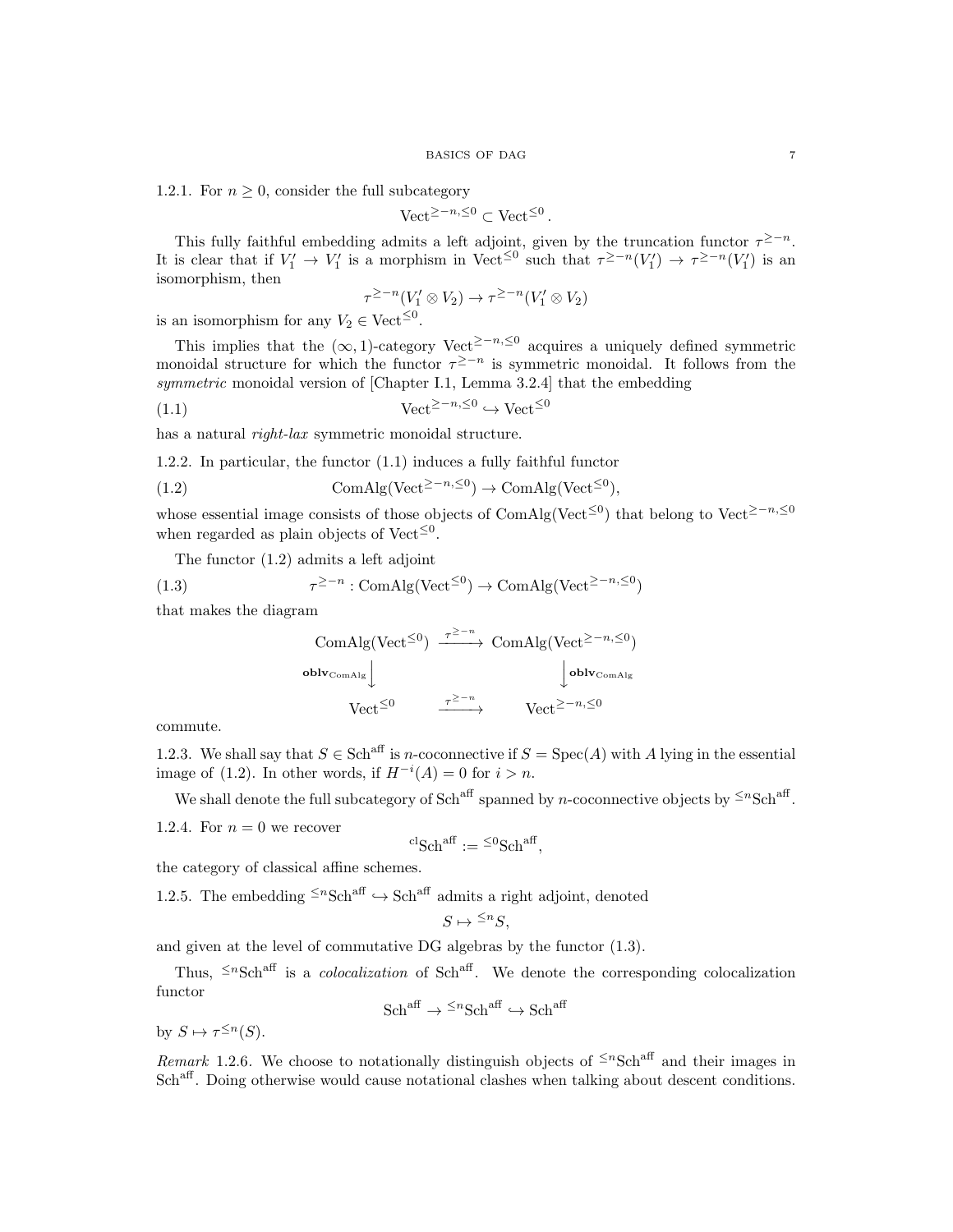1.2.7. We will say that  $S \in Sch^{aff}$  is *eventually coconnective* if it belongs to <sup> $\leq n$ </sup>Sch<sup>aff</sup> for some n.

We denote the full subcategory of Sch<sup>aff</sup> spanned by eventually coconnective objects by  ${}^{<\infty}{\rm Sch}^{\rm aff}.$ 

# 1.3. Coconnectivity conditions: prestacks.

1.3.1. Consider the  $(\infty, 1)$ -category

$$
\leq^n \text{PreStk} := \text{Funct}((\leq^n \text{Sch}^{\text{aff}})^{\text{op}}, \text{Spc}).
$$

Restriction defines a functor

(1.4)  $\text{PreStk} \to {}^{\leq n}\text{PreStk},$ 

that we will denote by  $\mathcal{Y} \mapsto \leq^n \mathcal{Y}$ .

1.3.2. The functor (1.4) admits a *fully faithful left adjoint*, given by the left Kan extension

$$
LKE_{\leq n_{\text{Sch}}^{\text{aff}} \hookrightarrow \text{Sch}^{\text{aff}}} : {}^{\leq n}\text{PreStk} \to \text{PreStk}.
$$

Thus,  $\leq^{n}$ PreStk is a colocalization of PreStk. We denote the resulting colocalization functor

$$
PreStk \to \leq^n PreStk \to PreStk
$$

by  $\mathcal{Y} \mapsto \tau^{\leq n}(\mathcal{Y}).$ 

Remark 1.3.3. The usage of the symbol  $\tau^{\leq n}$  may diverge from other sources' conventions: the latter use  $\tau^{\leq n}$  to denote the corresponding truncation of the Postnikov tower, whereas we denote the latter by the symbol  $P_{\le n}$ , see Sect. 1.8.5 below.

Tautologically, if  $Y$  is representable by an affine scheme  $S = Spec(A)$ , then the above two meanings of  $\tau^{\leq n}$  coincide: the prestack  $\tau^{\leq n}(y)$  is representable by the affine scheme  $\tau^{\leq n}(S)$ .

1.3.4. We shall say that  $\mathcal{Y} \in \text{PreStk}$  is *n*-coconnective if it belongs to the essential image of the functor  $LKE_{\leq n_{\text{Sch}}^{\text{aff}} \hookrightarrow \text{Sch}^{\text{aff}}}.$ 

For example, an affine scheme is *n*-coconnective in the sense of Sect. 1.2.3 if and only if its image under the Yoneda functor is n-coconnective as a prestack.

We will often identify  $\leq^n$ PreStk with its essential image under the above functor, and thus think of  $\leq^n$ PreStk as a full subcategory of PreStk.

1.3.5. We will say that  $\mathcal{Y} \in \text{PreStk}$  is *eventually coconnective* if it is *n*-coconnective for some *n*. We shall denote the full subcategory of eventually coconnective objects of PreStk by  $\leq \infty$ PreStk.

1.3.6. Classical prestacks. Let  $n = 0$ . We shall call objects of <sup>≤0</sup>PreStk 'classical' prestacks, and use for it also the alternative notation <sup>cl</sup>PreStk.

We will also denote the corresponding restriction functor  $\mathcal{Y} \mapsto \text{cly}$ , and the corresponding colocalization functor

$$
PreStk \to {}^{cl}PreStk \to PreStk
$$

by  $\mathcal{Y} \mapsto \tau^{\text{cl}}(\mathcal{Y}).$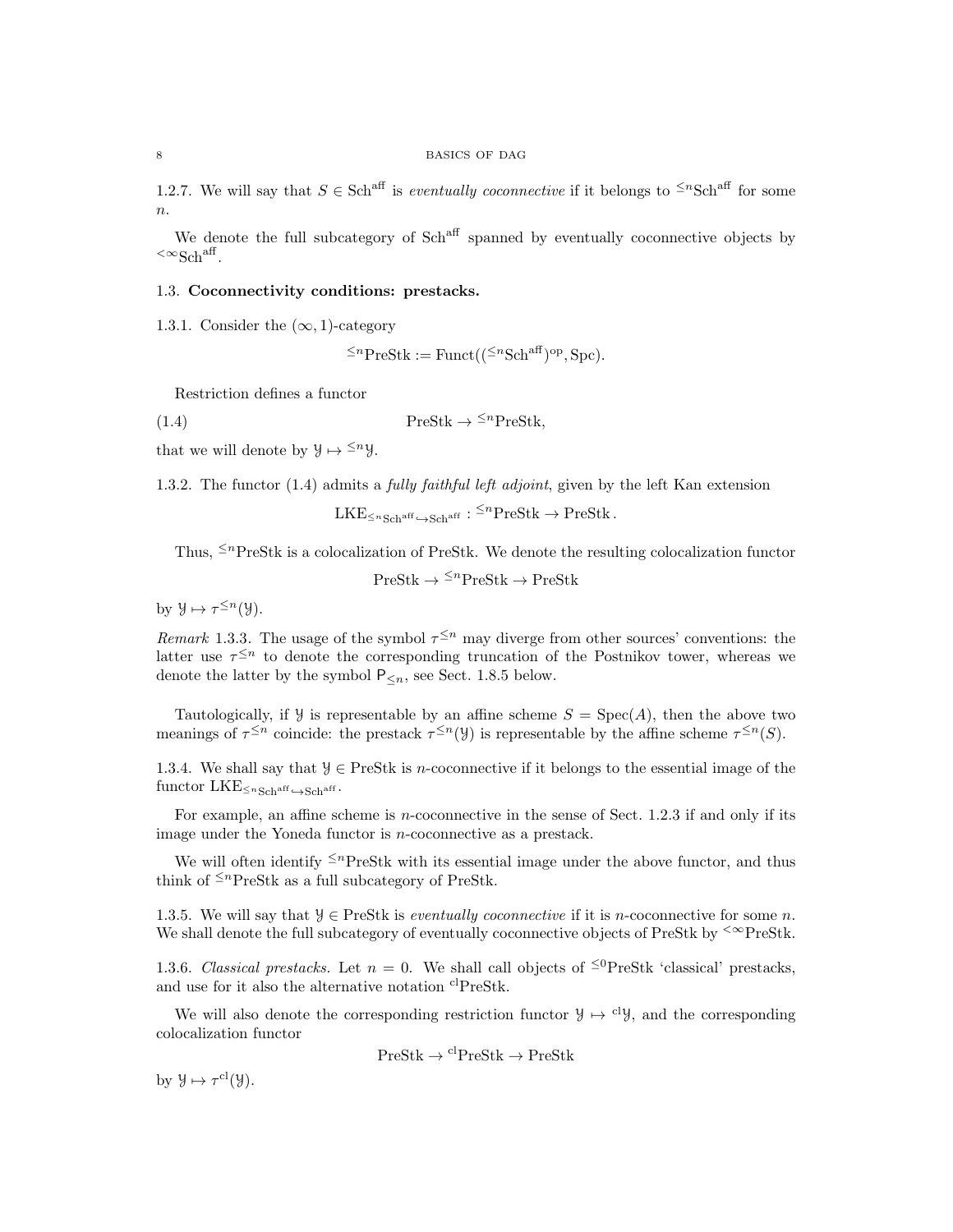1.3.7. The right Kan extension. The restriction functor

$$
\mathcal{Y} \mapsto {}^{\leq n} \mathcal{Y} : \text{PreStk} \to {}^{\leq n} \text{PreStk}
$$

admits also a right adjoint, given by right Kan extension.

This functor lacks a clear geometric meaning. However, it can be explicitly described: by adjunction we have

$$
(\mathrm{RKE}_{\leq n\mathrm{Sch}^{\mathrm{aff}}}{\hookrightarrow}\mathrm{Sch}^{\mathrm{aff}}(\mathcal{Y}))(S)\simeq \mathcal{Y}(\tau^{\leq n}(S)).
$$

1.4. Convergence. The idea of the notion of convergence is that if we perceive a connective commutative DG algebra as built iteratively by adding lower and lower cohomologies, we can ask whether the value of a given prestack on such an algebra to be determined by its values on the above sequence of truncations.

Convergence is a necessary condition if we want to approach our prestack via deformation theory (see [Chapter III.1, Sect. 7.1]).

1.4.1. Le  $S$  be an object of Sch<sup>aff</sup>. Note that the assignment

$$
n \mapsto \tau^{\leq n}(S)
$$

is naturally a functor

$$
\mathbb{Z}^{\geq 0} \to (\mathbf{Sch}^{\mathrm{aff}})_{/S}.
$$

1.4.2. Let *Y* be a prestack. We say that *Y* is convergent if for  $S \in \text{Sch}^{\text{aff}}$ , the map

$$
\mathcal{Y}(S) \to \lim_{n} \mathcal{Y}(\tau^{\leq n}(S))
$$

is an isomorphism.

1.4.3. Since for every connective commutative DG algebra A, the map

$$
A \to \lim_{n} \tau^{\geq -n}(A)
$$

is an isomorphism, we have:

Lemma 1.4.4. Any prestack representable by a (derived) affine scheme is convergent.

Remark 1.4.5. As we shall see in the sequel, all prestacks 'of geometric nature', such as (derived) schemes and Artin stacks (and also ind-schemes), are convergent.

Here is, however, an example of a non-convergent prestack: consider the prestack that associates to an affine scheme  $S = \text{Spec}(A)$  the category  $(A\text{-mod})^{\text{Spc}}$ , i.e., this is the prestack

$$
(\mathrm{Sch}^{\mathrm{aff}})^{\mathrm{op}} \overset{\mathrm{QCoh}^*_{\mathrm{Sch}^{\mathrm{aff}}}}{\longrightarrow} 1\text{-}\mathrm{Cat} \overset{\mathbf{C}\mapsto \mathbf{C}^{\mathrm{Spc}}}{\longrightarrow} \mathrm{Spc},
$$

where  $Q\text{Coh}^*_{\text{Sch}^{\text{aff}}}$  is as in [Chapter I.3, Sect. 1.1.2].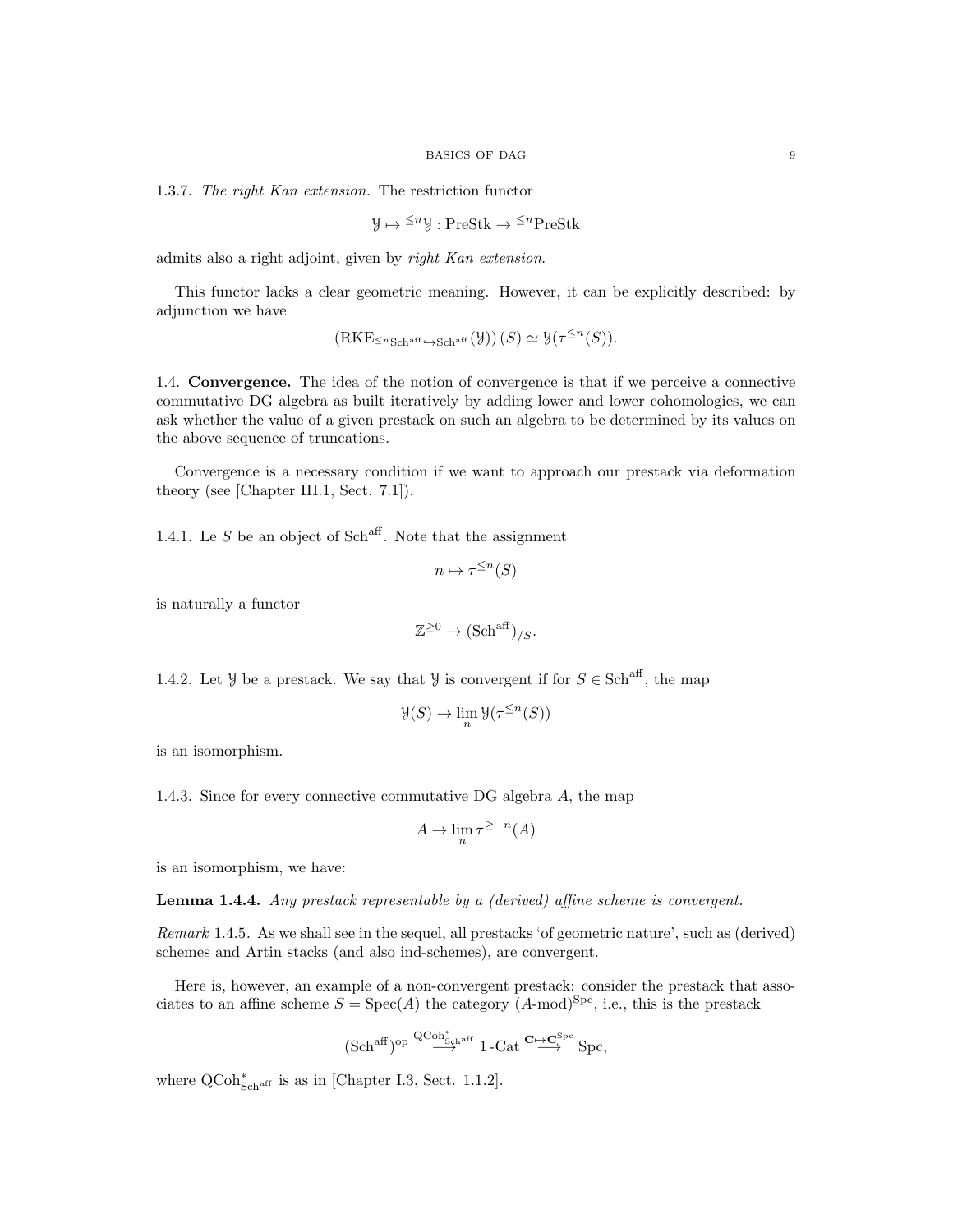1.4.6. We have:

**Proposition 1.4.7.** A prestack  $\mathcal{Y}$  is convergent if and only if, when as a functor

$$
(\mathrm{Sch}^{\mathrm{aff}})^{\mathrm{op}} \to \mathrm{Spc},
$$

it is the right Kan extension from the subcategory  $\leq \infty$ Sch<sup>aff</sup>  $\subset$  Sch<sup>aff</sup>.

*Proof.* We claim that the functor of right Kan extension along  $\leq \infty$ Sch<sup>aff</sup>  $\subset$  Sch<sup>aff</sup> is given by sending

$$
\mathcal{Z}' \in \text{Funct}(({}^{<\infty}\text{Sch}^{\text{aff}})^{\text{op}}, \text{Spc}) \mapsto \mathcal{Z} \in \text{Funct}((\text{Sch}^{\text{aff}})^{\text{op}}, \text{Spc}),
$$

with

$$
\mathcal{Z}(S) = \lim_{n} \mathcal{Z}'(\tau^{\leq n}(S)).
$$

Indeed, a priori, the value of  $\mathcal Z$  on  $S$  is given by

$$
\lim_{S'\to S}\mathcal{Z}'(S'),
$$

where the limit is taken over the category opposite to  $({<\infty}$  Sch<sup>aff</sup>)<sub>/S</sub>. Now, the assertion follows from the fact that the functor

$$
\mathbb{Z}^{\geq 0} \to (\leq^{\infty} \text{Sch}^{\text{aff}})_{/S}, \quad n \mapsto \tau^{\leq n}(S)
$$

is cofinal.

1.4.8. Let  $\text{convPreStk } \subset \text{PreStk}$  denote the full subcategory of convergent prestacks. This embedding admits a left adjoint, which we call the convergent completion and denote by

$$
\mathcal{Y}\mapsto {}^{\mathrm{conv}}\mathcal{Y}.
$$

According to Proposition 1.4.7, we have:

$$
^{\operatorname{conv}} {\mathcal Y} \simeq \operatorname{RKE}_{{}^< \infty}{}_{\operatorname{Sch}^{\operatorname{aff}} \hookrightarrow \operatorname{Sch}^{\operatorname{aff}}}({\mathcal Y}|_{{}^< \infty}{}_{\operatorname{Sch}^{\operatorname{aff}}}).
$$

Explicitly,

$$
{}^{\text{conv}}\mathcal{Y}(S)=\lim_n \mathcal{Y}(\tau^{\leq n}(S)).
$$

1.4.9. Consider the canonical map

$$
\operatorname{colim}_{n} \tau^{\leq n}(\mathcal{Y}) \to \mathcal{Y}.
$$

Tautologically,  $\mathcal{Y}_1 \in \text{PreStk}$  is convergent if and only if for every  $\mathcal{Y}$ , the map

$$
Maps(\mathcal{Y}, \mathcal{Y}_1) \to Maps(\operatorname{colim}_{n} \tau^{\leq n}(\mathcal{Y}), \mathcal{Y}_1) = \lim_{n} Maps(\tau^{\leq n}(\mathcal{Y}), \mathcal{Y}_1)
$$

is an isomorphism.

Remark 1.4.10. Note that the left Kan extension functor

$$
LKE_{\leq n\text{Sch}^{\text{aff}} \hookrightarrow \text{Sch}^{\text{aff}}} : {}^{\leq n}\text{PreStk} \to \text{PreStk}
$$

does not map into convPreStk.

1.5. Affine schemes of finite type (the eventually coconnective case). We will now introduce the notion of what it means for a (derived) affine scheme to be of finite type. This generalizes the usual notion of being of finite type over a field. As in classical algebraic geometry, finite typeness puts us in the context of finite-dimensional geometry.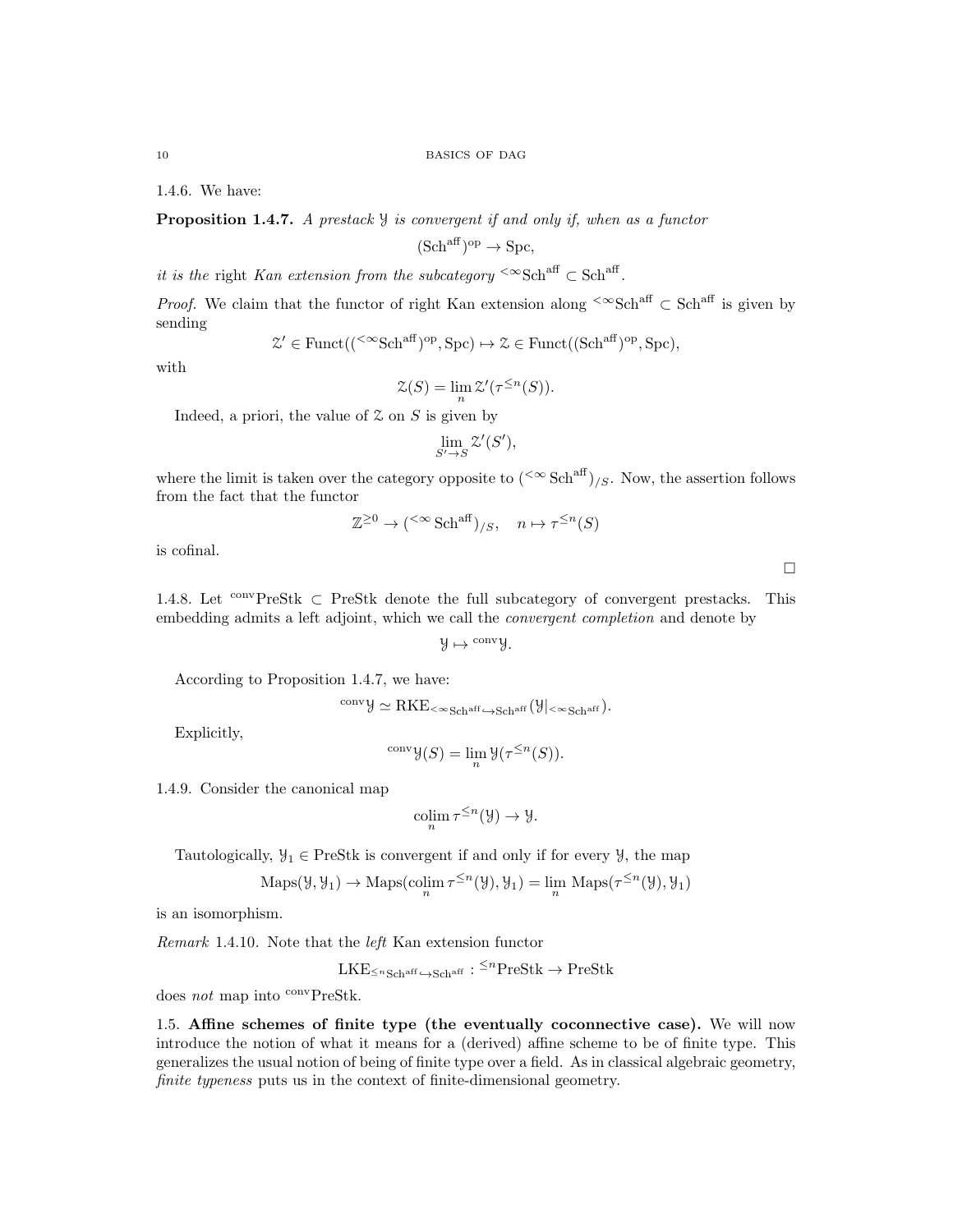#### $\begin{tabular}{c} \bf BASICS \textit{OF DAG} \\ \bf 11 \\ \end{tabular}$

1.5.1. We say that an object  $S = \text{Spec}(A) \in \text{SSE}^{\text{aff}}$  is of finite type if  $H^0(A)$  is of finite type over k, and each  $H^{-i}(A)$  is finitely generated as a module over  $H^0(A)$ .

Let  $\leq \infty$ Sch<sup>aff</sup> denote the full subcategory of  $\leq \infty$ Sch<sup>aff</sup> consisting of affine schemes of finite type.

1.5.2. Denote by  $\leq^n \text{Sch}^{\text{aff}}_{\text{ft}}$  the intersection  $\leq \infty \text{Sch}^{\text{aff}}_{\text{ft}} \cap \leq^n \text{Sch}^{\text{aff}}$ .

The following theorem is proved by induction on  $n$  using deformation theory (but we will not do it here, but see [Lu2, Proposition 7.2.5.31]):

### Theorem 1.5.3.

- (a) The objects of  $({}^{\leq n} {\rm Sch}^{\rm aff}_{\rm ft})^{\rm op}$  are compact in  $({}^{\leq n} {\rm Sch}^{\rm aff})^{\rm op}$ .
- (b) For every object  $S \in \{S^n\text{Sch}^{\text{aff}}\}$ , the category opposite to  $({S^n\text{Sch}^{\text{aff}}_{\text{ft}}})_{S/2}$  is filtered, and the map

$$
S \mapsto \lim_{S_0 \in (\leq^n \text{Sch}_{\text{ft}}^{\text{aff}})_{S/}} S_0
$$

is an isomorphism.

Remark 1.5.4. We note that the filteredness assertion in Theorem 1.5.3(b) is easy: it follows from the fact that the category  $({}^{\leq n} {\rm Sch}^{\rm aff}_{\rm ft})_{S/}$  has fiber products.

1.5.5. By [Lu1, Proposition 5.3.5.11], the assertion of Theorem 1.5.3 is equivalent to the following:

Corollary 1.5.6. We have a canonical equivalence:

$$
\leq^n \text{Sch}^{\text{aff}} \simeq \text{Pro}(\leq^n \text{Sch}^{\text{aff}}_{\text{ft}}).
$$

1.5.7. Since  $\leq^n \text{Sch}_{\text{ft}}^{\text{aff}}$  is closed under retracts, using [Lu1, Lemma 5.4.2.4], from Corollary 1.5.6 we obtain:

**Corollary 1.5.8.** The inclusion  $({}^{\leq n} {\rm Sch}_{\rm ft}^{\rm aff})^{\rm op} \subset (({}^{\leq n} {\rm Sch}^{\rm aff})^{\rm op})^c$  of Theorem 1.5.6(a) is an equality.

1.6. Prestacks locally of finite type (the eventually coconnective case). In this subsection we will make precise the following idea: a prestack is locally of finite type if and only if it is completely determined by its values on affine schemes of finite type.

1.6.1. Let Y be an object of  $\leq^n$ PreStk for some n. We say that it is *locally of finite type* if it isthe left Kan extension (of its own restriction) along the embedding

$$
({}^{\leq n}\mathrm{Sch}^{\mathrm{aff}}_{\mathrm{ft}})^\mathrm{op}\hookrightarrow ({}^{\leq n}\mathrm{Sch}^{\mathrm{aff}})^\mathrm{op}
$$

.

We denote the resulting full subcategory of  $\leq^n$ PreStk by  $\leq^n$ PreStk<sub>lft</sub>.

1.6.2. In other words, we can identify  $\leq^{n}$ PreStk<sub>lft</sub> with the category of functors

$$
({}^{\leq n}\text{Sch}^{\text{aff}}_{\text{ft}})^{\text{op}} \to \text{Spc},
$$

and we have a pair of mutually adjoint functors

 $\leq^n$ PreStk<sub>lft</sub>  $\rightleftarrows \leq^n$ PreStk,

given by restriction and left Kan extension along  $\leq^n Sch_{ft}^{\text{aff}} \hookrightarrow \leq^n Sch^{aff}$ , respectively, where the left Kan extension functor is fully faithful.

1.6.3. Now, using [Lu1, Proposition 5.3.5.10], from Corollary 1.5.6, we obtain:

**Corollary 1.6.4.** An object  $\mathcal{Y} \in \{1, 2\}^n$  PreStk belongs to  $\{1, 2\}^n$  PreStk<sub>lft</sub> if and only if it takes filtered limits in  $\leq^n \text{Sch}^{\text{aff}}$  to colimits in Spc.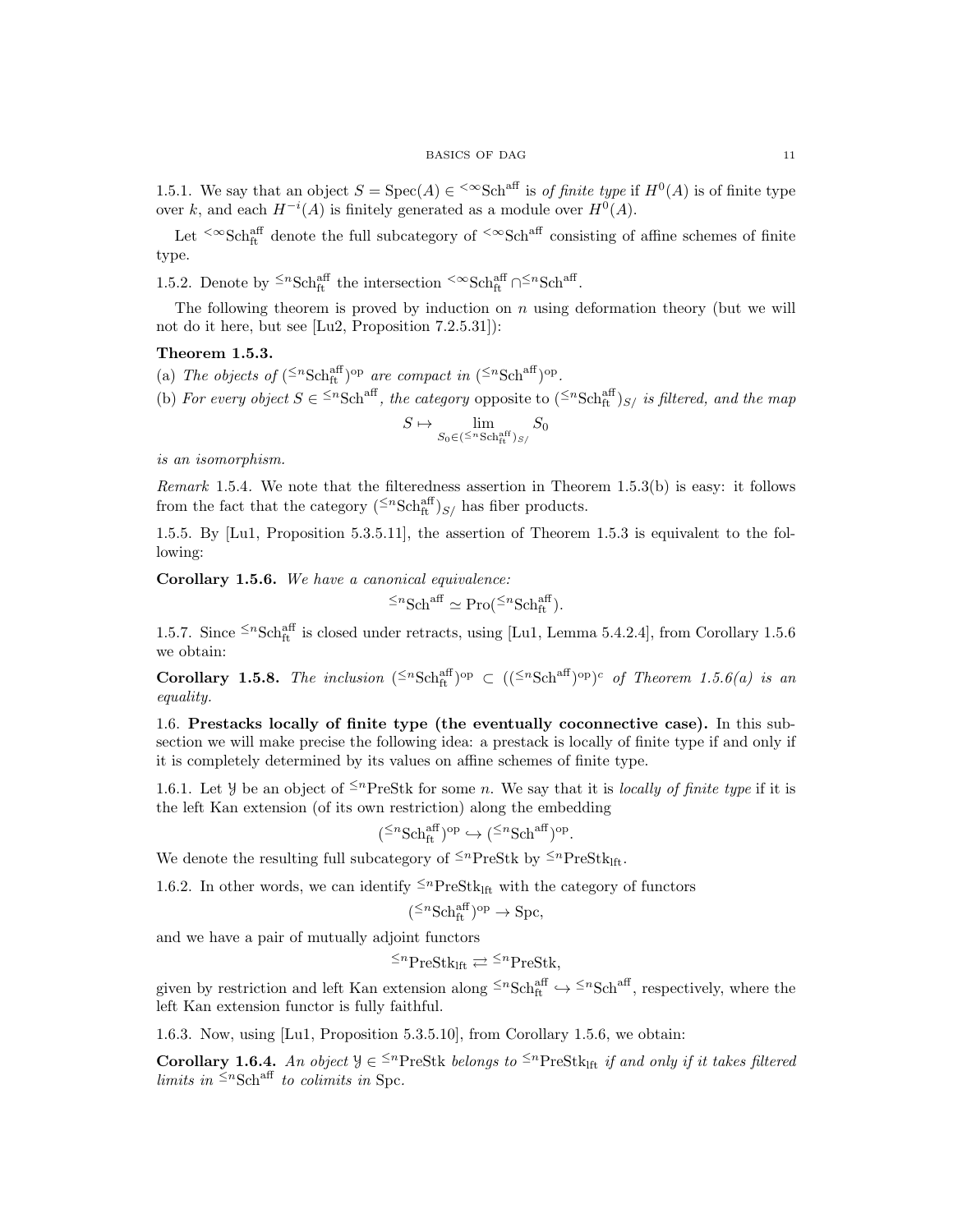1.6.5. Combining Corollaries 1.6.4 and 1.5.8, we obtain:

**Lemma 1.6.6.** Let S be an object of  $\leq^n \text{Sch}^{\text{aff}}$ . It belongs to  $\leq^n \text{Sch}^{\text{aff}}_{\text{ft}}$  if and only if the prestack that it represents belongs to  $\leq^{n}$ PreStk<sub>Ift</sub>.

1.6.7. Evidently, the restriction functor  $\leq^n$ PreStk<sub>lft</sub>  $\leftarrow$   $\leq^n$ PreStk commutes with limits andcolimits. The functor

 $\text{LKE}_{\leq n\text{Sch}^{\text{aff}}_{\text{ft}}}\hookrightarrow\leq n\text{Schr}$  :  $\leq^n\text{PreStk}_{\text{lft}}\to\leq^n\text{PreStk},$ 

being a left adjoint commutes with colimits.

In addition, we have the following:

**Lemma 1.6.8.** The functor  $LKE_{\leq n_{Sch_{tt}}^{aff}\rightarrow\leq n_{Sch}^{aff}}$  commutes with finite limits.

Proof. This follows from Corollary 1.6.4: indeed, the condition of taking filtered limits in  $\leq n$ Sch<sup>aff</sup> to colimits in Spc is preserved by the operation of taking finite limits of prestacks.

 $\Box$ 

1.7. The 'locally almost of finite type' condition. In Sect. 1.6 we introduced the 'locally of finite type' condition for n-coconnective prestacks. In this subsection we will give a definition crucial for the rest of the book: what it means for an object of PreStk to be locally almost of finite type (=laft). This will be the class of prestacks for which we will develop the theory of ind-coherent sheaves.

1.7.1. We say that an affine (derived) scheme S is almost of finite type if  $\leq n$ S is of finite type for every n.

I.e.,  $S = \text{Spec}(A)$  is almost of finite type if  $H^0(A)$  is of finite type over k, and each  $H^{-i}(A)$ is finitely generated as a module over  $H^0(A)$ .

Let  $Sch_{\text{aff}}^{\text{aff}}$  denote the full subcategory of  $Sch^{\text{aff}}$  consisting of affine schemes almost of finite type.

1.7.2. We say that  $\mathcal{Y} \in \text{PreStk}$  is *locally almost of finite type* if the following conditions hold:

- $(1)$  y is convergent.
- (2) For every *n*, we have  $\leq^n y \in \leq^n \text{PreStk}_{\text{lft}}$

We denote the corresponding full subcategory by

 $PreStk<sub>laff</sub> \subset PreStk.$ 

By Lemma 1.6.6, we have

$$
Sch_{\text{aff}}^{\text{aff}} = Sch^{\text{aff}} \cap PreStk_{\text{laff}}.
$$

1.7.3. In particular, if  $\mathcal{Y} \in \text{PreStk}_{\text{laff}}$ , then <sup>cl</sup> $\mathcal{Y}$  is an object of <sup>cl</sup>PreStk locally of finite type, i.e., it is a classical prestack locally of finite type.

Remark 1.7.4. Note that by Remark 1.4.10, the left Kan extension functor does not send  $\leq$ <sup>n</sup>PreStk<sub>lft</sub> to PreStk<sub>laft</sub>: the resulting prestack will satisfy the second condition, but in general, not the first one.

However, if  $\mathcal{Y} \in \text{PreStk}$  is obtained as a left Kan extension functor of an object of <sup> $\leq n$ </sup>PreStk that belongs to  $\leq^p \text{PreStk}_{\text{lift}}$ , then its convergent completion  $\leq^p \text{V}_{\text{W}}$  will belong to PreStklaft, see Corollary 1.7.8 below.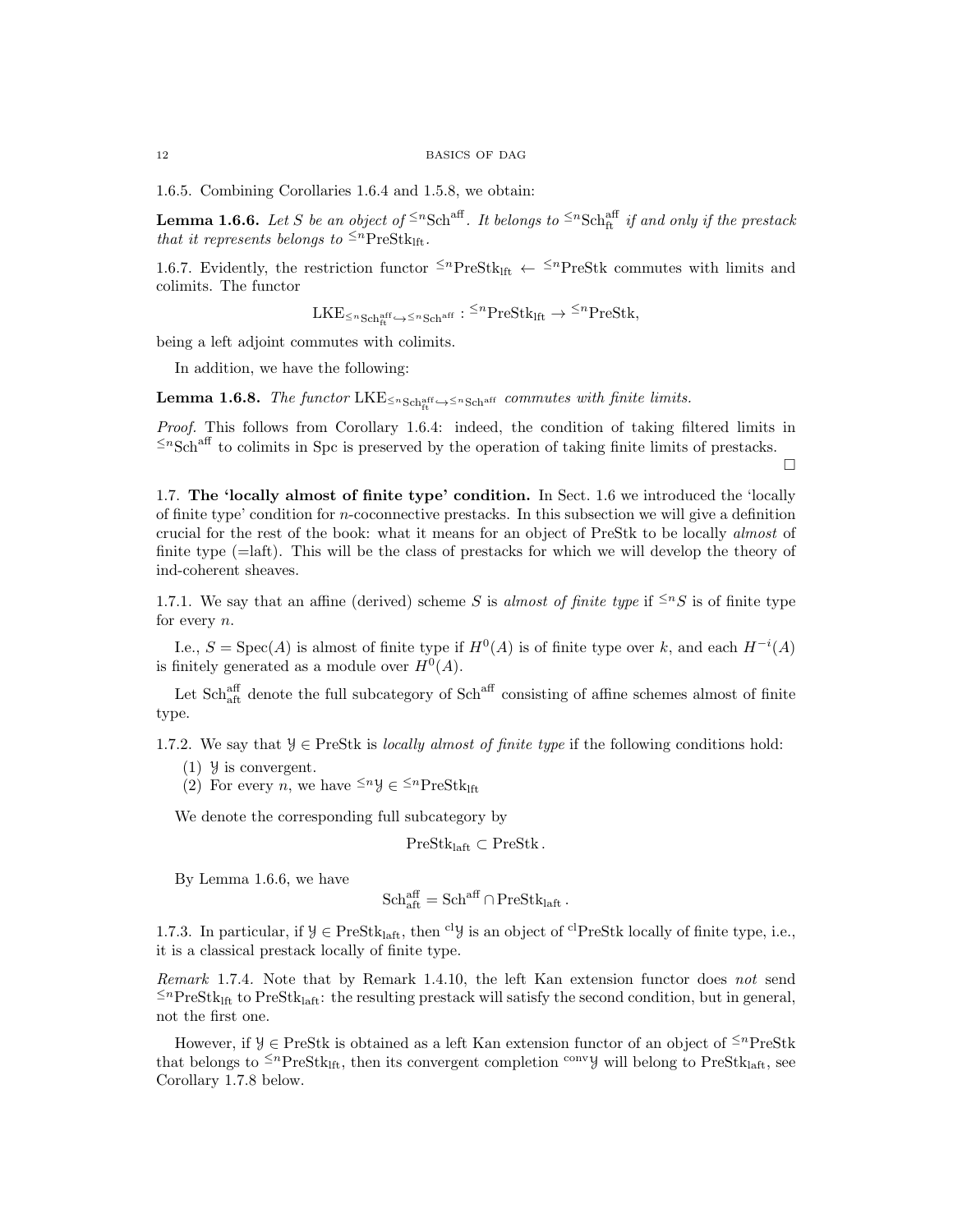1.7.5. We claim:

**Proposition 1.7.6.** Restriction along  $\leq \infty$ Schaff  $\leftrightarrow$  Schaff defines an equivalence

$$
\operatorname{PreStk}_{\operatorname{laft}}\to\operatorname{Funct}(({}^{<\infty}\operatorname{Sch}^{\operatorname{aff}}_{\operatorname{ft}})^{\operatorname{op}},\operatorname{Spc}).
$$

The inverse functor is given by first applying the left Kan extension along

$$
{}^{<\infty}{\rm Sch}^{{\mathop{\rm aff}}}_{\rm ft} \hookrightarrow {}^{<\infty}{\rm Sch}^{{\mathop{\rm aff}}},
$$

followed by the right Kan extension along

$$
{}^{<\infty}{\rm Sch}^{\operatorname{aff}}\hookrightarrow {\rm Sch}^{\operatorname{aff}}\,.
$$

Proof. By Proposition 1.4.7, it suffices to show that the following conditions on a functor

$$
{}^{<\infty}{\rm Sch}^{\rm aff} \to {\rm Spc}
$$

are equivalent:

- (i) It is a left Kan extension along  ${}^{<\infty}\mathrm{Sch}^{\mathrm{aff}}_{\mathrm{ft}} \to {}^{<\infty}\mathrm{Sch}^{\mathrm{aff}}_{\mathrm{f}}$
- (ii) Its restriction to any <sup> $\leq n$ </sup>Sch<sup>aff</sup> is a left Kan extension along  $\leq n$ Sch<sub>ft</sub><sup>aff</sup>  $\rightarrow \leq n$ Sch<sup>aff</sup>.

First, it is clear that (i) implies (ii): indeed, the diagram

$$
\begin{array}{ccc}\n\text{Funct}(\leq\infty\text{Sch}_{\text{ft}}^{\text{aff}}, \text{Spc}) & \xrightarrow{\text{LKE}} & \text{Funct}(\leq\infty\text{Sch}^{\text{aff}}, \text{Spc}) \\
\downarrow & & \downarrow \\
\text{Funct}(\leq\infty\text{Sch}_{\text{ft}}^{\text{aff}}, \text{Spc}) & \xrightarrow{\text{LKE}} & \text{Funct}(\leq\infty\text{Sch}^{\text{aff}}, \text{Spc})\n\end{array}
$$

is commutative.

Vice versa, let *y* satisfy (ii). We need to show that for any  $S \in \leq^n \text{Sch}^{\text{aff}}$ , the map

(1.5) 
$$
\underset{S \to S'}{\text{colim}} \mathcal{Y}(S') \to \mathcal{Y}(S)
$$

is an isomorphism, where the colimit is taken over the index category

$$
\left(({}^{<\infty}\mathrm{Sch}^{\mathrm{aff}}_{\mathrm{ft}})_{S/}\right)^{\mathrm{op}}.
$$

However, cofinal in the above index category is the full subcategory consisting of those  $S \to S'$ , for which  $S' \in {}^{\leq n}Sch_{ft}^{aff}$ ; indeed the embedding of this full subcategory admits a left adjoint, given by  $S' \mapsto \tau^{\leq n}(S')$ .

Hence, the colimit in (1.5) can be replaced by

$$
\operatornamewithlimits{colim}_{S \to S'} \mathcal{Y}(S')
$$

taken over  $((\leq^n \text{Sch}^{\text{aff}}_{\text{ft}})_{S/})^{\text{op}}$ . However, the latter colimit computes

$$
\mathrm{LKE}_{\leq n\,\mathrm{Sch}^{\mathrm{aff}}_{\mathrm{ft}}}\hookrightarrow\leq n\,\mathrm{Sch}^{\mathrm{aff}}\left( ^{\leq n}\mathcal{Y}\right) .
$$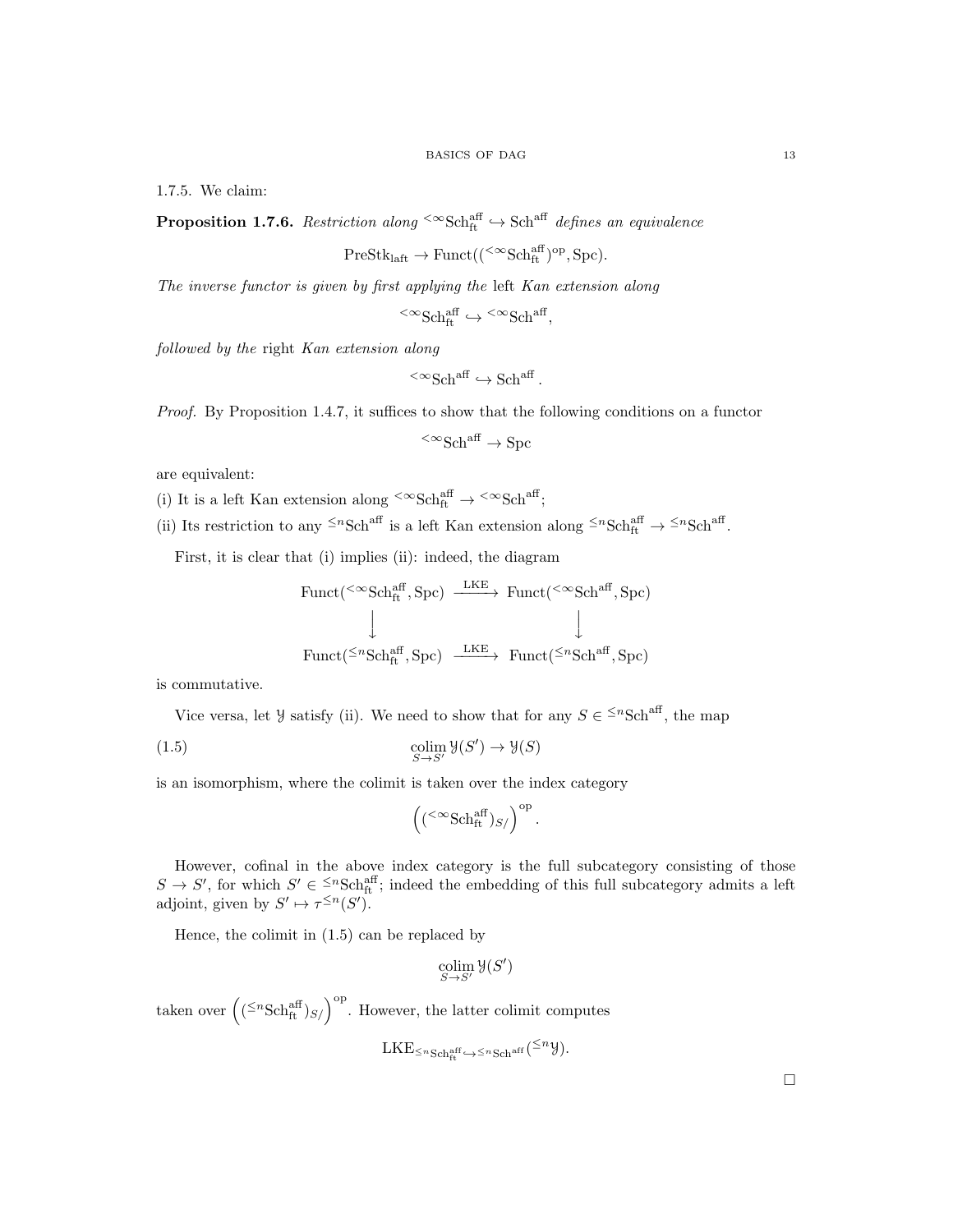1.7.7. We note:

Corollary 1.7.8. The composite functor

$$
\leq^n \operatorname{PreStk}_{\operatorname{lf}} \hookrightarrow \leq^n \operatorname{PreStk} \xrightarrow{\operatorname{LKE}_{\leq n_{\operatorname{Sch}^{\operatorname{aff}}}} \hookrightarrow_{\operatorname{Sch}^{\operatorname{aff}}}} \operatorname{PreStk} \xrightarrow{\mathcal{Y} \mapsto_{\operatorname{conv}} \mathcal{Y}} \operatorname{conv}\operatorname{PreStk}
$$

takes values in  $PreStk<sub>laff</sub>$ .

Proof. By Proposition 1.7.6, it suffices to show that the composition of the functor in the corollary with the identification

$$
^{conv}PreStk \simeq Funct({}^{<\infty}Sch^{aff}, Spc)
$$

lands in the full subcategory spanned by functors obtained as a left Kan extension from

$$
{}^{<\infty}{\rm Sch}^{\rm aff}_{\rm ft} \hookrightarrow {}^{<\infty}{\rm Sch}^{\rm aff}.
$$

However, the above composition is given by left Kan extension along

 $\leq^n \text{Sch}^{\text{aff}}_{\text{ft}} \hookrightarrow \leq^\infty \text{Sch}^{\text{aff}}$ .

 $\Box$ 

1.7.9. By combining Lemma 1.6.8 and Proposition 1.7.6, we obtain:

Corollary 1.7.10. The subcategory PreSt $k_{\text{laff}} \subset \text{PreStk}$  is closed under finite limits.

#### 1.8. Truncatedness.

1.8.1. For  $k = 0, 1, \dots$ , let  $\text{Spc}_{\leq k} \subset \text{Spc}$  denote the full subcategory of k-truncated spaces. I.e., it is spanned by those objects  $\mathcal{S} \in \text{Spc}$  such that each connected component  $\mathcal{S}'$  of  $\mathcal{S}$  satisfies

$$
\pi_l(\mathcal{S}') = 0 \text{ for } l > k.
$$

For example, for  $k = 0$ , we have  $\text{Spc}_{\leq 0} = \text{Set}$ .

1.8.2. The embedding

$$
\mathrm{Spc}_{\leq k} \hookrightarrow \mathrm{Spc}
$$

admits a left adjoint.

The corresponding localization functor

$$
\text{Spc} \to \text{Spc}_{\leq k} \to \text{Spc}
$$

will be denoted  $P_{\leq k}$ .

Remark 1.8.3. The  $(\infty, 1)$ -category  $\text{Spc}_{\leq k}$  is actually a  $(k + 1, 1)$ -category. I.e., the mapping spaces between objects are k-truncated.

1.8.4. For  $S \in \text{Spc}$ , the assignment  $k \mapsto \mathsf{P}_{\leq k}(S)$  is a functor

$$
(\mathbb{Z}^{\geq 0})^{\rm op} \to \text{Spc},
$$

called the Postnikov tower of S.

It is a basic fact that the natural map

$$
\mathcal{S} \to \lim_{k} \mathsf{P}_{\leq k}(\mathcal{S})
$$

is an isomorphism.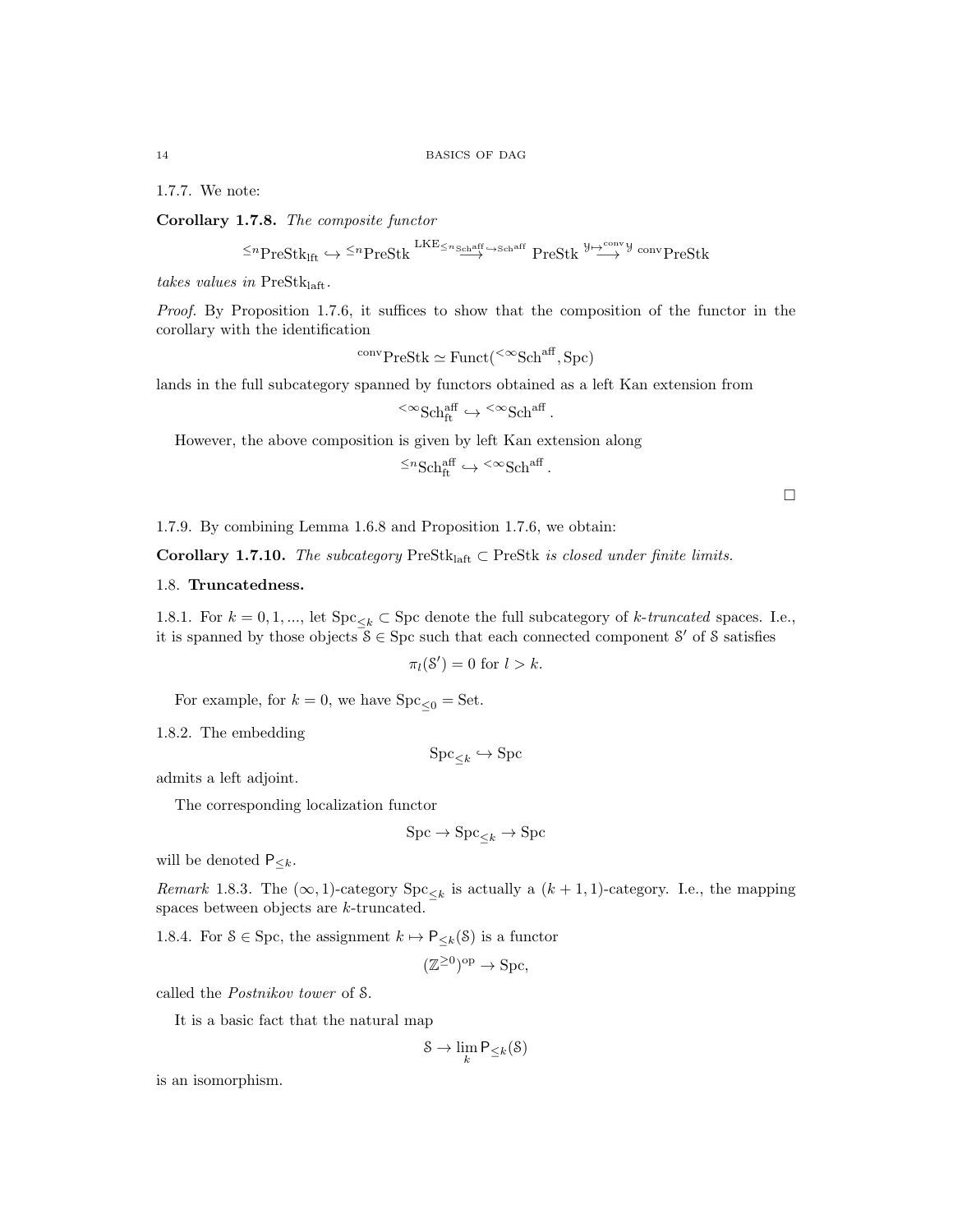1.8.5. For a fixed n, and an integer  $k = 0, 1, ...$  we will say that  $\mathcal{Y} \in \leq^{n}$ PreStk is k-truncated if, as a functor

$$
(\leq^n \text{Sch}^{\text{aff}})^{\text{op}} \to \text{Spc},
$$

it takes values in the full subcategory of  $\text{Spc}_{\leq k} \subset \text{Spc}$  of k-truncated spaces.

1.8.6. For example, if  $\mathcal{Y} \in \leq^{n} \text{PreStk}$  is representable, i.e., is the Yoneda image of  $S \in \leq^{n} \text{Sch}^{\text{aff}}$ , then  $\frac{y}{x}$  is *n*-truncated.

This reflects the fact that ComAlg(Vect<sup>2-n, ≤0</sup>) is an  $(n + 1, 1)$ -category, which, in turn, formally follows from the fact that Vect<sup>≥−n,≤0</sup> is an  $(n + 1, 1)$ -category.

Remark 1.8.7. In the sequel, we will see that for any (derived) scheme, its restriction to  $\leq n\text{Sch}^{\text{aff}}$ is *n*-truncated as an object of  $\leq^{n}$ PreStk.

Similarly, for a k-Artin stack, its restriction to  $\leq^n$ Sch<sup>aff</sup> is  $(n + k)$ -truncated as an object of  $≤<sup>n</sup>PreStk.$ 

1.8.8. Another example. To any object  $\mathcal{K} \in \text{Spc}$  we can attach the corresponding constant prestack K:

$$
\underline{\mathcal{K}}(S) := \mathcal{K}, \quad S \in \mathrm{Sch}^{\mathrm{aff}}.
$$

If  $K$  is k-truncated, then  $K$  is k-truncated.

1.8.9. Let  $\leq^n$ PreStk  $\lt k \leq \leq^n$ PreStk denote the full subcategory of k-truncated prestacks. Thisembedding admits a left adjoint. The corresponding localization functor

 ${^{\leq n}\mathrm{PreStk} \to {^{\leq n}\mathrm{PreStk}}}_<\to {^{\leq n}\mathrm{PreStk}}$ 

will be denoted  $P_{\leq k}$ . Explicitly,

$$
(\mathsf{P}_{\leq k}(\mathcal{Y}))(S) = \mathsf{P}_{\leq k}(\mathcal{Y}(S)), \quad S \in \leq^n \text{Sch}^{\text{aff}}.
$$

The full subcategory  $\leq^n$ PreStk  $\lt k \subset \leq^n$ PreStk is actually a  $(k + 1, 1)$ -category.

1.8.10. When  $n = 0$  and  $k = 0$ , the (ordinary) category <sup>cl</sup>PreStk<sub><0</sub> is that of presheaves of sets on clSch<sup>aff</sup>.

When  $n = 0$  and  $k = 1$ , we shall call objects of <sup>cl</sup>PreStk<sub><1</sub> 'ordinary classical prestacks'. I.e.,  ${}^{c}P_{P}$ estk<sub> $\leq 1$ </sub> is the (2, 1)-category of functors from the category of classical affine schemes to that of ordinary groupoids.

# 2. Descent and stacks

The object of study in this section is the notion of stack–the result of the interaction of the general notion of prestack with a given Grothendieck topology (flat, ppf, étale or Zariski) on the category of affine schemes; see [TV2, Sect. 2.2.2].

Specifically, we will be interested in how the stack condition interacts with  $n$ -coconnectivity and the finite typeness.

2.1. Flat morphisms. In this subsection we will introduce the crucial notion of flatness for a morphism between (derived) affine schemes. Knowing what it means to be flat, we will give the definition of what it means to be an open embedding, étale, smooth, ppf, etc.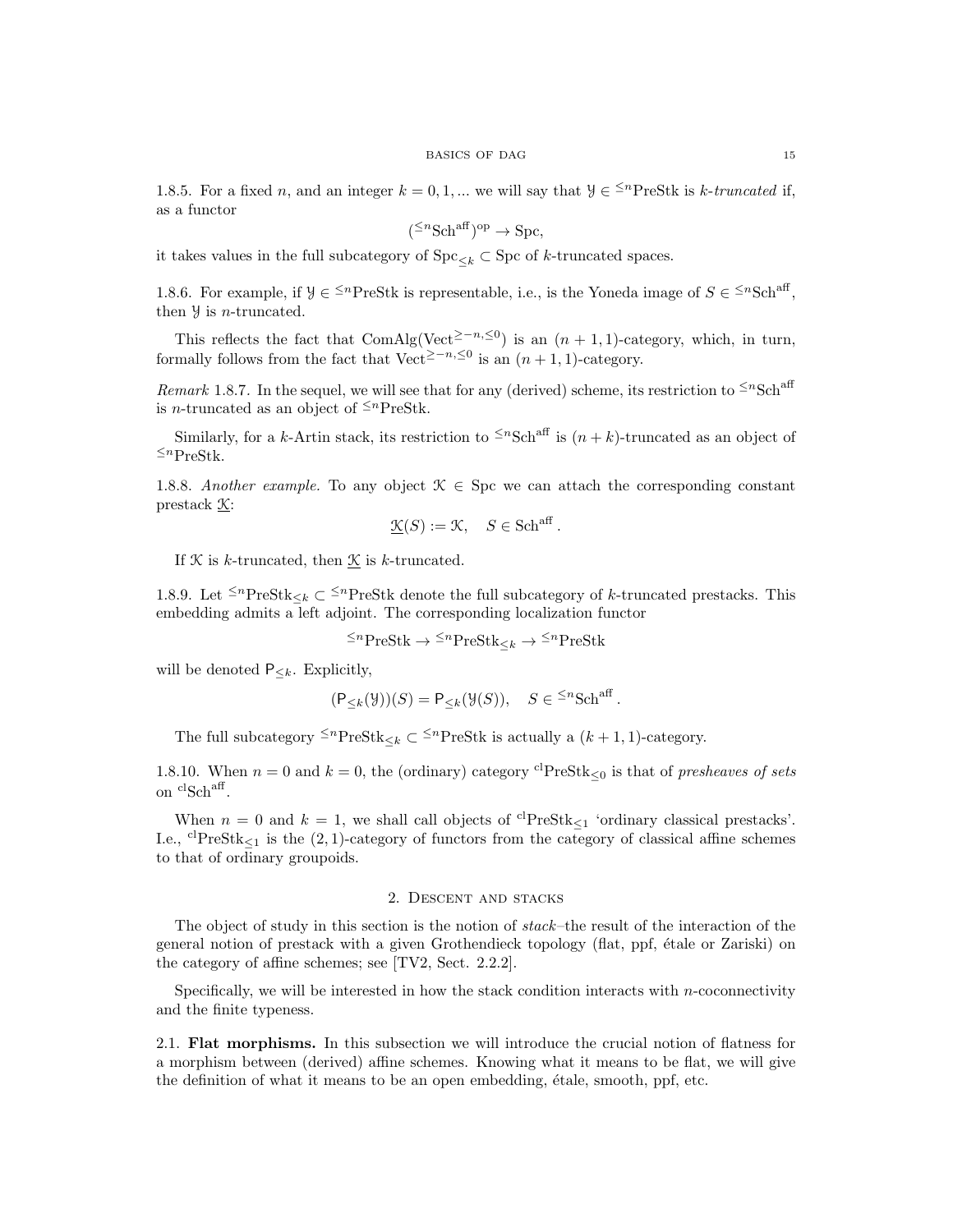2.1.1. Let us recall, following [TV2], the notion of flatness for a morphism between (derived) affine schemes:

A map  $Spec(B) \to Spec(A)$  between affine schemes is said to be flat if  $H^0(B)$  is flat as a module over  $H^0(A)$ , plus the following *equivalent* conditions hold:

• The natural map

$$
H^0(B) \underset{H^0(A)}{\otimes} H^i(A) \to H^i(B)
$$

is an isomorphism for every i.

• For any A-module  $M$ , the natural map

$$
H^0(B) \underset{H^0(A)}{\otimes} H^i(M) \to H^i(B \underset{A}{\otimes} M)
$$

is an isomorphism for every  $i$ .

• If an A-module N is concentrated in degree 0 then so is  $B \underset{A}{\otimes} N$ .

2.1.2. Note in particular that if  $S' \to S$  is flat, then

$$
S \in {}^{\leq n} {\rm Sch}^{\text{aff}} \quad \Rightarrow \quad S' \in {}^{\leq n} {\rm Sch}^{\text{aff}} \, .
$$

The following assertion is easily established by induction:

**Lemma 2.1.3.** For a map  $S' \to S$  between affine schemes, S' is flat over S if and only if each  $\leq^n S'$  is flat over  $\leq^n S$ .

2.1.4. Let  $f: S' \to S$  be a morphism of affine schemes. We shall say that it is ppf<sup>2</sup> (resp., smooth, étale, open embedding, Zariski) if the following conditions hold:

(1) The morphism  $f$  is flat (in particular, the base-changed (derived!) affine scheme

$$
\tau^{\mathrm{cl}}(S) \underset{S}{\times} S'
$$

is classical and thus identifies with  $\tau^{cl}(S')$ ;

(2) The map of classical affine schemes  ${}^{c}S' \rightarrow {}^{c}S$  is of finite presentation (resp., smooth, ´etale, open embedding, disjoint union of open embeddings).

For future reference, we quote the following basic fact that can be proved using deformation theory (see  $[TV2, Corollaries 2.2.2.9 and 2.2.2.10]$ ):

**Lemma 2.1.5.** For a given  $S \in \text{Sch}^{\text{aff}}$ , the operation of passage to the underlying classical subscheme defines an equivalence between the full subcategory  $(\text{Sch}^{\text{aff}})_{/S}$  spanned by  $S' \stackrel{f}{\rightarrow} S$  with  $f$  étale and the full subcategory of  $({}^{\rm cl}{\rm Sch}^{\rm aff})_{/\rm clS}$  spanned by  $\widetilde S' \stackrel{f}{\longrightarrow} {}^{\rm cl}S$  with  $\widetilde f$  étale. Furthermore, f is an open embedding (resp., Zariski) if and only if  $\tilde{f}$  is.

2.1.6. We say that a morphism is  $f: S' \to S$  is a covering with respect to the flat (resp., ppf, smooth, étale, Zariski) topology, if it is flat (resp., ppf, smooth, étale, Zariski), and the induced map of classical affine schemes  ${}^{c}S' \rightarrow {}^{c}S$  is surjective.

Thus, the category Sch<sup>aff</sup> acquires a hierarchy of Grothendieck topologies: flat, ppf, smooth, ´etale and Zariski.

 $^{2}$ ppf=plat de présentation finie= flat of finite presentation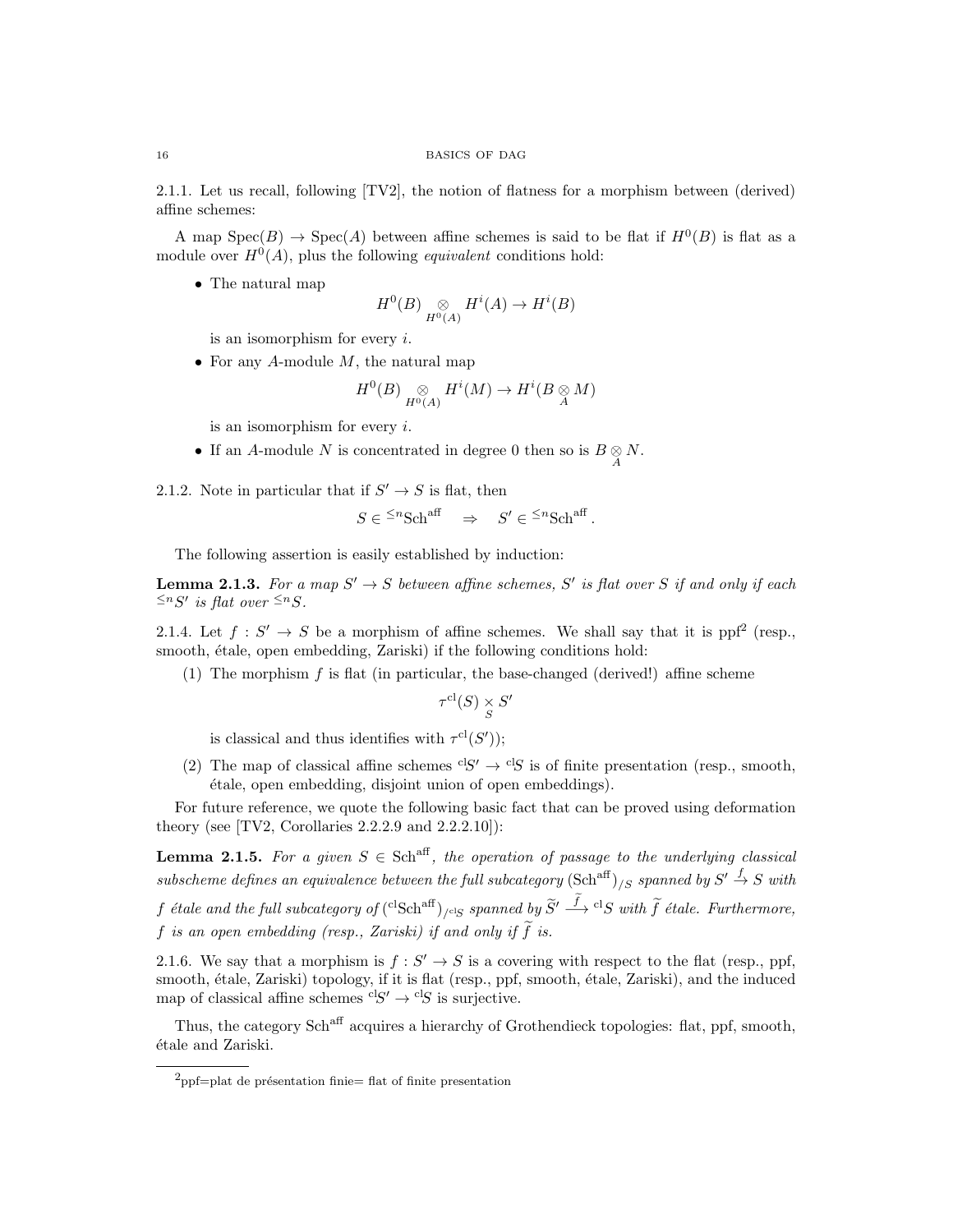#### BASICS OF DAG 17

 $2.1.7.$  The property of a morphism to be flat (resp., ppf, smooth, étale, open embedding, Zariski) is obviously stable under base change.

Moreover, the property of a morphism  $f : S' \to S$  to be flat (resp., ppf, smooth, étale, open embedding) it itself local with respect to any of the above topologies on S.

In addition, the property of a morphism  $f: S' \to S$  to be flat (resp., ppf, smooth, étale, Zariski) is local with respect to the flat (resp., ppf, smooth, étale, Zariski) topology on  $S'$ .

Remark 2.1.8. For obvious reasons, the property of a morphism to be an open embedding is not Zariski-local on the source. And the property of a morphism to be Zariski is not étale-local on the target.

2.1.9. Let  $f: \mathcal{Y}_1 \to \mathcal{Y}_2$  be an affine schematic morphism in PreStk (see Sect. 1.1.6 for what this means).

We shall say that it is flat (resp., ppf, smooth, étale, open embedding, Zariski) if for every  $S \in (\text{Sch}^{\text{aff}})_{/\mathcal{Y}_2}$ , the corresponding map

$$
S\underset{\mathcal{Y}_2}{\times}\mathcal{Y}_1\rightarrow S
$$

(of affine schemes $(!)$ ) is flat (resp., ppf, smooth, étale, open embedding, Zariski).

# $2.2.$  Digression: the Cech nerve.

2.2.1. Let Fin denote the category of finite sets.

Let C be an arbitrary  $\infty$ -category with Cartesian products. Then to an object  $c \in C$  we can attach a functor

$$
Fin^{op} \to \mathbf{C}, \quad I \mapsto \mathbf{c}^I.
$$

In terms of the Yoneda embedding, this functor is uniquely characterized by

$$
\mathrm{Maps}_{\mathbf{C}}(\mathbf{c}', \mathbf{c}^I) = \mathrm{Maps}_{\mathrm{Spc}}(I, \mathrm{Maps}_{\mathbf{C}}(\mathbf{c}', \mathbf{c})), \quad \mathbf{c}' \in \mathbf{C}'.
$$

Composing with the functor  $\Delta \to \text{Fin}$ , we obtain a functor

$$
\Delta^{\mathrm{op}} \to \mathbf{C}.
$$

2.2.2. Let now D be an  $\infty$ -category with fiber products, and  $\mathbf{d} \in \mathbf{D}$  an object. Set

$$
\mathbf{C} := \mathbf{D}_{/\mathbf{d}},
$$

so that Cartesian products in  $C$  are the fiber products in  $D$  over  $d$ .

Given an object  $\mathbf{c} \in \mathbf{D}_{\mathcal{A}}$  we thus obtain a functor

$$
\Delta^{\mathrm{op}} \to \mathbf{D}_{/\mathbf{d}} \to \mathbf{D}.
$$

It is called the *Čech nerve* of the morphism  $c \to d$ , and denoted  $c^{\bullet}/d$ .

2.2.3. Thus, we have  $\mathbf{c}^0/\mathbf{d} = \mathbf{c}$ ,

$$
\mathbf{c}^1/\mathbf{d} = \mathbf{c} \underset{\mathbf{d}}{\times} \mathbf{c}.
$$

In general, the object  $\mathbf{c}^{\bullet}/\mathbf{d} \in \text{Funct}(\mathbf{\Delta}^{\text{op}}, \mathbf{D})$  is an example of a *groupoid object* of **D**; see [Lu1, Sect. 6.1.2] for what this means.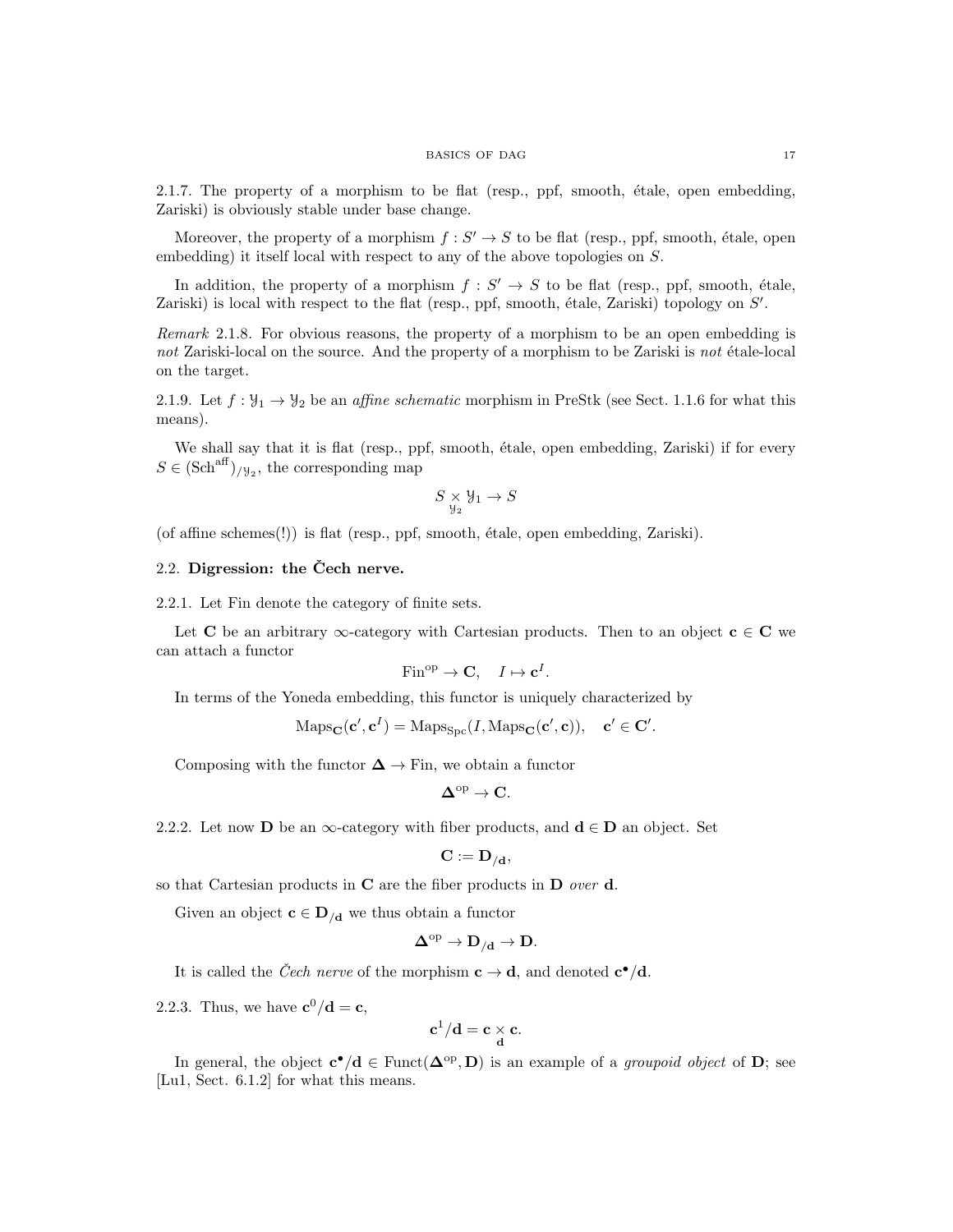2.3. The descent condition. In this subsection we will impose the descent condition that singles out the class of stacks among all prestacks.

This discussion here is not specific to the category Sch<sup>aff</sup>. It is applicable to any  $\infty$ -category (with fiber products) equipped with a Grothendieck topology. So, we can view this subsection is a summary of some results from [Lu1, Sect. 6] and [TV1].

2.3.1. Let  $\mathcal Y$  be a prestack. We say that it satisfies flat (resp., ppf, smooth, étale, Zarski) descent if:

- $\mathcal{Y}(\emptyset) = \{*\};$
- Y sends disjoint unions of affine schemes to products, i.e., the map

$$
\mathcal{Y}(S_1 \sqcup S_2) \to \mathcal{Y}(S_1) \times \mathcal{Y}(S_2)
$$

is an isomorphism;

• Whenever

$$
f: S' \to S \in \mathbf{Sch}^{\mathrm{aff}}
$$

is a flat covering, the map

$$
\mathcal{Y}(S) \to \text{Tot}(\mathcal{Y}(S^{\prime \bullet}/S))
$$

is an isomorphism, where  $S^{\prime \bullet}/S$  is the Čech nerve of the map f.

2.3.2. In what follows we will assume that our topology is chosen to be étale. However, the entire discussion equally applies to the other cases, i.e. flat, ppf, smooth or Zariski.

We shall call prestacks that satisfy the above descent condition *stacks*, and denote the corresponding full subcategory of PreStk by Stk.

As in the case of classical algebraic geometry, one shows that if an object of PreStk satisfies ´etale descent, then it satisfies smooth descent.

2.3.3. We say that a map  $\mathcal{Y}_1 \to \mathcal{Y}_2$  in PreStk is an *étale equivalence* if it induces an isomorphism

 $\text{Maps}(\mathcal{Y}_2, \mathcal{Y}) \to \text{Maps}(\mathcal{Y}_1, \mathcal{Y})$ 

whenever  $\mathcal{Y} \in \text{Stk}$ .

2.3.4. The inclusion

# $Stk \hookrightarrow PreStk$

admits a left adjoint making Stk a localization of PreStk.

Concretely, the functor  $\text{PreStk} \to \text{Stk}$  is universal among functors that turn étale equivalences into isomorphisms, see [Lu1, Sect. 6.2.1].

We will denote by  $L$  the corresponding localization (=sheafification) functor, i.e., the composition

$$
PreStk \to Stk \to PreStk .
$$

Tautologically, a map  $\mathcal{Y}_1 \to \mathcal{Y}_2$  is an étale equivalence if and only if  $L(\mathcal{Y}_1) \to L(\mathcal{Y}_2)$  is an isomorphism.

2.3.5. We have the following assertion (see [Lu1, Corollary 6.2.1.6 and Proposition 6.2.2.7]<sup>3</sup>):

**Lemma 2.3.6.** The functor  $L$  is left exact, i.e., commutes with finite limits.

<sup>3</sup>For this proposition the reader should use the version of [Lu1] available on Lurie's website rather than the printed version.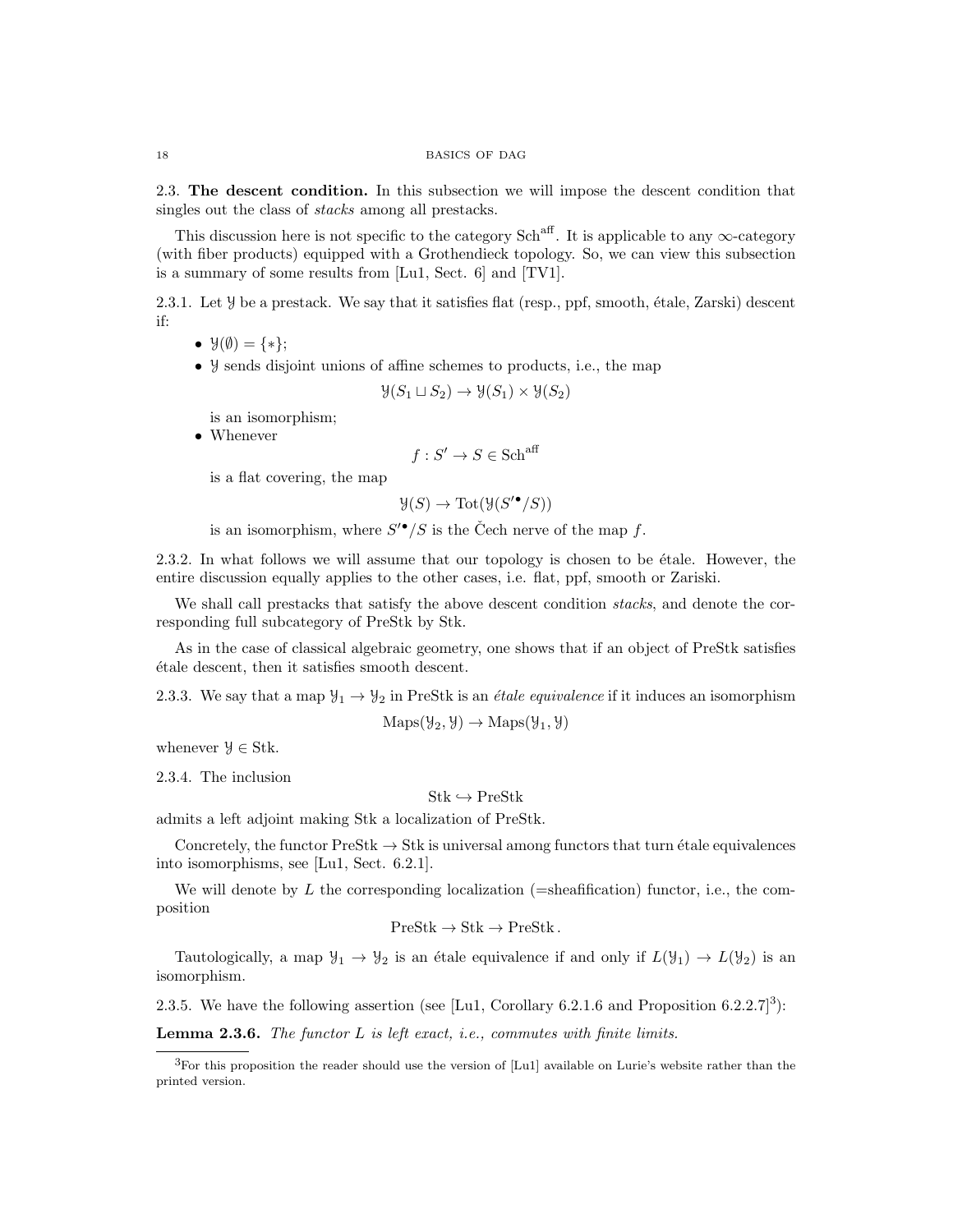2.3.7. Let  $f : \mathcal{Y}_1 \to \mathcal{Y}_2$  be a morphism in PreStk.

We say that f is an étale surjection if for every  $S \in \text{Sch}^{\text{aff}}$  and an object  $y_2 \in \mathcal{Y}_2(S)$  there exists an étale cover  $\phi : S' \to S$ , such that  $\phi^*(y_2) \in \mathcal{Y}_2(S')$  belongs to the essential image of  $f(S') : \mathcal{Y}_1(S') \to \mathcal{Y}_2(S')$ .

The following is [Lu1, Corollary 6.2.3.5]:

**Lemma 2.3.8.** Let  $\mathcal{Y}_1 \rightarrow \mathcal{Y}_2$  be an étale surjection. Then the induced map

 $|\mathcal{Y}_1^\bullet/\mathcal{Y}_2|_{\mathrm{PreStk}} \to \mathcal{Y}_2$ 

is an étale equivalence, where  $\mathcal{Y}_1^{\bullet}/\mathcal{Y}_2$  is the Čech nerve of f, and  $|-|_{\text{PreStk}}$  denotes geometric realization taken in the category PreStk.

Note that the assertion of Lemma 2.3.8 can be reformulated as the statement that if  $\mathcal{Y}_1 \to \mathcal{Y}_2$ is an étale surjection, then the map

$$
|L(\mathcal{Y}_1^\bullet/\mathcal{Y}_2)|_{\rm Stk} \simeq |L(\mathcal{Y}_1)^\bullet/L(\mathcal{Y}_2)|_{\rm Stk} \simeq L(|\mathcal{Y}_1^\bullet/\mathcal{Y}_2|_{\rm PreStk}) \to L(\mathcal{Y}_2)
$$

is an isomorphism.

2.3.9. Finally, we have:

**Lemma 2.3.10.** For  $y \in \text{PreStk}$ , the unit of the adjunction

 $\mathcal{Y} \to L(\mathcal{Y})$ 

is an étale surjection.

2.4. Descent for affine schemes. In this subsection we state (without proof) the standard, but crucial, fact that affine schemes are in fact stacks, and discuss some of its corollaries.

As in the previous subsection, the results stated in this subsection here hold also for the flat, ppf and Zariski topologies.

2.4.1. We have the following basic fact (see [TV2, Lemma 2.2.2.13]):

# Proposition 2.4.2.

(a) The image of the Yoneda embedding  $Sch^{aff} \rightarrow \text{PreStk}$  belongs to Stk.

(b) Let



be a pullback diagram in Stk with  $S, S' \in Sch^{aff}$ . Assume that  $\mathcal{Y}'$  also belongs to  $Sch^{aff} \subset PreStk$ and the morphism f is an étale covering. Then  $\mathcal{Y} \in \text{Sch}^{\text{aff}}$ .

2.4.3. As a corollary, we obtain:

**Corollary 2.4.4.** Let  $f : \mathcal{Y}_1 \to \mathcal{Y}_2$  be an affine schematic morphism in PreStk. Then the morphism  $L(\mathcal{Y}_1) \to L(\mathcal{Y}_2)$  is also affine schematic.

*Proof.* We need to show that for  $S \in Sch^{aff}$  and a map  $S \to L(\mathcal{Y}_2)$ , the fiber product  $S \underset{L(\mathcal{Y}_2)}{\times} L(\mathcal{Y}_1)$ 

belongs to Sch<sup>aff</sup>. By Proposition 2.4.2(b), it suffices to show that that the fiber product  $S' \underset{L(\mathcal{Y}_2)}{\times} L(\mathcal{Y}_1)$  belongs to Sch<sup>aff</sup> for some étale covering map  $S' \to S$  with  $S' \in Sch$ <sup>aff</sup>.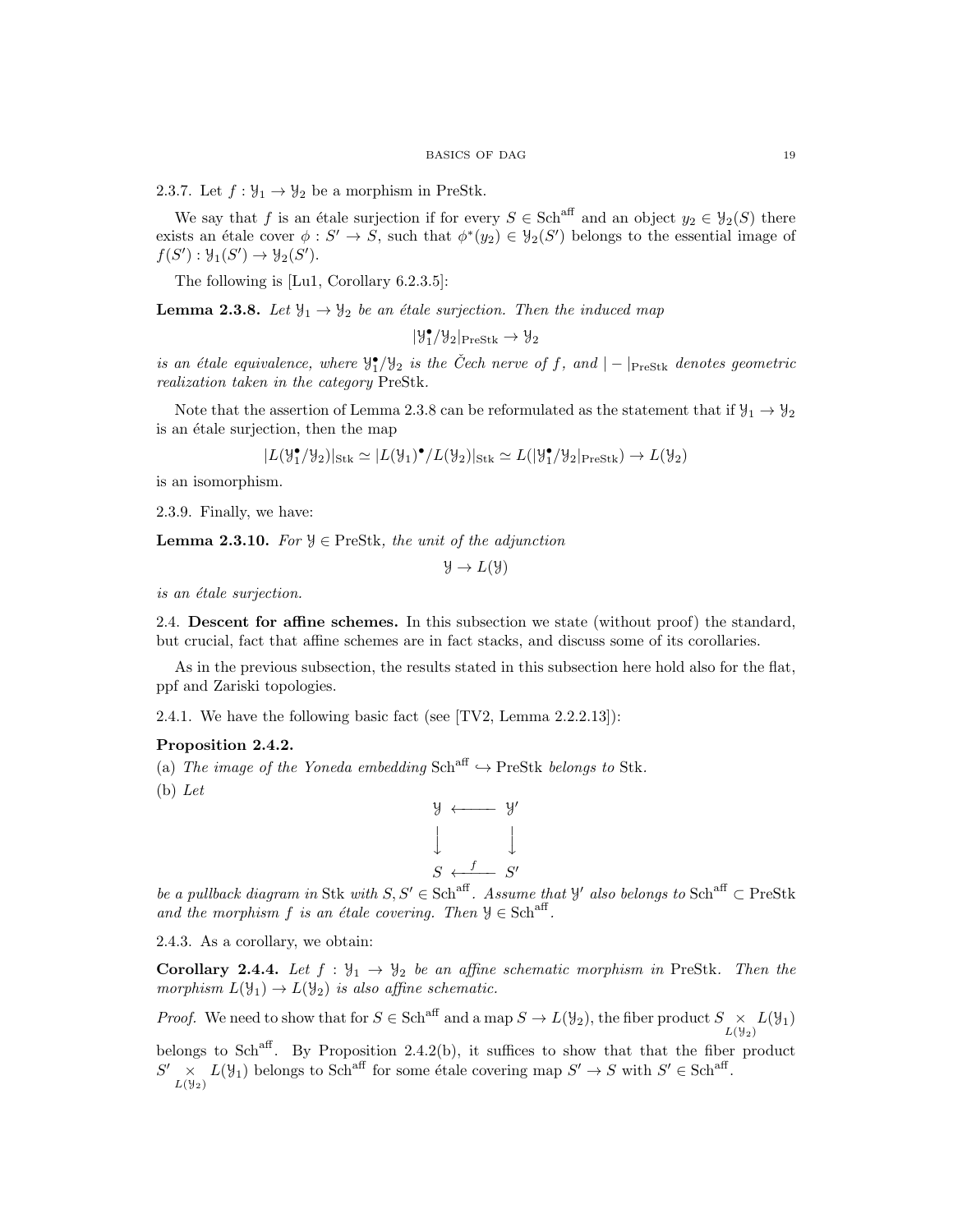However, by Lemma 2.3.10, we can choose  $S' \to S$  so that the composition  $S' \to S \to$  $L(\mathcal{Y}_2)$  factors as  $S' \to \mathcal{Y}_2 \to L(\mathcal{Y}_2)$ . Since the functor L commutes with fiber products (by Lemma 2.3.6), we have

$$
S' \underset{L(\mathcal{Y}_2)}{\times} L(\mathcal{Y}_1) \simeq L(S' \underset{\mathcal{Y}_2}{\times} \mathcal{Y}_1).
$$

Now, by assumption,  $S' \times \mathcal{Y}_1 \in \text{Sch}^{\text{aff}}$ , and

$$
S' \underset{\mathcal{Y}_2}{\times} \mathcal{Y}_1 \to L(S' \underset{\mathcal{Y}_2}{\times} \mathcal{Y}_1)
$$

is an isomorphism by Proposition 2.4.2(a)

2.4.5. The same proof also gives:

**Corollary 2.4.6.** Let  $f : \mathcal{Y}_1 \to \mathcal{Y}_2$  be affine flat (resp., ppf, smooth, étale, open embedding). Then so is  $L(\mathcal{Y}_1) \to L(\mathcal{Y}_2)$ .

2.5. Descent and *n*-coconnectivity. In this subsection we will study how the étale descent condition interacts with the operation of restriction and left Kan extension to the (full) subcategory  $\leq^n \text{Sch}^{\text{aff}} \subset \text{Sch}^{\text{aff}}$ .

Again, the entire discussion is applicable when we replace the word 'étale' by 'flat', 'ppf' or 'Zariski'.

2.5.1. Let us denote by  $\leq^n$ Stk the full subcategory of  $\leq^n$ PreStk consisting of objects that satisfy descent for étale covers  $S_1 \to S_2 \in {}^{\leq n}Sch^{aff}$ .

We obtain that  $\leq^n$ Stk is a localization of  $\leq^n$ PreStk. Let  $\leq^n L$  denote the corresponding localization functor

$$
\leq^n \text{PreStk} \to \leq^n \text{Stk} \to \leq^n \text{PreStk}.
$$

The analog of Lemma 2.3.6 equally applies in the present context.

2.5.2. The sheafification functor  $\leq n\text{L}$  on truncated objects can be described explicitly as follows (see [Lu1, Sect. 6.5.3]):

We have the following endo-functor, denoted

 $(2.1)$   $\mathcal{Y} \mapsto \mathcal{Y}^+$ 

of  $\leq^n$ PreStk.

Namely, for  $\mathcal{Y} \in \{k\}^n$  PreStk, the value of  $\mathcal{Y}^+$  on  $S \in \{k\}^n$  is the colimit over all étale covers  $S' \to S$  of Tot( $\mathfrak{Y}(S'^{\bullet}/S)$ ).

Now, if *y* is  $(k-2)$ -truncated for  $k = 2, 3, ...$ , then the value of  $L(y)$  on  $S \in \leq^n \text{Sch}^{\text{aff}}$  is

$$
{\mathcal Y^+}^k(S),
$$

where  $y^{+k}$  denotes the k-th iteration of the functor (2.1).

In particular, since the colimit involved in its description is filtered, we obtain:

**Lemma 2.5.3.** The functor  $\leq^n L$  :  $\leq^n \text{PreStk } \rightarrow \leq^n \text{PreStk }$  sends k-truncated objects to ktruncated ones.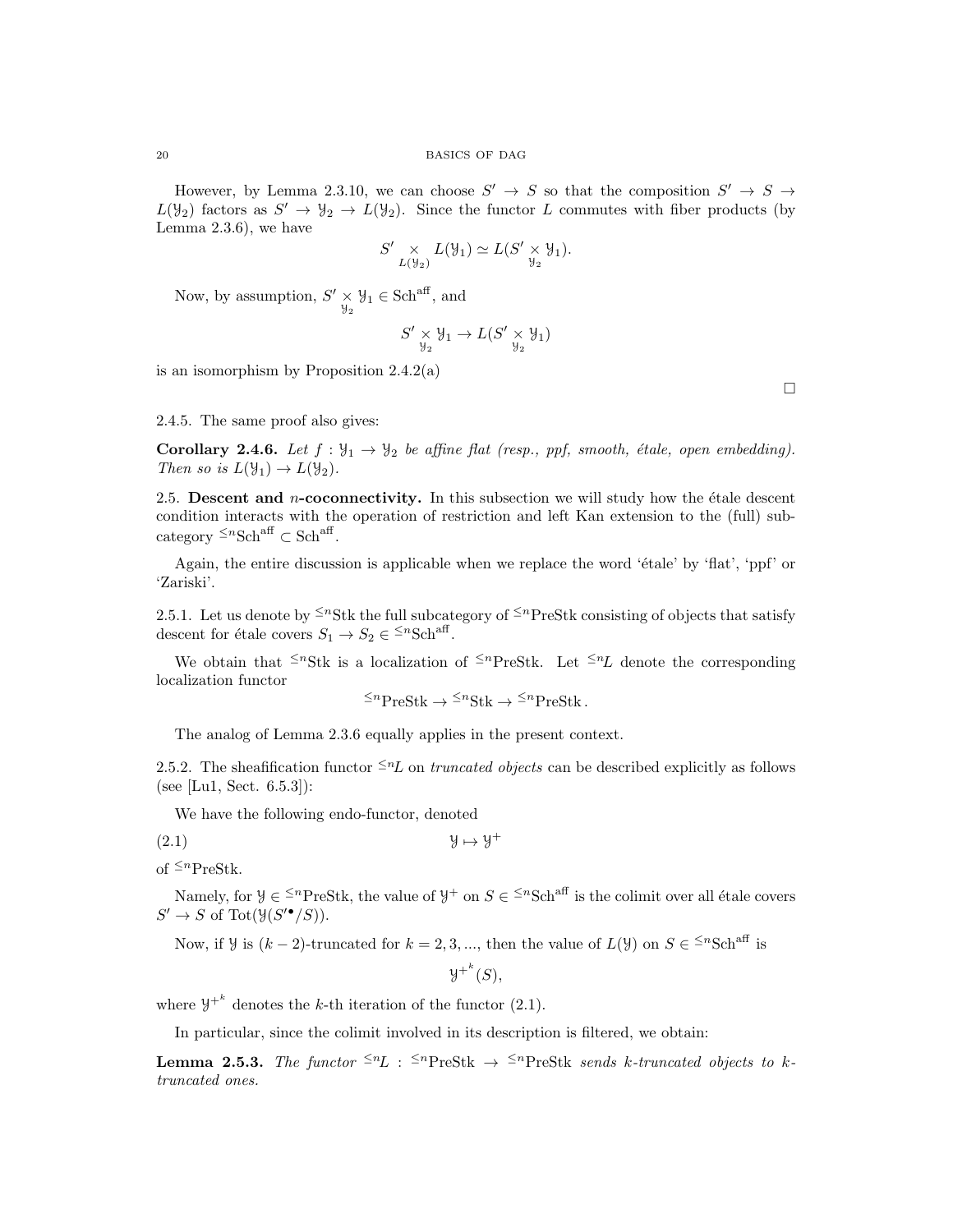2.5.4. The following results from the definitions:

## Lemma 2.5.5.

- (a) The restriction functor PreStk  $\rightarrow$  <sup> $\leq$ n</sup>PreStk sends Stk to <sup> $\leq$ n</sup>Stk.
- (b) The functor

$$
\mathrm{LKE}_{\leq n\mathrm{Sch}^{\mathrm{aff}}}{\hookrightarrow}\mathrm{Sch}^{\mathrm{aff}}:\,^{\leq n}\mathrm{PreStk}\rightarrow\mathrm{PreStk}
$$

 $sends\$ étale equivalences to étale equivalences.

2.5.6. Note now that the *right* Kan extension functor along  $\leq^n \text{Sch}^{\text{aff}} \hookrightarrow \text{Sch}^{\text{aff}}$ :

 $\mathrm{RKE}_{\le n\mathrm{Sch}^{\mathrm{aff}}}\xspace \to \mathrm{Schar} \mathrm{f}:\,^{\le n}\mathrm{PreStk}\xspace \to \mathrm{PreStk}$ 

tautologically sends <sup>≤n</sup>Stk to Stk. This implies that the restriction functor  $y \mapsto$  <sup>≤n</sup>y sends étale equivalences to étale equivalences.

Thus, from Lemma 2.5.5 we obtain:

Corollary 2.5.7. For  $\mathcal{Y} \in \text{PreStk}$  we have:

$$
\leq^n L(\leq^n \mathcal{Y}) \simeq \leq^n (L(\mathcal{Y})).
$$

2.5.8. Right Kan extensions from <sup><∞</sup>Sch<sup>aff</sup>. Let  $\mathcal{Y}'$  be a functor

$$
(\leq \infty \text{Sch}^{\text{aff}})^{\text{op}} \to \text{Spc},
$$

which we can think of as a compatible family of objects  $\mathcal{Y}'_n \in \leq^n \text{PreStk}$ . Let

$$
\mathcal{Y}:=\operatorname{RKE}_{\leq \infty\operatorname{Sch}^{\operatorname{aff}} \hookrightarrow \operatorname{Sch}^{\operatorname{aff}}}(\mathcal{Y}') \in \operatorname{PreStk}.
$$

**Lemma 2.5.9.** Assume that for all  $n, \forall n \in \{1, 3, 6\}$  belongs to Stk.

*Proof.* Follows from the description of the functor  $RKE_{< \infty Sch^{aff}}$  given in the proof of Proposition 1.4.7.

 $\Box$ 

From here we obtain:

Corollary 2.5.10. Suppose that  $\mathcal{Y} \in \text{PreStk}$  belongs to Stk. Then so does convy.

# 2.6. The notion of n-coconnective stack.

2.6.1. Note that the functor

$$
\mathrm{LKE}_{\leq n\mathrm{Sch}^{\mathrm{aff}}}{\hookrightarrow}\mathrm{Sch}^{\mathrm{aff}}:\,^{\leq n}\mathrm{PreStk}\rightarrow\mathrm{PreStk}
$$

does not send  $\leq^n$ Stk to Stk. Instead, the left adjoint to the restriction functor  $\leq^n$ Stk  $\leftarrow$  Stk is given by the composition

$$
\leq^n \text{Stk} \hookrightarrow \leq^n \text{PreStk} \xrightarrow{\text{LKE}} \text{PreStk} \xrightarrow{L} \text{Stk};
$$

we denote this composite functor by  $LLE_{\leq nSchr}$   $\rightarrow$   $Schr}$ .

2.6.2. The above left adjoint is easily seen to be fully faithful. Hence, we can identify  $\leq^n$ Stk with a full subcategory of Stk. We shall denote by  $L_{\tau} \leq n : \text{Stk} \to \text{Stk}$  the resulting colocalization functor

$$
\mathcal{Y} \mapsto {}^{L}\text{LKE}_{\leq n\text{Sch}^{\text{aff}} \hookrightarrow \text{Sch}^{\text{aff}}}({}^{\leq n}\mathcal{Y}).
$$

By definition,  ${}^L\tau^{\leq n} \simeq L \circ \tau^{\leq n}$ .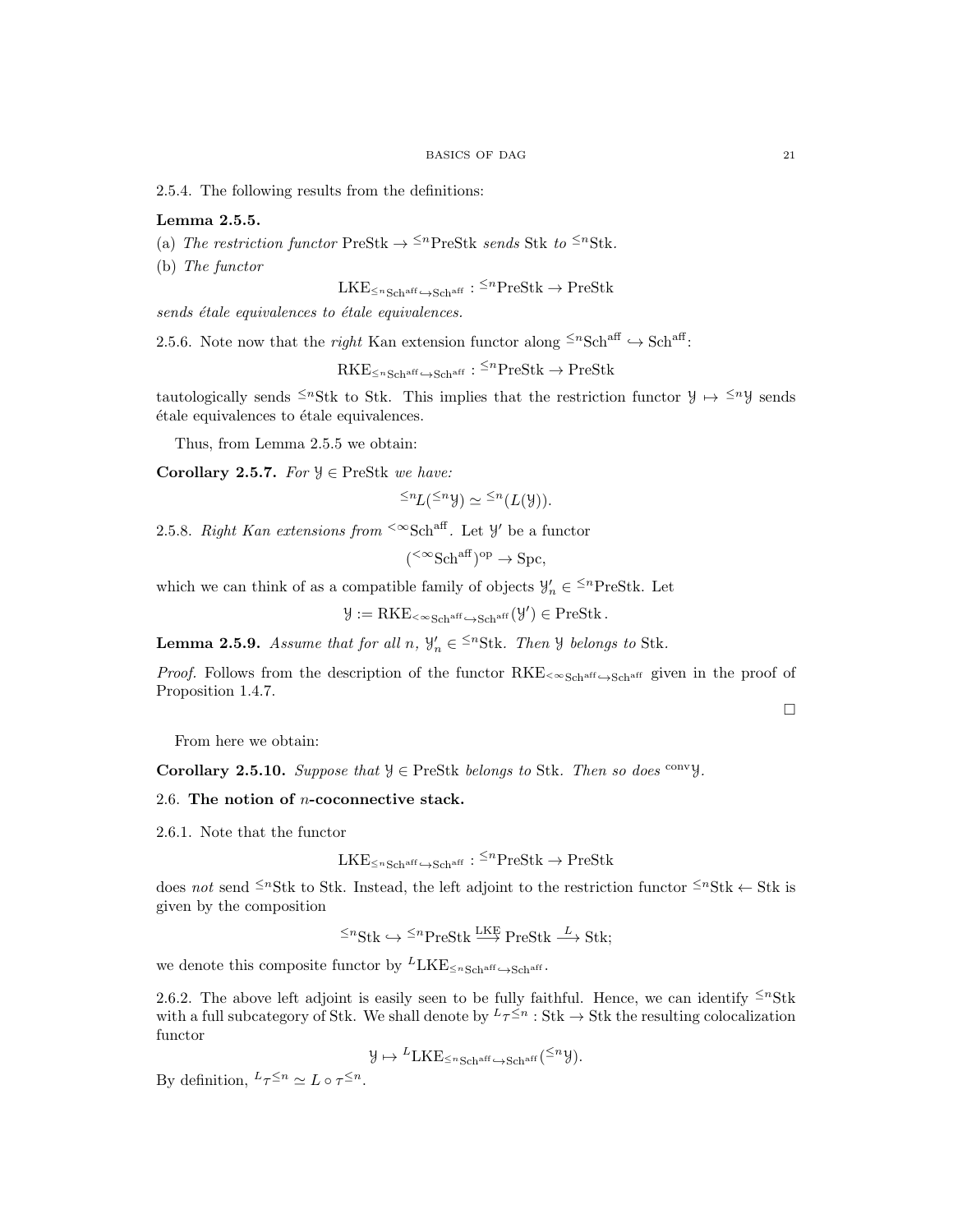2.6.3. We shall call objects of Stk that belong to the essential image of  $L_{LKE \leq nSch^{aff}} \sim_{Sch^{aff}}$ n-coconnective stacks. I.e.,  $\mathcal{Y} \in \text{Stk}$  is n-coconnective as a stack if and only if the adjunction map

$$
L_{\tau}^{\leq n}(\mathcal{Y}) \to \mathcal{Y}
$$

is an isomorphism.

I.e., the functor  $LKE_{\leq nSchr}$  identifies the category  $\leq nSK$  with the full subcategory of PreStk spanned by n-coconnective stacks.

We shall refer to objects of <sup> $\leq 0$ </sup>Stk =: <sup>cl</sup>Stk as 'classical stacks', and also denote  $L_{\tau} \leq 0 =: L_{\tau}$ <sup>cl</sup>.

Remark 2.6.4. We emphasize again that, as subcategories PreStk, it is not true that  $\leq^n \text{Stk}$ is contained in <sup> $\leq n$ </sup>PreStk. That is to say, that a *n*-coconnective stack is not necessarily *n*coconnective as a prestack.

Note, however, that we do have an inclusion

Stk∩<sup>≤n</sup>PreStk ⊂ <sup>≤n</sup>Stk

as subcategories of PreStk.

2.6.5. We shall say that a stack is eventually coconnective if it is *n*-coconnective for some  $n$ .

2.7. Descent and the 'locally of finite type' condition. In this subsection we will study how the descent condition interacts with the condition of being of finite type.

The entire discussion is applicable if we replace the étale topology by the ppf, or Zariski one.

However, the flat topology (without the finite type condition) would not do: we need finite typeness for the validity of Lemma 2.8.2.

2.7.1. Let *n* be a fixed integer. We can consider the étale topology on the category  $\leq n\text{Sch}^{\text{aff}}_{\text{ft}}$ . Thus, we obtain a localization of <sup> $\leq n$ </sup>PreStk<sub>lft</sub> that we denote  $\leq n$ NearStk<sub>lft</sub>.

We shall denote by  $\leq n_{\text{Lft}}$  the corresponding localization functor

 $\leq^n \text{PreStk}_{\text{left}} \rightarrow \leq^n \text{NearStk}_{\text{left}} \rightarrow \leq^n \text{PreStk}_{\text{left}}$ .

As in Lemma 2.5.3, we have:

**Lemma 2.7.2.** The functor  $\leq^{n}L_{ft}$  :  $\leq^{n}PreStk_{lft} \rightarrow \leq^{n}PreStk_{lft}$  sends k-truncated objects to k-truncated ones.

2.7.3. Consider the restriction functor for  $\leq^n \text{Sch}^{\text{aff}}_{\text{ft}} \hookrightarrow \leq^n \text{Sch}^{\text{aff}}_{\text{ft}}$ , i.e.,

 $\leq^n$ PreStk<sub>lft</sub>  $\leftarrow$   $\leq^n$ PreStk.

It is clear that it sends  $\leq^n$ Stk to  $\leq^n$ NearStk<sub>lft</sub>. By adjunction, the functor of left Kan extension

 $\text{LKE}_{\leq n\text{Sch}^{\text{aff}}_{\text{ft}}\hookrightarrow\leq n\text{Sch}^{\text{aff}}}:\overset{<}{\text{}}^n\text{PreStk}_{\text{lft}}\to\overset{<}{\text{}}^n\text{PreStk}$ 

sends étale equivalences to étale equivalences.

Moreover, we claim:

Lemma 2.7.4. The functor of right Kan extension

 $\mathrm{RKE}_{\le n\,\mathrm{Sch}^{\mathrm{aff}}_{{\mathrm{ft}}}\hookrightarrow\le n\mathrm{Sch}^{\mathrm{aff}}}:{}^{\le n}\mathrm{PreStk}_{\mathrm{lft}}\to{}^{\le n}\mathrm{PreStk}$ 

sends  $\leq^n$ NearStk<sub>lft</sub> to  $\leq^n$ Stk.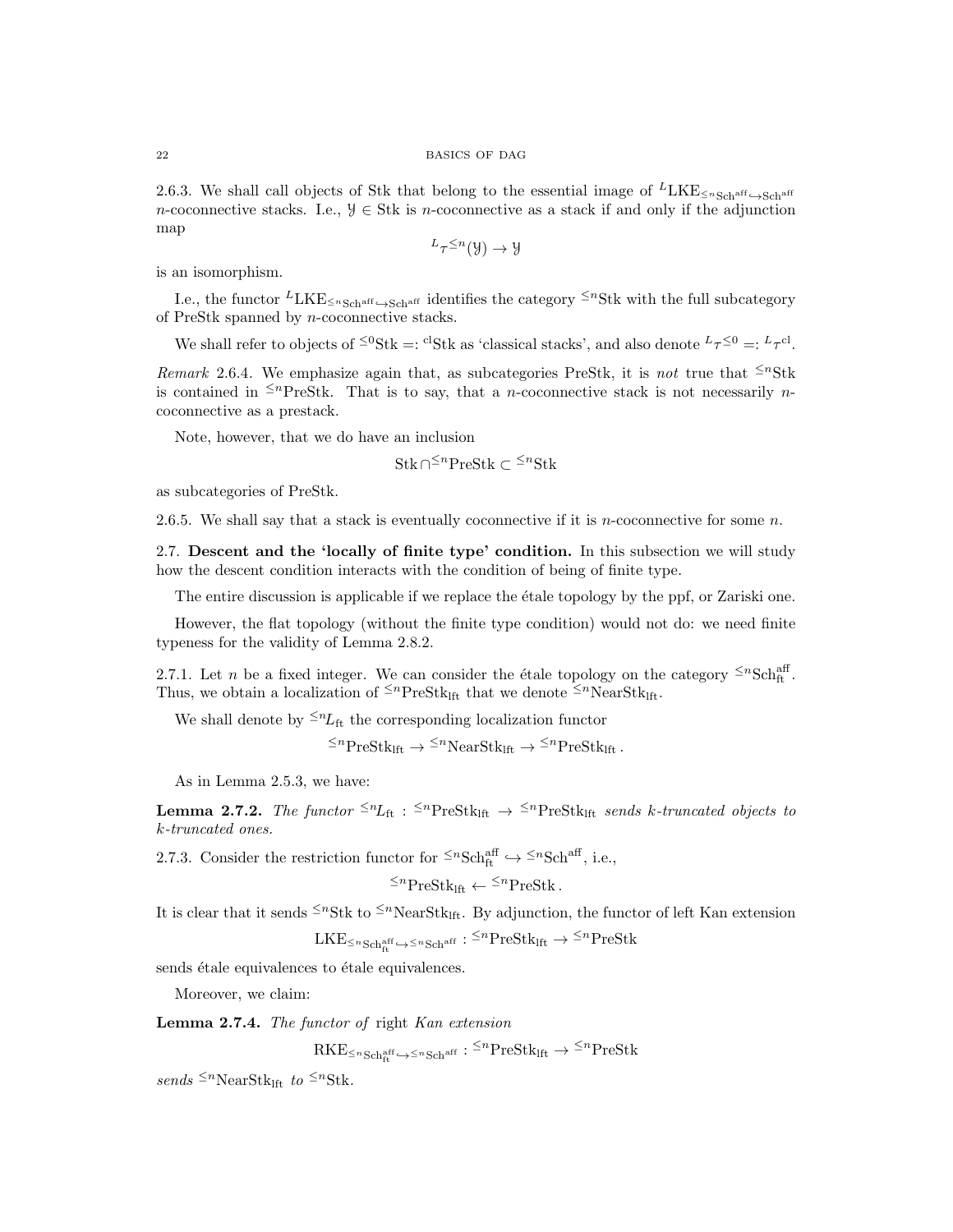*Proof.* For  $\mathcal{Y} \in \{^{\text{sp}}\text{PreStk}_{\text{lift}}\}$  the value of  $RKE_{\leq n\text{Sch}^{\text{aff}}_{\text{ft}} \hookrightarrow \{^{\text{sp}}\text{Sch}^{\text{aff}}(\mathcal{Y})\}$  on  $S \in \{^{\text{sp}}\text{Sch}^{\text{aff}}\}$  is given as

$$
\lim_{S_0 \to S} \mathcal{Y}(S_0),
$$

where the limit is taken over the category opposite to  $(\leq^{n} \text{Sch}^{\text{aff}}_{\text{ft}})_{/S}$ .

Let  $S' \to S$  be an étale cover. We need to show that the map from  $\lim_{S_0 \to S} \mathcal{Y}(S_0)$  to the totalization of the cosimplicial space whose  $m$ -simplices are given by

$$
\lim_{S_0^m \to (S'^m/S)} \mathcal{Y}(S_0^m),
$$

is an isomorphism.

However, this follows from the fact that the functor

$$
({}^{\leq n}\text{Sch}^{\text{aff}}_{\text{ft}})_{/S} \to ({}^{\leq n}\text{Sch}^{\text{aff}}_{\text{ft}})_{/(S'^m/S)}, \quad S_0 \mapsto S_0^m := S_0 \underset{S}{\times} (S'^m/S),
$$

is cofinal.

 $\Box$ 

From Lemma 2.7.4 we obtain:

# Corollary 2.7.5.

(a) The restriction functor  $\leq^n$ PreStk<sub>lft</sub>  $\leftarrow$   $\leq^n$ PreStk *sends étale equivalences to étale equiva*lences.

(b) For  $\mathcal{Y} \in \leq^n \text{PreStk}$  we have:

$$
\leq nL(\mathcal{Y})|_{\leq n\operatorname{Sch}^{\operatorname{aff}}_{\operatorname{ft}}}\simeq \leq nL_{\operatorname{ft}}(\mathcal{Y}|_{\leq n\operatorname{Sch}^{\operatorname{aff}}_{\operatorname{ft}}}).
$$

2.7.6. Let us return to the functor

$$
\mathrm{LKE}_{\leq n\mathrm{Sch}^{\mathrm{aff}}_{\mathrm{ft}}}\hookrightarrow\leq n\mathrm{Sch}^{\mathrm{aff}}_{\mathrm{}}:\leq^{n}\mathrm{PreStk}_{\mathrm{lft}}\rightarrow\leq^{n}\mathrm{PreStk}\,.
$$

It is not clear, and probably not true, that this functor sends  $\leq^n\text{NearStk}_{\text{lft}}$  to  $\leq^n\text{Stk}$ . However, as we have learned from J. Lurie, there is the following partial result, proved below:

**Proposition 2.7.7.** Suppose that an object  $\mathcal{Y} \in \{^{\text{S}} \in \mathcal{Y} \mid \text{S} \in \mathcal{Y} \}$  is k-truncated for some k (see Sect. 1.8.5), and that  $\mathcal{Y} \in \leq^{n} \text{NearStk}_{\text{lf}}$ . Then the object

$$
\mathrm{LKE}_{\leq n\,\mathrm{Sch}^{\mathrm{aff}}_{\mathrm{ft}}}\hookrightarrow \leq n\,\mathrm{Sch}^{\mathrm{aff}}\left(\mathcal{Y}\right)
$$

of  $\leq^n$ PreStk belongs to  $\leq^n$ Stk.

2.7.8. In what follows we shall use the notation

$$
\leq^n \text{Stk}_{\text{lft}} := \leq^n \text{Stk} \cap \leq^n \text{PreStk}_{\text{lft}}.
$$

We shall refer to objects of the subcategory  $\leq^n \text{Stk}_{\text{lift}}$  of  $\leq^n \text{Stk}$  as 'n-coconnective stacks locally of finite type'.

We have the inclusion

$$
\leq^n \text{Stk}_{\text{lft}} \subset \leq^n \text{NearStk}_{\text{lft}}.
$$

Thus, Proposition 2.7.7 says that the essential image of this inclusion contains all truncated objects.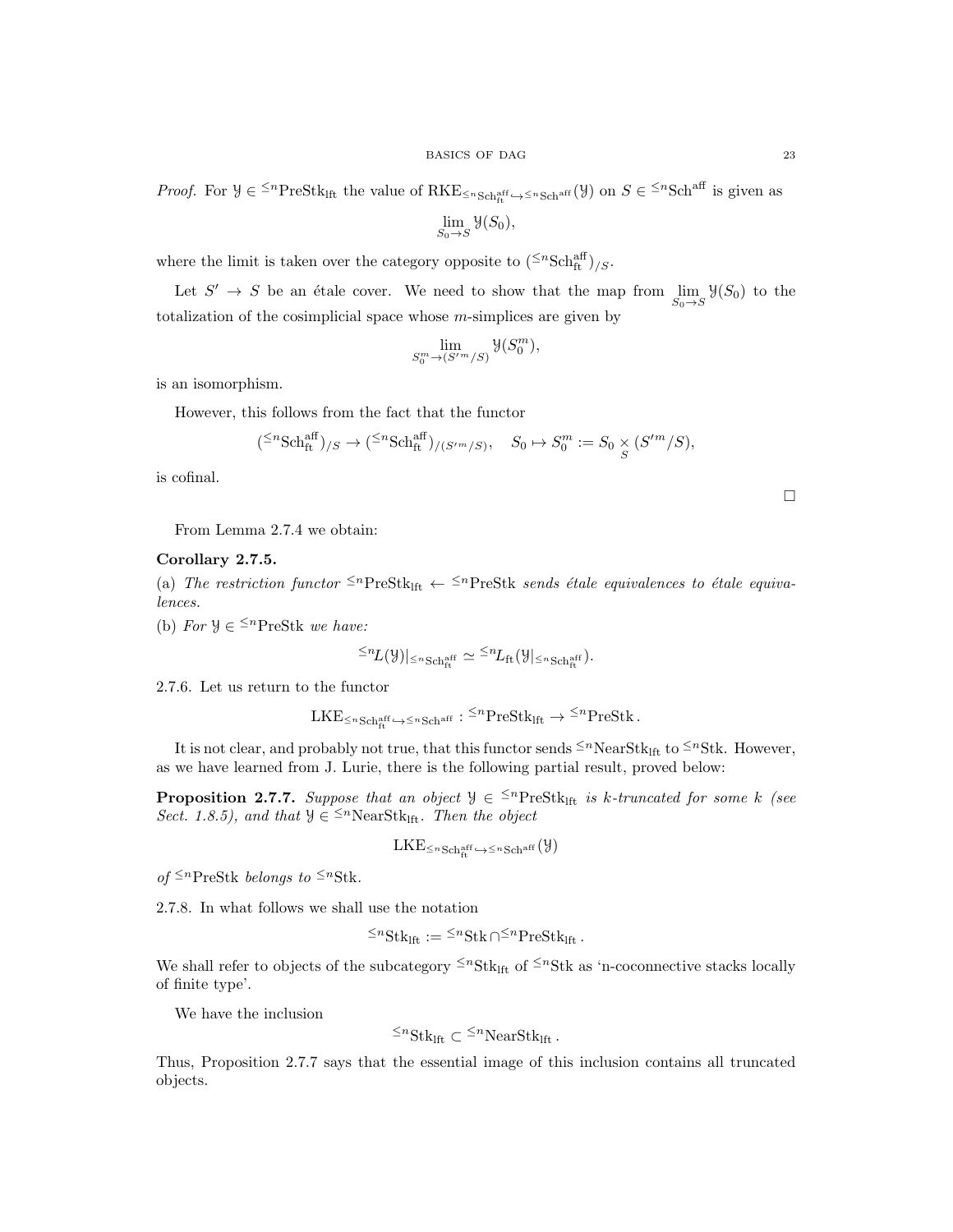2.7.9. As a corollary of Proposition 2.7.7 and Lemma 2.7.2, we obtain:

**Corollary 2.7.10.** For  $\mathcal{Y} \in \{^{\text{S}}_n\}$  which is truncated, the natural map

$$
\mathrm{LKE}_{\leq n\,\mathrm{Sch}^{\mathrm{aff}}_{\mathrm{ft}}\hookrightarrow\leq n\,\mathrm{Sch}^{\mathrm{aff}}}\left(^{\leq n}L_{\mathrm{ft}}(\mathcal{Y})\right)\rightarrow\leq^{n}L\left(\mathrm{LKE}_{\leq n\,\mathrm{Sch}^{\mathrm{aff}}_{\mathrm{ft}}}\hookrightarrow\leq n\,\mathrm{Sch}^{\mathrm{aff}}_{\mathrm{t}}(\mathcal{Y})\right)
$$

is an isomorphism.

# 2.8. Proof of Proposition 2.7.7.

2.8.1. The proof will use the following assertion:

Let  $f: S_1 \to S_2$  be an étale morphism in <sup> $\leq n$ </sup>Sch<sup>aff</sup>. Consider the category of Cartesian diagrams

$$
S_1 \longrightarrow S'_1
$$
  

$$
f \downarrow \qquad \qquad \downarrow f'
$$
  

$$
S_2 \longrightarrow S'_2
$$

with  $S'_2, S'_1 \in {}^{\leq n} {\rm Sch}^{\rm aff}_{\rm ft}$ , and f' is étale. Denote this category by  $f_{\rm ft}$ . We have the natural forgetful functors

(2.2) 
$$
\{S_2 \to S_2', S_2' \in {}^{\leq n}S\text{ch}_{\text{ft}}^{\text{aff}}\} \leftarrow f_{\text{ft}} \to \{S_1 \to S_1', S_1' \in {}^{\leq n}S\text{ch}_{\text{ft}}^{\text{aff}}\}.
$$

Lemma 2.8.2. Both functors opposite to those in  $(2.2)$  are cofinal.

Proof. We first show that the functor opposite to

$$
f_{\text{ft}} \to \{S_1 \to S_1', S_1' \in {}^{\leq n} {\text{Sch}}^{\text{aff}}_{\text{ft}}\}
$$

is cofinal.

Both categories in question are filtered: the above categories (before passing to the opposite) admit fiber products. Hence, it is enough to show that for any  $S_1 \to S_1''$  with  $S_1'' \in {}^{\leq n} {\rm Sch}^{\rm aff}_{\rm ft}$ , there exists an object of  $f_{\text{ft}}$  such that the map  $S_1 \to S_1''$  factors as  $S_1 \to S_1' \to S_1''$ . For  $n = 0$ this a standard fact in classical algebraic geometry, and for general  $n$ , it follows by induction using deformation theory (specifically, [Chapter III.1, Proposition 5.4.2(b)]).

To prove the assertion concerning

$$
f_{\text{ft}} \to \{S_2 \to S_2', S_2' \in {}^{\leq n} {\text{Sch}}^{\text{aff}}_{\text{ft}}\},\
$$

we note that the corresponding fact holds for  $n = 0$ , i.e., in classical algebraic geometry.

Consider the following diagram

$$
\begin{array}{ccc} & f_{\text{ft}} & \longrightarrow & ^{\text{cl}} f_{\text{ft}} \\ & \downarrow & & \downarrow \\ & \downarrow & & \downarrow \\ \{S_2 \to S_2', S_2' \in \,^{\text{cr}} \text{Sch}^{\text{aff}}_{\text{ft}} \} & \longrightarrow & \{^{\text{cl}} S_2 \to S_{2,0}', S_{2,0}' \in \,^{\text{cl}} \text{Sch}^{\text{aff}}_{\text{ft}} \}. \end{array}
$$

By Lemma 2.1.5, this is a pullback diagram. In addition, the bottom horizontal arrow is a Cartesian fibration. Hence, the cofinality of the functor opposite to the right vertical arrow implies the corresponding fact for the left vertical arrow.

Remark 2.8.3. An assertion parallel to Lemma 2.8.2 remains valid if we replace the word 'étale' by 'ppf', but the proof is more involved.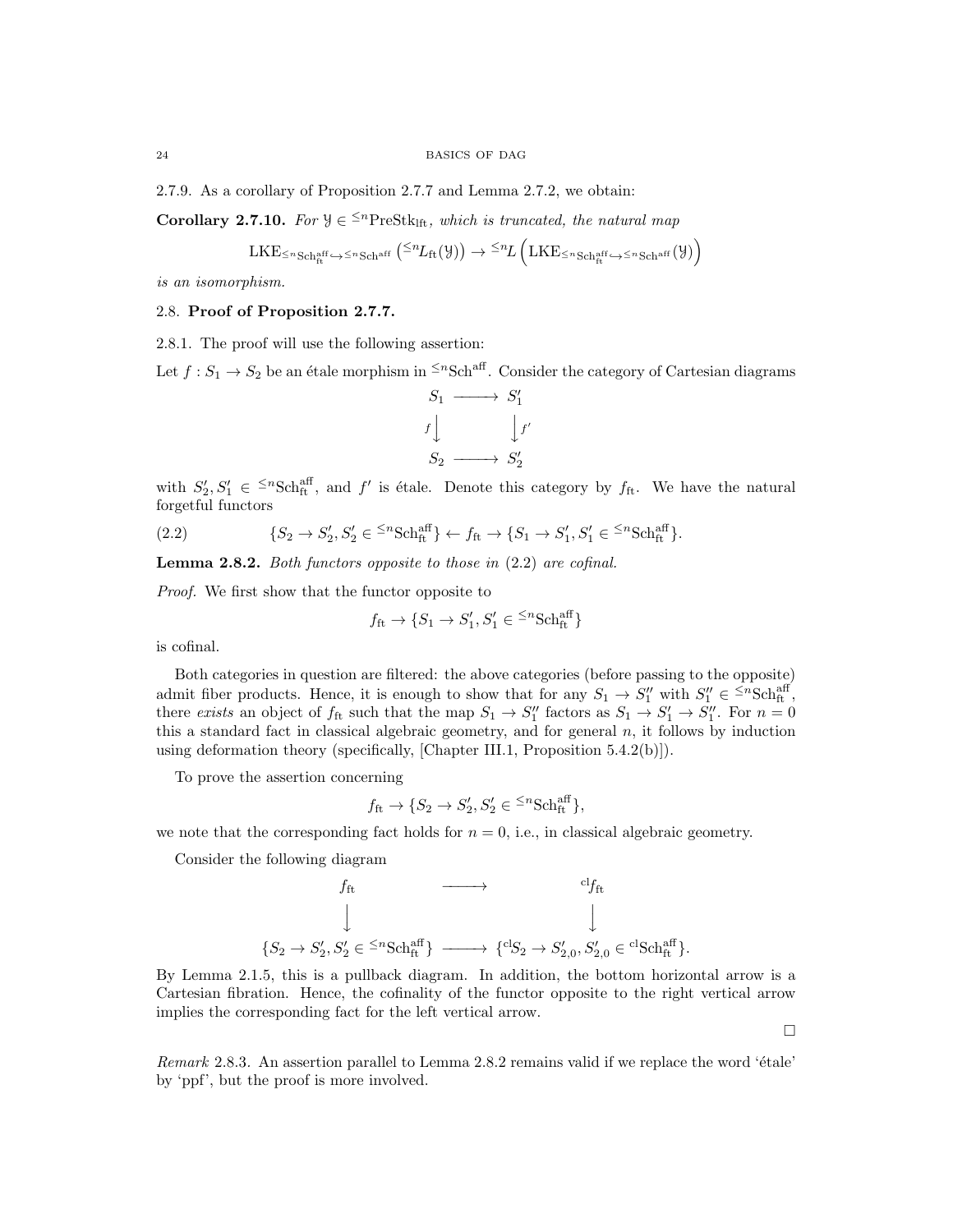2.8.4. Let  $\mathcal{Y}'$  be an object of <sup> $\leq n$ </sup>NearStk<sub>lft</sub>, and let  $\mathcal{Y}$  be its left Kan extension to an object of <sup>≤n</sup>PreStk. Let  $f : S_1 \to S_2$  be an étale cover. To prove Proposition 2.7.7, we need to check that the map

(2.3) 
$$
\mathcal{Y}(S_2) \to \text{Tot}(\mathcal{Y}(S_1^{\bullet}/S_2))
$$

is an isomorphism.

For  $S \in \leq^n \text{Sch}^{\text{aff}}$ , the value of  $\mathcal{Y}$  on  $S$  is calculated as

$$
\operatornamewithlimits{colim}_{S \to S'} \mathcal{Y}'(S'),
$$

where the colimit is taken over the category opposite to  $({}^{\leq n} {\rm Sch}^{\rm aff}_{\rm ft})_{S/-}$  Recall that according to Theorem 1.5.3(b), the above category is *filtered*. This implies that if  $\mathcal{Y}'$  is k-truncated, then so is Y.

Hence, we can replace Tot in (2.3), which is a limit in Spc over the index category  $\Delta$ , by the corresponding limit, denoted  $\text{Tot}^{\leq k}$ , in the category  $\text{Spc}_{\leq k}$ , over the index category  $\mathbf{\Delta}^{\leq k}$ of finite ordered sets of cardinality  $\leq k+1$ .

2.8.5. We rewrite the left-hand side in (2.3) as

$$
\operatornamewithlimits{colim}_{S_2\to S_2',S_2'\in~^{\leq n}\operatornamewithlimits{Sch}^{\operatorname{aff}}_{\operatorname{ft}}} \mathcal{Y}'(S_2').
$$

Applying Lemma 2.8.2 for the  $\rightarrow$  functor, we rewrite the right-hand side in (2.3) as

$$
\text{Tot}^{\leq k} \left( \underset{(f_{\text{ft}})^{\text{op}}}{\text{colim}} \mathcal{Y}(S_1' \cdot / S_2') \right).
$$

The category  $(f_{\text{ft}})^{\text{op}}$  is filtered, as it contains push-outs. Since Tot<sup> $\leq k$ </sup> is a *finite* limit, we can commute the limit and the colimit in the above expression, and therefore rewrite it as

$$
\operatorname*{colim}_{(f_{\operatorname{ft}})^{\operatorname{op}}}\left(\operatorname{Tot}^{\leq k}(\mathcal{Y}(S_{1}'\bullet/S_{2}'))\right).
$$

By the descent condition for  $\mathcal{Y}'$ , the latter expression is isomorphic to colim  $\mathcal{Y}(S'_2)$ . Applying  $(f_{\text{ft}})^{\text{op}}$ Lemma 2.8.2 for the  $\leftarrow$  functor, we obtain that

$$
\operatorname*{colim}_{(f_{\mathrm{ft}})^{\mathrm{op}}} \mathfrak{Y}(S'_2) \simeq \operatorname*{colim}_{S_2 \to S'_2, S'_2 \in \mathbb{S}^{\mathrm{op}}} \operatorname*{col}_{\mathrm{ft}}^{\mathrm{aff}} \mathfrak{Y}'(S'_2),
$$

as required.

### 2.9. Stacks locally almost of finite type.

2.9.1. Recall the full subcategory PreSt $k_{\text{last}}$   $\subset$  PreStk. In this subsection we will perceive it as the category

$$
\mathrm{Funct}\left(({}^{<\infty}\mathrm{Sch}^{\mathrm{aff}}_{\mathrm{ft}})^\mathrm{op}, \mathrm{Spc}\right),
$$

see Proposition 1.7.6.

2.9.2. Consider the étale topology on the category  $\leq \infty$ Sch<sub>ft</sub><sup>ff</sup>. Thus, we obtain a localization of PreSt $k_{\text{left}}$  that we denote NearSt $k_{\text{left}}$ .

Let us denote by  $L_{\text{left}}$  the corresponding localization functor

 $PreStk<sub>left</sub> \rightarrow NearStk<sub>left</sub> \rightarrow PreStk<sub>left</sub>$ .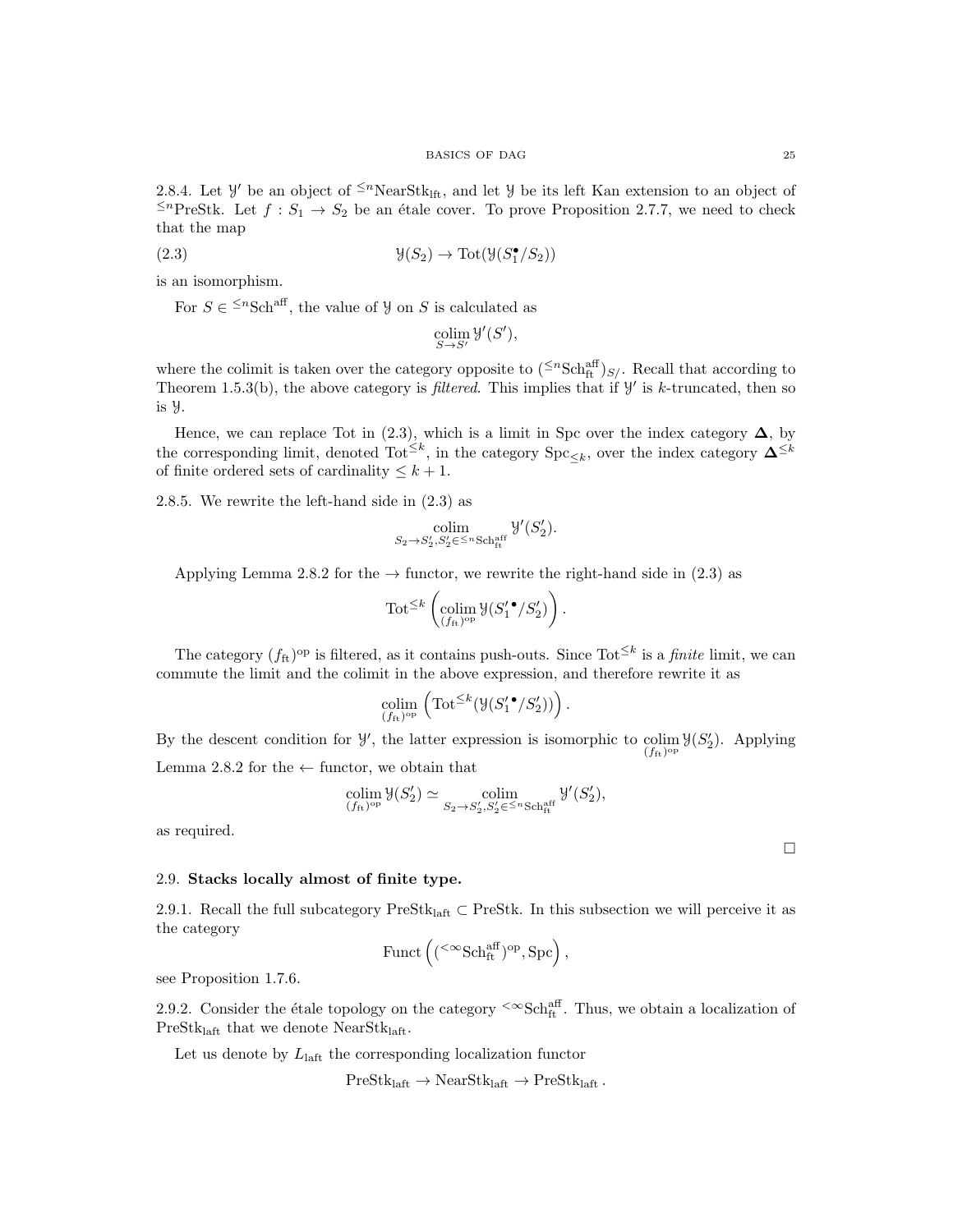2.9.3. Consider the functor

 $PreStk \rightarrow PreStk_{left}$ 

given by restriction along

$$
{}^{<\infty}{\rm Sch}^{{\rm aff}}_{\rm ft} \hookrightarrow {}^{<\infty}{\rm Sch}^{{\rm aff}} \hookrightarrow {\rm Sch}^{{\rm aff}}.
$$

It is clear that this functor sends Stk to NearStk<sub>laft</sub>. Moreover, as in Corollary 2.7.5 and Corollary 2.5.7, we obtain:

Lemma 2.9.4. For  $\mathcal{Y} \in \text{PreStk}$  we have:

$$
L(\mathcal{Y})|_{<\infty \text{Sch}_{\text{ft}}^{\text{aff}}}\simeq L_{\text{laft}}(\mathcal{Y}|_{<\infty \text{Sch}_{\text{ft}}^{\text{aff}}}).
$$

From Proposition 2.7.7 and Lemma 2.5.9 we obtain:

Corollary 2.9.5. Let  $\mathcal Y$  be an object of NearStk<sub>laft</sub>, thought of as an object of PreStk via

NearStklaft ⊂ PreStklaft ⊂ PreStk

(see Proposition 1.7.6). Suppose that for each n, the restriction  $\leq^n y$  of y to  $\leq^n \text{Sch}^{\text{aff}}_{\text{ft}}$  is  $k_n$ truncated for some  $k_n \in \mathbb{N}$ . Then  $\mathcal{Y} \in \text{Stk}$ .

2.9.6. In what follows, we will denote the intersection

 $\mathrm{Stk} \cap \mathrm{PreStk}_{\mathrm{left}}$ 

by Stklaft. We shall refer to objects of the subcategory Stklaft ⊂ Stk as 'stacks locally almost of finite type'.

We have an evident inclusion

 $Stk<sub>laff</sub> \subset NearStk<sub>laff</sub>$ .

Corollary 2.9.5 says that the essential image of  $Stk<sub>laff</sub>$  in NearStk<sub>laft</sub> contains all objects  $\mathcal{Y}$ , such that for every *n*, the restriction  $\leq^n y$  of  $y$  to  $\leq^n \text{Sch}^{\text{aff}}_{\text{ft}}$  is truncated.

# 3. (Derived) schemes

In this section we introduce the basic object of study in derived algebraic geometry–the notion of (derived) scheme<sup>4</sup>.

We investigate some basic properties of schemes: what it means to be  $n$ -coconnective and locally (almost) of finite type.

3.1. The definition of (derived) schemes. Our approach to the definition of (derived) schemes (or more general algebro-geometric objects) is that they are prestacks that have some specific properties. I.e., we never need to introduce additional pieces of structure.

In the case of (derived) schemes, the relevant properties are descent and the existence of a Zariski atlas.

<sup>&</sup>lt;sup>4</sup>In the main body of the text we drop the adjective 'derived': everything is derived unless specified otherwise.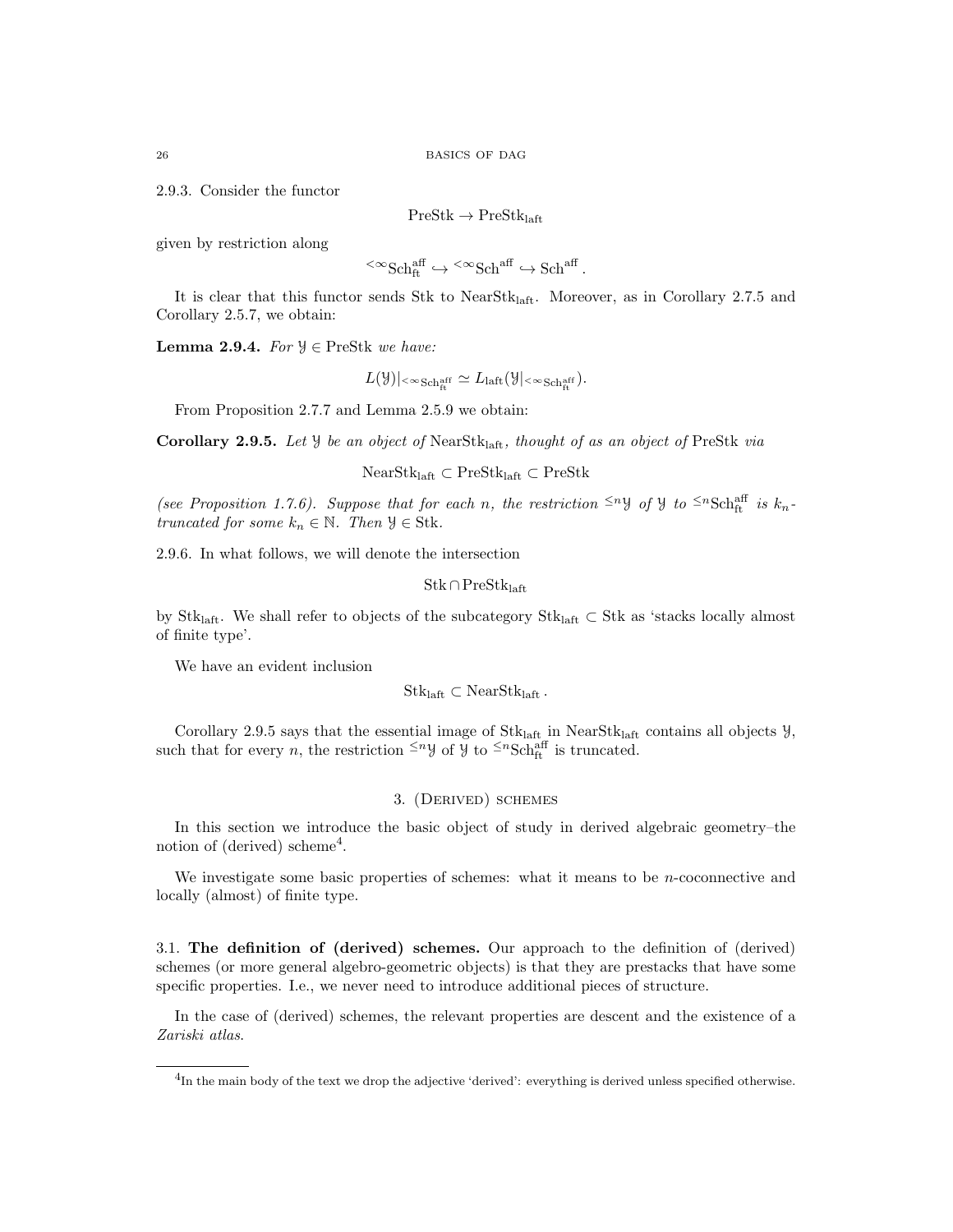#### BASICS OF DAG 27

3.1.1. Recall the notion of an affine open embedding, see Sect. 2.1.9.

Following [TV2, Sect. 2.2], we say that an object  $Z \in \text{PreStk}$  is a scheme if:

- (1)  $Z$  satisfies étale descent;
- (2) The diagonal map  $Z \to Z \times Z$  is affine schematic, and for every  $T \in (\text{Sch}^{\text{aff}})_{/Z \times Z}$ , the induced map of classical schemes  ${}^{cl}(T \underset{Z \times Z}{\times} Z) \rightarrow {}^{cl}T$  is a closed embedding;
- (3) There exists a collection of affine schemes  $S_i$  and maps  $f_i : S_i \to Z$  (called a Zariski atlas), such that:
	- Each  $f_i$  (which is affine schematic by the previous point) is an open embedding;
	- For every  $T \in (\text{Sch}^{\text{aff}})_{Z}$ , the images of the maps  ${}^{\text{cl}}(T \underset{Z}{\times} S_i) \to {}^{\text{cl}}T$  cover  ${}^{\text{cl}}T$ .

We shall denote the full subcategory of Stk spanned by schemes by Sch.

*Remark* 3.1.2. One can show that the  $\acute{e}$ tale descent condition can be replaced by a weaker one: namely, it is sufficient to require that Z satisfy Zariski descent. In addition, it is not difficult to see that schemes as defined above actually satisfy flat descent.

Remark 3.1.3. Our definition gives what is usually called a *separated* scheme. The nonseparated case will be covered under the rubric of Artin stacks, discussed in the next section.

3.1.4. We shall say that a scheme Z is quasi-compact if the classical scheme <sup>cl</sup>Z is. Equivalently, this means that Z admits a Zariski cover by a finite collection of affine schemes.

3.1.5. It follows from the definition that if  $(S_i \stackrel{f_i}{\to} Z)$  is a Zariski atlas, then the map

$$
\bigcup_i S_i \to Z
$$

is an étale (and, in fact, Zariski) surjection.

Hence, from Lemma 2.3.8, we obtain:

**Lemma 3.1.6.** Let Z be a scheme. For a given Zariski atlas  $\bigcup_{i} S_i \rightarrow Z$ , we have  $Z \simeq$  $L(|(\bigcup_i S_i)^\bullet/Z|_{\text{PreStk}}).$ 

3.1.7. The following results from Lemma 2.1.5:

# Corollary 3.1.8.

(a) Given a Zariski morphism of affine schemes  $S' \to S$ , for  $T \to S$ , the datum of its lift to a map  $T \to S'$  is equivalent to the datum of a lift of  ${}^{cl}T \to {}^{cl}S$  to a map  ${}^{cl}T \to {}^{cl}S'$ .

(b) Let  $Z' \to Z$  be an affine Zariski map, where  $Z', Z \in \mathcal{S}$ ch. Then for  $T \to Z$  with  $T \in \mathcal{S}$ ch<sup>aff</sup> , the datum of a lift of f to a map  $f': T \to Z'$  is equivalent to the datum of a lift of  ${}^{cl}f: {}^{cl}T \to {}^{cl}Z$ to a map  ${}^{\text{cl}}f' : {}^{\text{cl}}T \to {}^{\text{cl}}Z'.$ 

Remark 3.1.9. Both points in Corollary 3.1.8 remain valid if we replace the word 'Zariski' by 'étale'.

3.2. Construction of schemes. In this subsection we will prove an assertion that provides a converse to Lemma 3.1.6.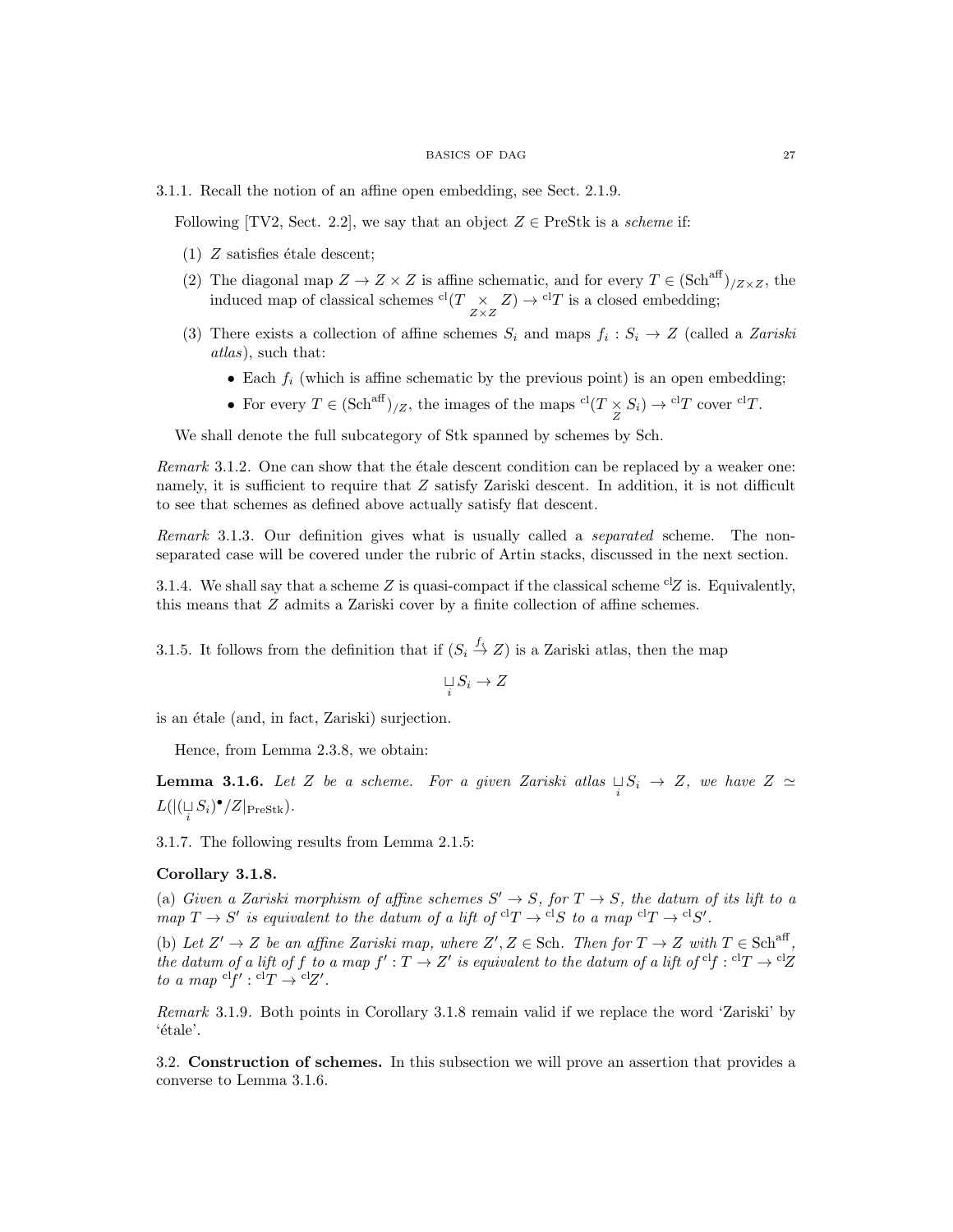28 BASICS OF DAG

3.2.1. First, we claim:

Proposition 3.2.2. Let Z be an object of Stk, equipped with a collection of affine open embeddings  $S_i \to Z$ , where  $S_i \in \text{Sch}^{\text{aff}}$ . Suppose that <sup>cl</sup>Z is a classical scheme<sup>5</sup> and  $\bigcup_i {}^{\text{cl}}S_i \to {}^{\text{cl}}Z$  is its Zariski atlas. Then:

(a)  $Z$  is a scheme;

(b) The maps  $\bigcup_{i \in I} S_i \to Z$  form a Zariski atlas of Z.

*Proof.* We only have to show that the diagonal map  $Z \rightarrow Z \times Z$  is affine schematic. This is equivalent to showing that for any  $T, U \in (\text{Sch}^{\text{aff}})_{Z}$ , the fiber product  $T \times U$  is an affine scheme.

Consider the fiber products  $S_i \times T$ . By assumption, these are affine schemes, and the map

$$
\mathop{\sqcup}\limits_i S_i \mathop{\times}\limits_Z T \to T
$$

is a Zariski covering. Therefore, by Proposition 2.4.2(b), it suffices to show that the fiber products

$$
S_i \underset{Z}{\times} T \underset{Z}{\times} U
$$

are affine schemes. However,

$$
S_i \underset{Z}{\times} T \underset{Z}{\times} U \simeq (S_i \underset{Z}{\times} T) \underset{S_i}{\times} (S_i \underset{Z}{\times} U).
$$

3.2.3. Let  $S^{\bullet}$  be a groupoid-object of PreStk (see [Lu1, Sect. 6.1.2] for what this means).

Denote

$$
Z := L(|S^{\bullet}|).
$$

We claim:

**Proposition 3.2.4.** Assume that  $S^0$  and  $S^1$  are of the form

$$
S^0 = \underset{i \in I}{\sqcup} S_i^0 \text{ and } S^1 = \underset{j \in J}{\sqcup} S_j^1,
$$

where  $S_i^0$  and  $S_i^1$  are affine schemes, and the maps  $S^1 \rightrightarrows S^0$  are comprised of open embeddings  $S_i^1 \to S_j^0$ . Assume, moreover, that <sup>cl</sup>Z is a classical scheme and that  $\bigcup_i^{\text{cl}} S_i^0 \to$  <sup>cl</sup>Z is its Zariski atlas. Then:

(a)  $Z$  is a scheme;

(b) The maps  $\bigcup_{i \in I} S_i^0 \to Z$  form a Zariski atlas of Z.

*Proof.* By Proposition 3.2.2, it is enough to show that each of the maps  $S_i^0 \to Z$  is an affine open embedding. By Corollary 2.4.4, it suffices to show that the each of the maps

$$
S^0_i \to |S^\bullet|
$$

is an affine open embedding.

Fix a map  $T \to |S^{\bullet}|$ . By definition, such a map factors as  $T \to S^0 \to |S^{\bullet}|$ . Hence, we have

$$
T \underset{|S^{\bullet}|}{\times} S_i^0 \simeq T \underset{S^0}{\times} S_i^0 \underset{|S^{\bullet}|}{\times} S_i^0.
$$

<sup>5</sup>Following our conventions, when talking about classical schemes, we impose the hypothesis that they be separated.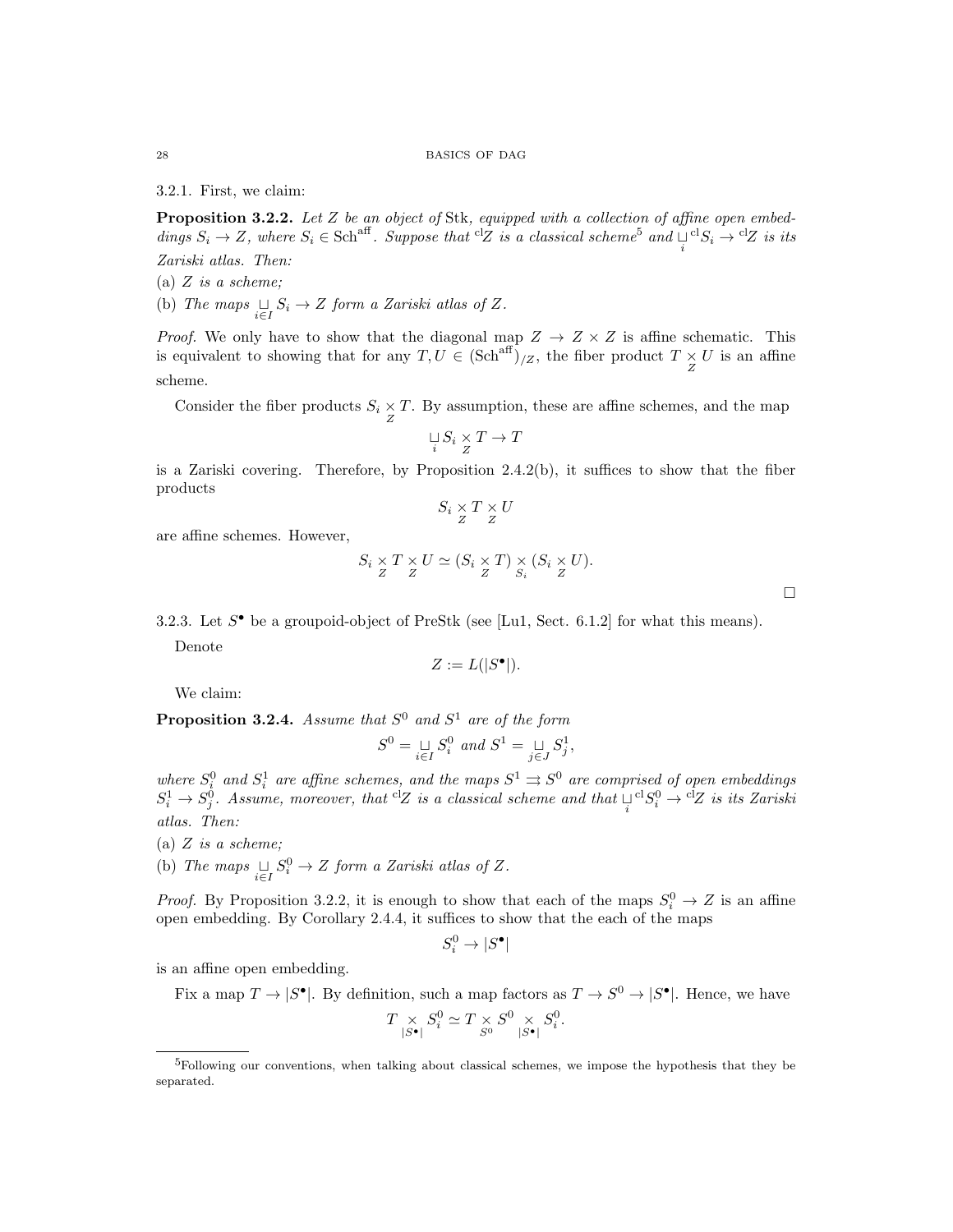Thus, it suffices to show that each of the maps  $S^0 \times S^0_i \to S^0$  is an affine open embedding.

We have

$$
S^0 \underset{|S^{\bullet}|}{\times} S_i^0 \simeq (S^0 \underset{|S^{\bullet}|}{\times} S^0) \underset{S^0}{\times} S_i^0.
$$

Now,

$$
S^0 \underset{|S^\bullet|}{\times} S^0 \simeq S^1,
$$

and the assertion follows from the assumption on the map  $S^1 \to S^0$ .

3.2.5. Combining Proposition 3.2.4 with Lemma 2.1.5, we obtain:

**Corollary 3.2.6.** Let  $Z$  be a scheme. Then the operation of passage to the underlying classical subscheme defines an equivalence between the full subcategory  $\text{Sch}_{/Z}$  spanned by  $Z' \stackrel{f}{\rightarrow} Z$  with f affine Zariski and the full subcategory of  ${}^{cl}$ Sch<sub>/clZ</sub> spanned by  $\widetilde{Z}' \stackrel{f}{\longrightarrow} {}^{cl}Z$  with  $\widetilde{f}$  affine Zariski. Furthermore,  $f$  is an open embedding if and only if  $f$  is.

Further, combining with Proposition 2.4.2(b), we obtain:

Corollary 3.2.7. In the circumstances of Corollary 3.2.6, the scheme  $Z'$  is affine if and only if the classical scheme  ${}^{cl}Z'$  is affine.

And finally:

Corollary 3.2.8. A scheme Z is affine if and only if the classical scheme  ${}^{cl}Z$  is affine.

3.3. Schemes and  $n$ -coconnectivity. In this subsection we study the question of how the notion of scheme interacts with the notion of n-coconnective stack.

3.3.1. Replacing the category PreStk by  $\leq^n$ PreStk in the definition of the notion of scheme we obtain a category that we denote by  $\leq^{n}$ Sch.

For  $n = 0$  we recover the category of classical (separated) schemes.

3.3.2. We claim:

**Proposition 3.3.3.** Any object of  $\leq^n$ Sch is n-truncated as an object of  $\leq^n$ PreStk.

*Proof.* Let Z be an object of  $\leq^n$ Sch and let us be given a map  $f_0: {}^{cl}T \to Z$ , where  $T \in \leq^n$ Sch<sup>aff</sup>. We will show that the space of maps  $T \to Z$  that restrict to  $f_0$  is n-truncated.

Fix a Zariski atlas  $\bigcup_i S_i \to Z$ . Consider the induced Zariski cover  ${}^{cl}T \times S_i$  of  ${}^{cl}T$ . Since  ${}^{cl}T$ is quasi-compact, we can replace the initial index set by its finite subset, denoted  $I$ , so that

$$
\mathop{\sqcup}\limits_{i\in I}\limits^{cl}T\times S_i\to {}^{cl}T
$$

is still a cover.

By Lemma 2.1.5, there exists a canonically defined Zariski cover  $\bigcup_{i \in I} T_i = T' \to T$  such that

$$
\bigcup_{i \in I} {}^{cl}T \times S_i = {}^{cl}T'.
$$

Now, the datum of a map  $f: T \to Z$  that restricts to  $f_0$  is equivalent to the datum of a point of

$$
\mathrm{Tot}(\mathrm{Maps}(T'^{\bullet}/T,Z) \underset{\mathrm{Maps}({}^{\mathrm{cl}}T'^{\bullet}/^{\mathrm{cl}}T,Z)}{\times} \{f_0\}|_{^{ \mathrm{cl}}T'^{\bullet}/^{\mathrm{cl}}T}).
$$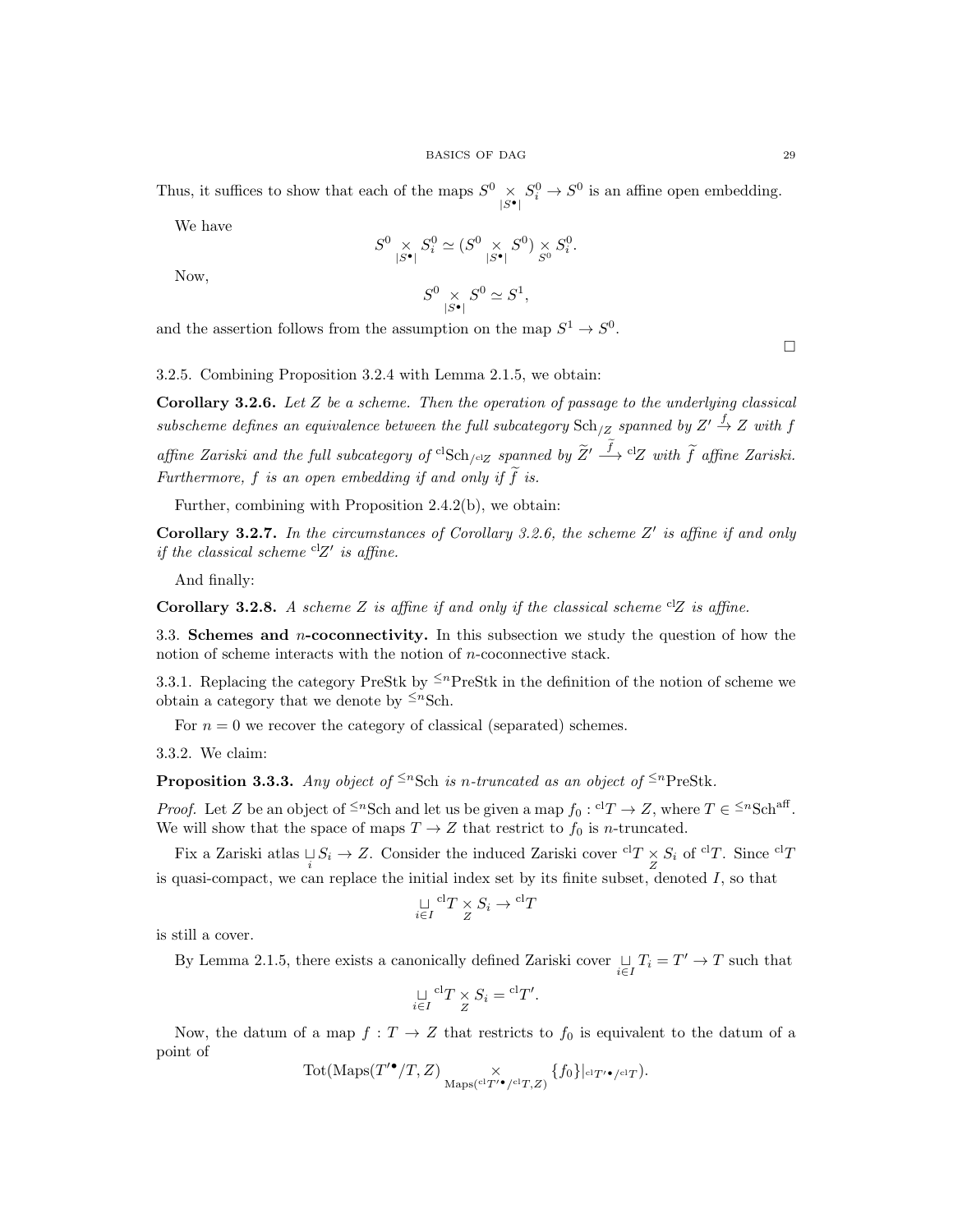We now claim that the above cosimplicial space is *n*-truncated simplex-wise.

Indeed, by Corollary 3.1.8(b), for every  $m \geq 0$ , the corresponding space of m-simplices is the product over the set of  $(m + 1)$ -tuples  $(i_0, ..., i_m)$  of elements of I of

$$
\operatorname{Maps}(T_{i_0} \underset{T}{\times} \dots \underset{T}{\times} T_{i_m}, S_{i_0}) \underset{\operatorname{Maps}^{c1}T_{i_0} \underset{c1_T}{\times} \dots \underset{c1_T}{\times} c1_{T_{i_m}}, S_{i_0})}{\times} \{f_0\}|_{c1_{T_{i_0} \underset{c1_T}{\times} \dots \underset{c1_T}{\times} c1_{T_{i_m}}}.
$$

Now, the assertion follows from the fact that mapping spaces in  $\leq^n\text{Sch}^{\text{aff}}$  are *n*-truncated, by Sect. 1.8.6.

3.3.4. It is easy to see that the restriction functor for  $\leq^n\text{Sch}^{\text{aff}} \to \text{Sch}^{\text{aff}}$  sends Sch to  $\leq^n\text{Sch}$ (replace the original Zariski cover  $S_i$  by  $\leq^n S_i$ ).

We claim:

# Proposition 3.3.5.

(a) The functor

$$
{}^{L}LKE_{\leq n\text{Sch}^{\text{aff}}}\xrightarrow{\sim}\text{Sch}^{\text{aff}}: {}^{\leq n}\text{Stk}\hookrightarrow \text{Stk}
$$

sends  $\leq^n$ Sch to Sch.

(b) If Z is an object of  $\leq^n$ Sch with a Zariski atlas  $\bigcup_i S_i \to Z$ , then

$$
\underset{i}{\sqcup} S_i \to {}^L \text{LKE}_{\leq n \text{Sch}^{\text{aff}} \hookrightarrow \text{Sch}^{\text{aff}}}(Z)
$$

is a Zariski atlas.

Proof. Follows from Proposition 3.2.4.

3.3.6. We shall call a scheme 'n-coconnective' if it is n-coconnective as an object of Stk.

We obtain that the functor  $LKE_{\leq nSchr}$  identifies the category  $\leq nSchr}$  with that of n-coconnective schemes.

We emphasize that an *n*-coconnective scheme is *not* necessarily *n*-coconnective as a prestack, but it is n-coconnective as a stack.

3.3.7. We have the following characterization of n-coconnective schemes:

**Proposition 3.3.8.** For  $Z \in$  Sch the following conditions are equivalent:

(i)  $Z$  is *n*-coconnective.

(ii) For every  $Z' \in$  Sch equipped with an affine open embedding  $Z' \to Z$ , we have  $Z \in \leq^n \text{Sch}$ .

(iii) Z admits a Zariski atlas by affine schemes belonging to  $\leq^n \text{Sch}^{\text{aff}}$ .

*Proof.* The implication (i)  $\Rightarrow$  (iii) is Proposition 3.3.5(b). The implication (ii)  $\Rightarrow$  (iii) is tautological. We will now show that (iii) implies both (i) and (ii).

Assume first that Z admits a Zariski atlas consisting of affine schemes in  $\leq n\text{Sch}^{\text{aff}}$ . Then we can write Z as

$$
(3.1)\qquad L(\underset{a\in A}{\text{colim}} S_a),
$$

for some diagram of objects  $S_a \in \leq^n \text{Sch}^{\text{aff}}$ , see Lemma 3.1.6. Concretely, the colimit in question is the geometric realization of the Čech nerve of the given atlas.

In particular,  $\operatorname{colim}_{a \in A} S_a \in \leq^n \text{PreStk}$ . And hence,  $Z \in \leq^n \text{Stk}$ .

 $\Box$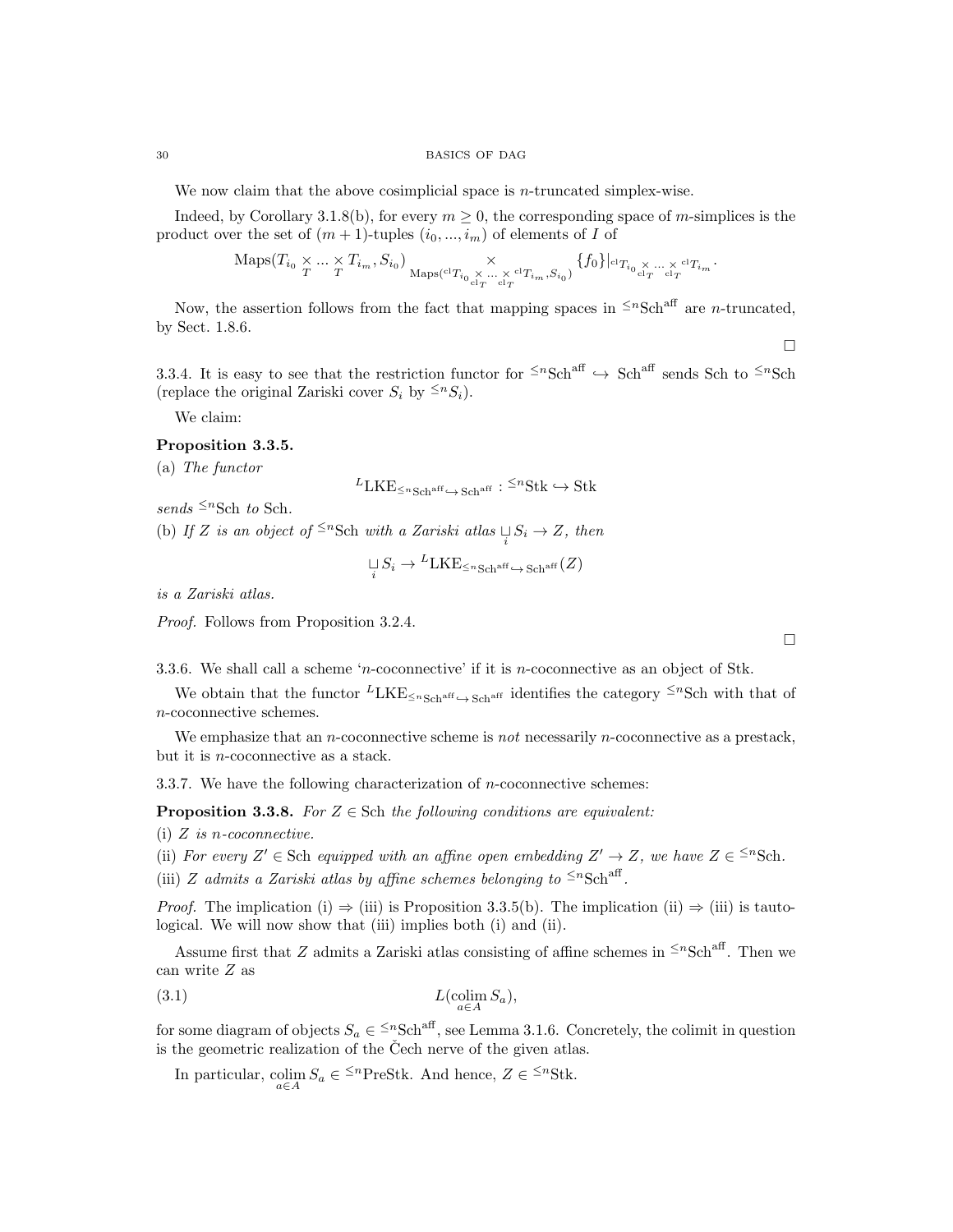#### $\begin{tabular}{c} \multicolumn{2}{c}{\textbf{BASICS OF DAG}}\\ \multicolumn{2}{c}{\textbf{31}}\\ \multicolumn{2}{c}{\textbf{32}}\\ \multicolumn{2}{c}{\textbf{34}}\\ \multicolumn{2}{c}{\textbf{36}}\\ \multicolumn{2}{c}{\textbf{38}}\\ \multicolumn{2}{c}{\textbf{39}}\\ \multicolumn{2}{c}{\textbf{30}}\\ \multicolumn{2}{c}{\textbf{31}}\\ \multicolumn{2}{c}{\textbf{32}}\\ \multicolumn{2}{c}{\textbf{34}}\\ \multicolumn{2}{c}{\textbf{36}}\\ \multicolumn{$

 $\Box$ 

For any affine open embedding  $Z' \to Z$ , the pullback of this atlas gives a Zariski atlas for  $Z'$ with a similar property. This implies that in this case  $Z'$  also belongs to  $\leq^n \text{Sch}$ .

### 3.4. Schemes and convergence.

3.4.1. We claim:

Proposition 3.4.2. A scheme, regarded as an object of PreStk, is convergent.

*Proof.* Let Z be a scheme and let us be given a map  $f_0: {}^{cl}T \to Z$ , where  $T \in Sch^{aff}$ . We will show that the datum of a lift of  $f_0$  to a map  $f: T \to Z$  is equivalent to the datum of a compatible family of lifts  $f_n: \leq^n T \to Z$ .

Let  $\bigcup_i S_i \to Z$  and  $\bigcup_{i \in I} T_i = T' \to T$  be as in the proof of Proposition 3.3.3.

As in *loc.cit.*, the datum of a map  $f: T \to Z$  that restricts to  $f_0$  is equivalent to the datum of a point of

$$
\text{Tot}(\text{Maps}(T'^{\bullet}/T, Z) \underset{\text{Maps}({}^{\text{cl}}T'^{\bullet}/^{\text{cl}}T, Z)}{\times} \{f_0\}|_{^{c1}T'^{\bullet}/^{\text{cl}}T}).
$$

The datum of a compatible family of maps  $f_n$  is equivalent to the datum of a point of

$$
\text{Tot}\left(\lim_n \text{ Maps}({}^{\leq n}T'^{\bullet}/{}^{\leq n}T,Z) \underset{\text{Maps}({}^{\text{cl}}T'^{\bullet}/{}^{\text{cl}}T,Z)}{\times} \{f_0\}|_{^{cl}T'^{\bullet}/{}^{\text{cl}}T}\right).
$$

Now, we claim that the restriction map

$$
(3.2) \quad \text{Maps}(T^{\prime \bullet}/T, Z) \underset{\text{Maps}({}^{\text{cl}}T^{\prime \bullet}/{}^{\text{cl}}T, Z)}{\times} \{f_0\}|_{\text{cl}T^{\prime \bullet}/{}^{\text{cl}}T} \rightarrow \longrightarrow \text{lim } \text{Maps}({}^{\leq n}T^{\prime \bullet}/{}^{\leq n}T, Z) \underset{\text{Maps}({}^{\text{cl}}T^{\prime \bullet}/{}^{\text{cl}}T, Z)}{\times} \{f_0\}|_{\text{cl}T^{\prime \bullet}/{}^{\text{cl}}T}
$$

is an isomorphism simplex-wise.

Indeed, by Corollary 3.1.8(b), for every  $m \geq 0$ , the spaces of m-simplices in the two sides in (3.2) are products over the set of  $(m + 1)$ -tuples  $(i_0, ..., i_m)$  of elements of I of

$$
\operatorname{Maps}(T_{i_0} \underset{T}{\times} \dots \underset{T}{\times} T_{i_m}, S_{i_0}) \underset{\operatorname{Maps}^{c1}T_{i_0} \underset{c1_T}{\times} \dots \underset{c1_T}{\times} c1_{T_{i_m}}, S_{i_0})}{\times} \{f_0\}|_{c1_{T_{i_0} \underset{c1_T}{\times} \dots \times} c1_{T_{i_m}}}
$$

and

$$
\lim_n \ {\rm Maps}({}^{\le n}T_{i_0} \underset{\le nT}{\times} \ldots \underset{\le nT}{\times} {}^{\le n}T_{i_m}, S_{i_0}) \underset{\underset {\rm cl}_T {\rm cl}_T}{\times} \underset {\overset {\rm cl}_T {\rm cl}_T}{\times} \ldots \underset {\overset {\rm cl}_T}{\times} {}^{\rm cl}T_{i_m}, S_{i_0})} \{f_0\}|_{{}^{\rm cl}T_{i_0}} {\underset {\scriptstyle \stackrel {\rm cl}_T}{\times} \ldots \underset {\scriptstyle \stackrel {\rm cl}_T}{\times} {}^{\rm cl}_T},
$$

respectively.

Now, the required isomorphism follows from the fact that each

$$
\mathrm{Maps}(T_{i_0}\underset{T}{\times}\cdots\underset{T}{\times}T_{i_m},S_{i_0})\to \lim_n\,\mathrm{Maps}({}^{\leq n}T_{i_0}\underset{\leq n}{\times}\cdots\underset{\leq n}{\times}S^{n}T_{i_m},S_{i_0})
$$

is an isomorphism (the convergence of  $S_{i_0}$  as a prestack).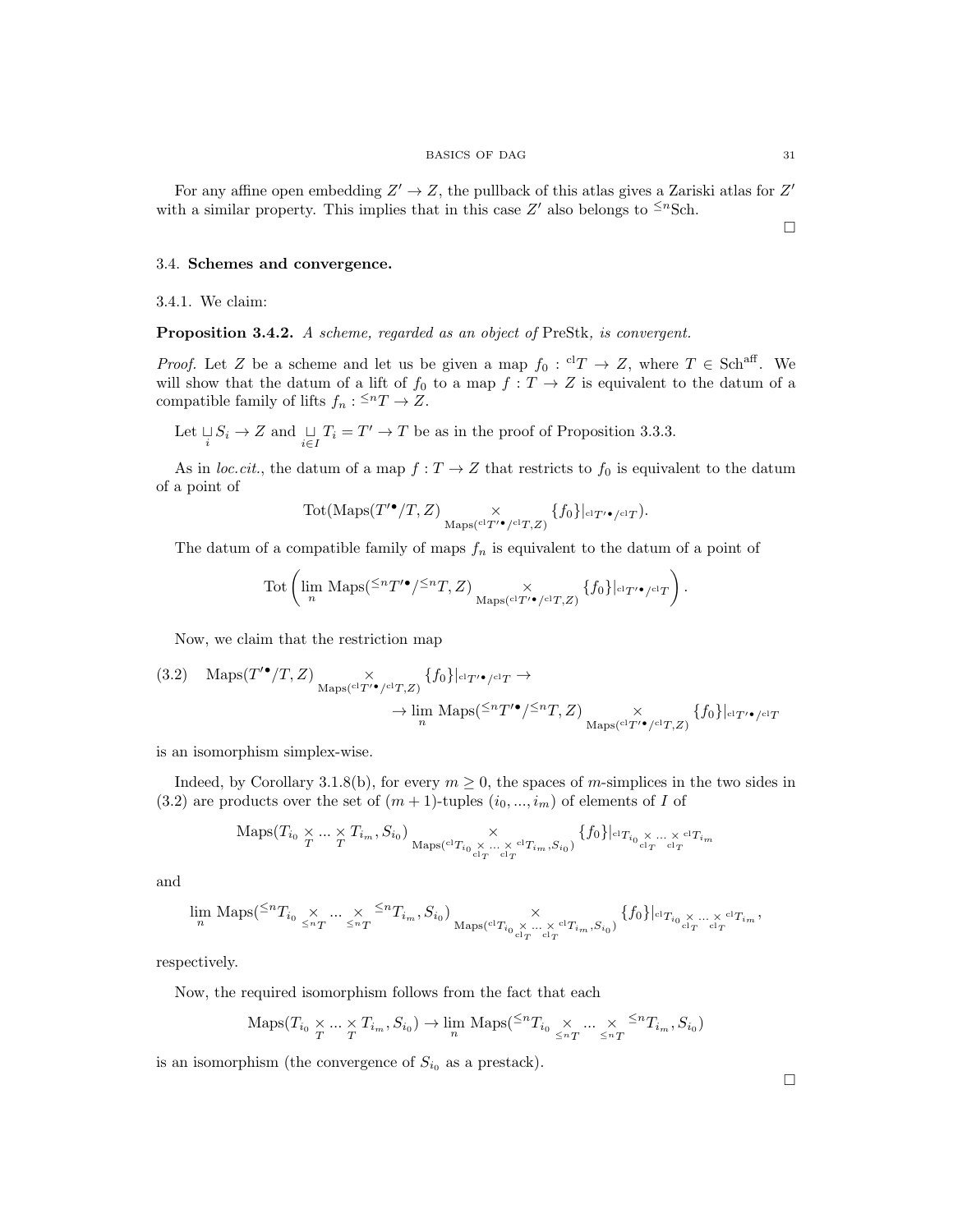#### 32 BASICS OF DAG

3.4.3. We have the following partial converse to Proposition 3.4.2:

**Proposition 3.4.4.** Let Z be an object of  $\text{conv} \text{PreStk}$ , such that for every n, the corresponding *object* ≤<sup>*n*</sup>Z ∈ ≤<sup>*n*</sup>PreStk *belongs to* ≤<sup>*n*</sup>Sch. Then Z ∈ Sch.

*Proof.* Let  $\cup_i \tilde{S}_i \to {}^{cl}Z$  be a Zariski atlas of <sup>cl</sup>Z. By Corollary 3.1.8(b), for every i we have a  $\sum_{i=1}^{i}$  compatible family of open embeddings

Set

$$
S_i = \operatorname{colim}_n S_{i,n},
$$

 $S_{i,n} \to \leq nZ$ .

where the colimit is taken in Sch<sup>aff</sup>. By construction, we have  $S_{i,n} = \leq S_i$ , and the convergence property of  $Z$  implies that we have a well-defined map  $S_i \to Z.$ 

We claim now that Z is a scheme with  $\bigcup_i S_i \to Z$  providing a Zariski atlas. Indeed, this follows from Proposition 3.2.2.

### 3.5. Schemes locally (almost) of finite type.

3.5.1. We shall denote by  $\leq^n \text{Sch}_{\text{lift}}$  and  $\text{Sch}_{\text{left}}$  the full subcategories of Stk, given by

 $\text{Sch}\cap^{\leq n}\text{Stk}_{\text{lift}}$  and  $\text{Sch}\cap\text{Stk}_{\text{lift}}$ ,

respectively.

We will denote by

 $\leq^n \text{Sch}_{\text{ft}}$  ⊂  $\leq^n \text{Sch}_{\text{lift}}$  and  $\text{Sch}_{\text{aff}}$  ⊂  $\text{Sch}_{\text{lift}}$ 

the full subcategories corresponding to quasi-compact schemes.

3.5.2. We have:

**Proposition 3.5.3.** For  $Z \in \frac{5n}{5ch}$  (resp.,  $Z \in Sch$ ) the following conditions are equivalent:

(i)  $Z \in {}^{\leq n}S\text{ch}_{\text{lift}}$  (resp.,  $Z \in S\text{ch}_{\text{lift}}$ );

(ii) For an affine open embedding  $Z' \to Z$  with  $Z' \in \{Sch}$  (resp.,  $Z' \in Sch$ ), we have  $Z' \in$  $\leq^n \text{Sch}_{\text{lft}}$  (resp.,  $Z' \in \text{Sch}_{\text{laff}}$ );

(iii) Z admits a Zariski atlas consisting of affine schemes from  $\leq^n \text{Sch}^{\text{aff}}_{\text{ft}}$  (resp.,  $\text{Sch}^{\text{aff}}_{\text{att}}$ ).

Proof. Since schemes are convergent (see Proposition 3.4.2), it suffices to treat the case of  $Z \in \leq^n \text{Sch}.$ 

Assume first that Z admits a Zariski atlas consisting of affine schemes from  $\leq n\text{Sch}^{\text{aff}}_{\text{ft}}$ . Write

$$
Z \simeq {}^{\leq n}L(\operatorname*{colim}_{a \in A} S_a),
$$

where  $S_a \in {}^{\leq n} {\rm Sch}^{\rm aff}_{\rm ft}$ .

Using Corollary 2.7.10, we obtain that Z lies in the image of the functor  $LKE_{\leq n_{\text{Sch}}^{\text{aff}} \leftrightarrow \leq n_{\text{Sch}}^{\text{aff}}},$ i.e., it belongs to  $\leq^n \text{Stk}_{\text{lf.}}$ 

Assume now that Z belongs to  $\leq^n \text{Stk}_{\text{lift}}$ . We will show that if we have an affine open embedding  $Z' \to Z$ , then  $Z' \in \leq^n \text{Stk}_{\text{lfit}}$ .

Let T be an object of  $\leq^n \text{Sch}^{\text{aff}}$ . We need to show that the map

(3.3) 
$$
\operatorname{colim}_{a} Z'(T_a) \to Z'(T)
$$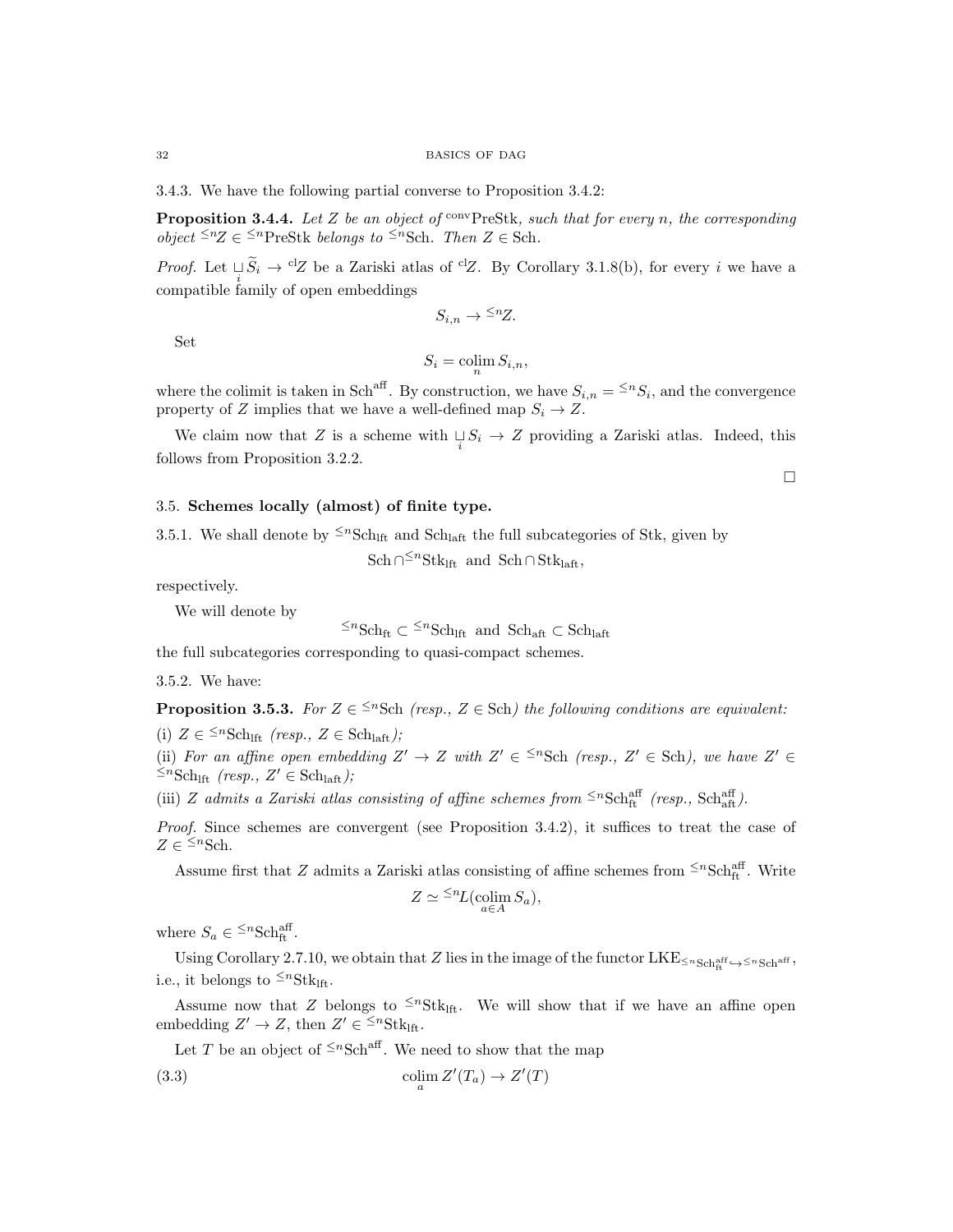is an isomorphism, where a runs over the (filtered) category  $({}^{\leq n} {\rm Sch}^{\rm aff}_{\rm ft})_{T/-}$ 

The map  $Z'(S) \to Z(S)$  is a monomorphism for any  $S \in \leq^n \text{Sch}^{\text{aff}}$ . Hence, since

$$
\operatorname{colim}_a Z(T_a) \to Z(T)
$$

is an isomorphism, we obtain that (3.3) is a monomorphism, by filteredness.

Hence, it remains to show that any map  $T \to Z'$  can be factored as

$$
T \to T_a \to Z',
$$

where  $T_a \in {}^{\leq n} {\rm Sch}^{\rm aff}_{\rm ft}$ .

Consider the composite morphism

$$
T \to Z' \to Z,
$$

and let  $T \to T_b \to Z$  be its factorization with  $T_b \in {}^{\leq n}Sch_{ft}^{aff}$ , which exists because Z is locally of finite type.

Now set  $T_a := T_b \underset{Z}{\times} Z'.$ 

3.6. Properties of morphisms.

3.6.1. Let  $f: \mathcal{Y}_1 \to \mathcal{Y}_2$  be a morphism in PreStk. We say that f is schematic if for any  $S \in Sch^{\text{aff}}$ and  $S \to \mathcal{Y}_2$ , the Cartesian product

$$
S\underset{\mathcal{Y}_2}{\times}\mathcal{Y}_1
$$

is representable by an object of Sch.

The class of schematic maps is tautologically stable under base change. In addition, we claim that the composition of schematic maps is schematic. This is equivalent to the next assertion:

**Proposition 3.6.2.** Let Z be a scheme and let  $Z' \rightarrow Z$  be a schematic map. Then Z' is also a scheme.

*Proof.* It is clear that  $Z'$  satisfies étale descent.

Let  $\bigcup_i S_i \to Z$  be a Zariski atlas of Z. By assumption, each  $S_i \times Z'$  is a scheme. Let

$$
\mathop{\sqcup}\limits_{j\in J_i}T_j\to S_i\mathop{\times}\limits_{Z}Z'
$$

be its Zariski atlas. We claim that

$$
\bigcup_i (\bigcup_{j \in J_i} T_j) \to \bigcup_i S_i \times Z' \to Z'
$$

provides a Zariski atlas for  $Z'$ .

Indeed, this is true at the classical level. Hence, by Proposition 3.2.2, it suffices to show that each of the maps

$$
T_j \to S_i \underset{Z}{\times} Z' \to Z'
$$

is an affine open embedding. However, this is evident, since  $T_j \to S_i \underset{Z}{\times} Z'$  is such by construction, and  $S_i \times Z' \to Z'$  is such being a base change of an open embedding.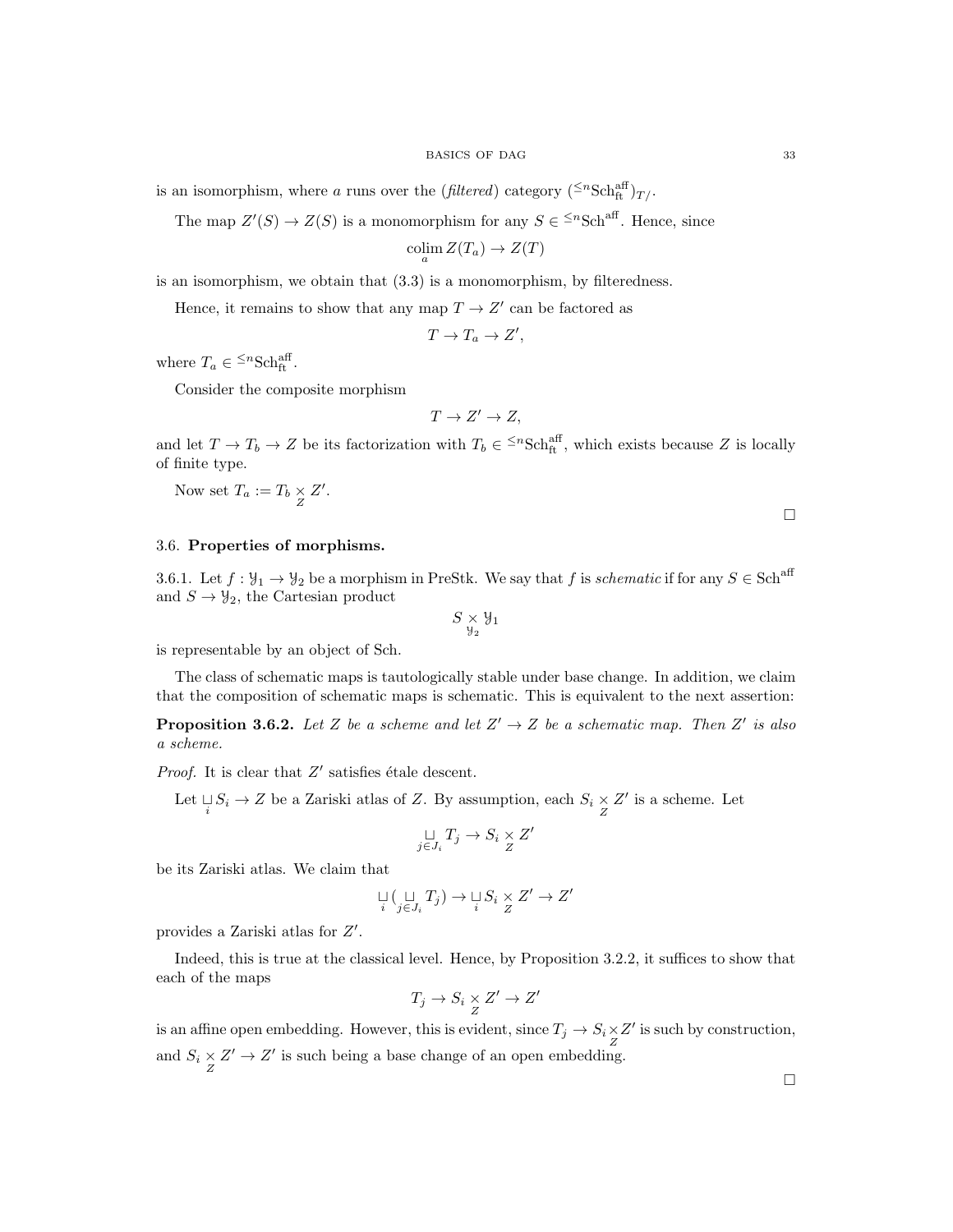3.6.3. The next assertion follows from Proposition 3.4.4:

**Lemma 3.6.4.** Let  $f : \mathcal{Y}_1 \to \mathcal{Y}_2$  be a map in <sup>conv</sup>PreStk. To test the property of f of being schematic (resp., schematic flat/ppf/smooth/étale) it is enough to do so on affine schemes  $S$ belonging to <sup> $\leq \infty$ </sup>Sch<sup>aff</sup>. If, moreover,  $\mathcal{Y}_1, \mathcal{Y}_2 \in \text{PreStk}_{\text{laff}}$ , then it is enough to take  $S \in \text{Stk}_{\text{ft}}^{\text{aff}}$ .

3.6.5. Since the properties of a morphism in Sch<sup>aff</sup> of being flat/ppf/smooth/ $\acute{e}$ tale/Zariski are local in the Zariski topology of the source, they transfer to the corresponding notions for morphisms in Sch:

A morphism  $Z' \to Z$  between schemes is flat/ppf/smooth/étale/Zariski if and only if for some (equivalently, any) Zariski atlas  $\cup S'_i \to Z'$ , each of the composite maps  $S'_i \to Z$  (which is now a schematic affine map of prestacks) has the corresponding property.

Thus, by base change, we obtain the notion of a schematic flat/ppf/smooth/étale/Zariski morphism in PreStk.

3.6.6. The following is obtained by reduction to the affine case:

**Lemma 3.6.7.** Let  $Z' \overset{f}{\rightarrow} Z' \overset{g}{\rightarrow} Z''$  be morphisms between schemes. Assume that  $f$  is surjective<sup>6</sup> and flat (resp., ppf, smooth, étale, Zariski). If  $q \circ f$  is flat (resp., ppf, smooth, étale, Zariski), then so is g.

### 4. (Derived) Artin stacks

In this section we introduce the notion of  $k$ -Artin stack,  $k = 0, 1, \dots$ . As in the case of schemes, k-Artin stacks are prestacks with some particular properties (but no additional structure).

Our definition is a variation of the definition of  $k$ -geometric stacks ot geometric k-stacks in [TV2]. Although for an individual k, our definition will be different from both these notions from  $[TV2]$ , the union over all k produces the same class of objects for all three classes of objects.

We also note that from the point of view of (our version of) the hierarchy of  $k$ -Artin stacks, schemes (which are, beyond doubt, a natural object of study) are a red herring: the category of schemes properly contains the category of 0-Artin stacks and is properly contained in the category of 1-Artin stacks. As a related phenomenon, we completely bypass the other important notion: that of algebraic space.

As in the previous sections, we will only be interested in only the most formal aspects of the theory: the notions of n-coconnectivity, finite typeness and convergence.

4.1. **Setting up Artin stacks.** For  $k \geq 0$ , we will define a full subcategory of Stk spanned by objects that we refer to as k-Artin stacks.

In setting up Artin stacks the choice of étale topology is no longer arbitrary. It is made in order to make our system of definitions as simple as possible; see, however, Remark 4.1.4 below.

4.1.1. We start with  $k = 0$ . We shall say that an object  $\mathcal{Y} \in \text{Stk}$  is a 0-Artin stack if it is of the form  $L(\mathcal{L}_i | S_i)$ , where  $S_i \in \text{Sch}^{\text{aff}}$ . In particular,

 $Stk^{0-Artn} \subset Sch$ .

 $6$ Surjective=surjective at the level of underlying classical schemes.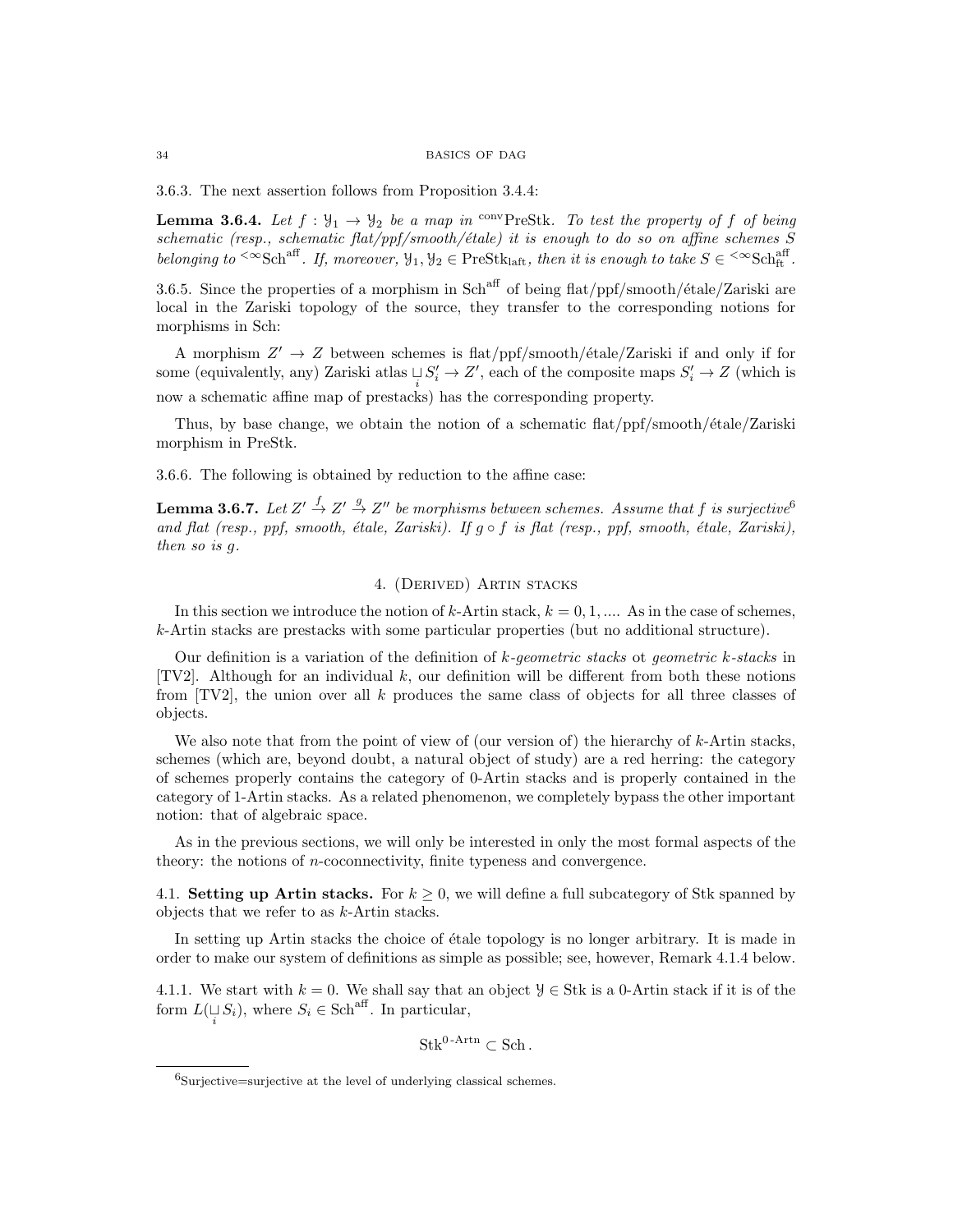#### BASICS OF DAG 35

4.1.2. To define the notion of k-Artin stack for  $k \geq 1$  we proceed inductively.

Along with this notion, we will define what it means for a morphism in PreStk to be  $k$ representable, and for a k-representable morphism what it means to be flat (resp., ppf, smooth,  $\alpha$  etale, surjective). These notions have an obvious meaning in the case of  $k = 0$ .

We will inductively assume the following properties:

- Any  $(k-1)$ -Artin stack is a k-Artin stack;
- Any morphism that is  $(k-1)$ -representable, is k-representable;
- A  $(k-1)$ -representable morphism is flat (resp., ppf, smooth, étale, surjective) if and only if it is such when viewed as a  $k$ -representable morphism;
- The class of k-representable (resp., k-representable  $+ \text{ flat}/\text{ppf}/\text{smooth}/\text{étale}/\text{surjective}$ ) morphisms is stable under compositions and base change.

It will follow inductively from the construction that the class of  $k$ -Artin stacks is closed under fiber products.

4.1.3. Suppose the above notions have been defined for  $k' < k$ .

We say that  $\mathcal{Y} \in \text{Stk}$  is a k-Artin stack if the following conditions hold:

- (1) The diagonal map  $\mathcal{Y} \to \mathcal{Y} \times \mathcal{Y}$  is  $(k-1)$ -representable.
- (2) There exists  $\mathcal{Z} \in \text{Stk}^{(k-1)}$ -Artn and a map  $f : \mathcal{Z} \to \mathcal{Y}$  (which is a  $(k-1)$ -representable by the previous point), which is smooth and surjective.

We shall call the pair  $f : \mathcal{Z} \to \mathcal{Y}$  a (smooth) atlas for  $\mathcal{Y}$ . Note that we can always choose an atlas with  $\mathcal{Z} \in \text{Stk}^{0-Artn}$ .

Remark 4.1.4. Here we quote two fundamental results of Toën ( $[To, Theorem 2.1]$ ). One says that Artin stacks as defined above actually satisfy ppf descent. Another says that if we require ppf descent, but instead of requiring a smooth atlas, we only require a ppf atlas, we still arrive at the same class of objects.

4.1.5. We will say that  $\mathcal{Y} \in \text{Stk}$  is an Artin stack if it is a k-Artin stack for some k.

We let  $Stk^{k-Artn}$  (resp.,  $Stk^{Artn}$ ) denote the full subcategory of Stk spanned by k-Artin (resp., Artin) stacks.

Note that in our definition, schemes are 1-Artin stacks:

 $\text{Sch} \subset \text{Stk}^{1-\text{Artn}}$ .

4.1.6. We say that a morphism  $f: \mathcal{Y}_1 \to \mathcal{Y}_2$  in PreStk is k-representable if for every  $S \to \mathcal{Y}_2$ with  $S \in \text{Sch}^{\text{aff}}$  the fiber product  $S \times \mathcal{Y}_1$  is a k-Artin stack in the above sense.

4.1.7. Let  $\mathcal Y$  be a k-Artin stack mapping to an affine scheme S. We shall say that this map is flat (resp., ppf, smooth, étale, surjective) if for some atlas  $\mathcal{Z} \to \mathcal{Y}$ , the composite map of  $\mathcal{Z} \to S$  (which is  $(k-1)$ -representable) is flat (resp., ppf, smooth, étale, surjective). Note that Lemma 3.6.7 implies by induction that if this condition holds for one atlas, then it holds for any other atlas.

4.1.8. We shall say that a k-representable morphism  $f: \mathcal{Y}_1 \to \mathcal{Y}_2$  is flat (resp., ppf, smooth, étale, surjective) if for every  $S \to \mathcal{Y}_2$  with  $S \in \text{Sch}^{\text{aff}}$ , the map

$$
S \underset{\mathcal{Y}_2}{\times} \mathcal{Y}_1 \to S
$$

is flat ( $resp.,$   $ppf,$  smooth,  $étele,$  surjective).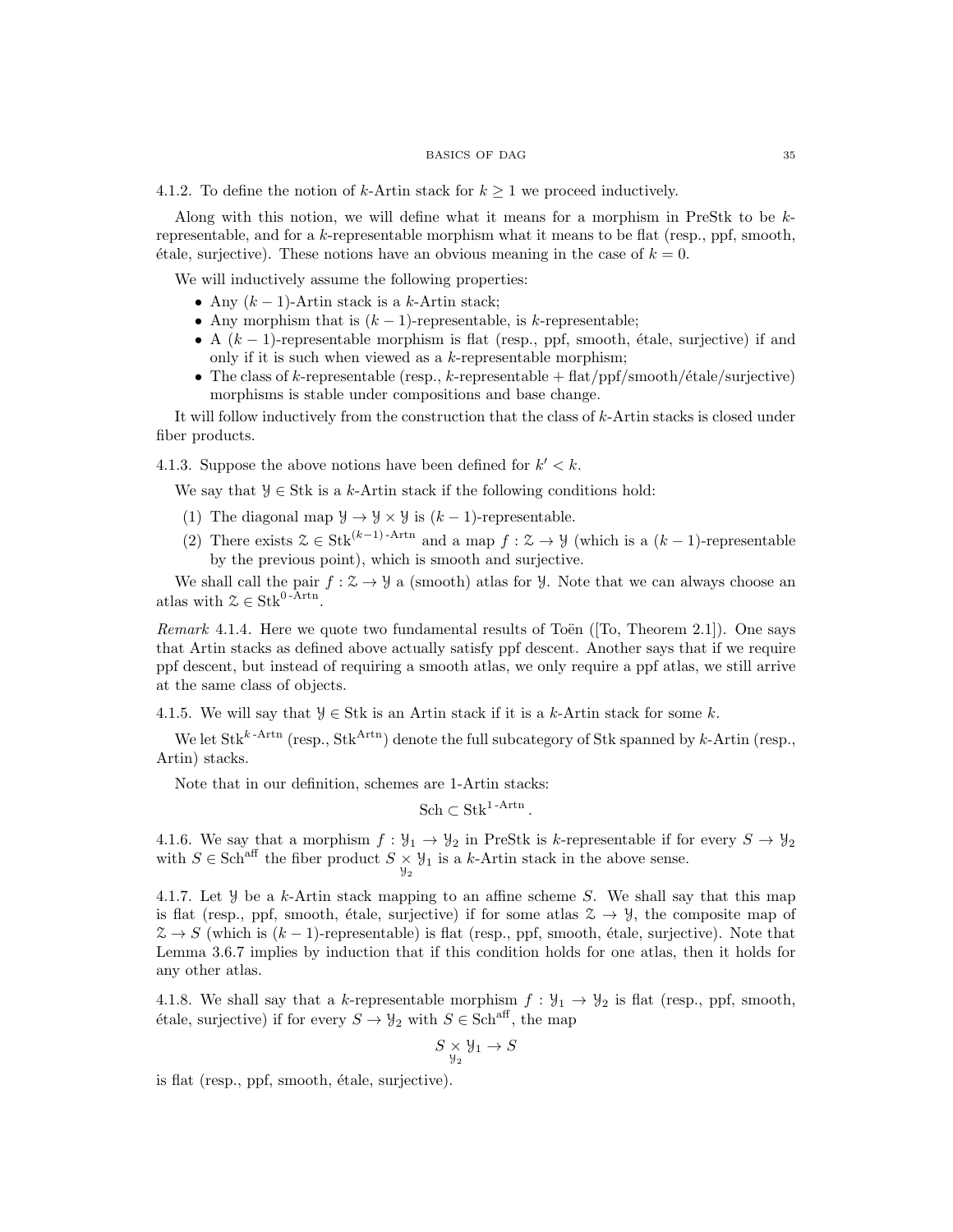4.1.9. Quasi-compactness and quasi-separatedness. Let Y be a k-Artin stack. We say that Y is quasi-compact if there exists a smooth atlas  $f : S \to Y$  with  $S \in \text{Sch}^{\text{aff}}$ .

For a k-representable morphism  $\mathcal{Y}_1 \to \mathcal{Y}_2$  in PreStk, we say that it is quasi-compact, if its base change by an affine scheme yields a quasi-compact k-Artin stack.

For  $0 \leq k' \leq k$ , we define the notion of k'-quasi-separatedness of a k-Artin stack or a  $k$ -representable morphism inductively on  $k'$ .

We say that a k-Artin stack  $\mathcal{Y}$  is 0-quasi-separated if the diagonal map  $\mathcal{Y} \to \mathcal{Y} \times \mathcal{Y}$  is quasicompact, as a  $(k-1)$ -representable map. We say that a k-representable map is 0-quasi-separated if its base change by an affine scheme yields a 0-quasi-separated  $k$ -Artin stack.

For  $k' > 0$ , we say that a k-Artin stack  $\mathcal{Y}$  is k'-quasi-separated if the diagonal map  $\mathcal{Y} \to \mathcal{Y} \times \mathcal{Y}$ is  $(k'-1)$ -quasi-separated, as a  $(k-1)$ -representable map. We shall say that a k-representable map is  $k'$ -quasi-separated if its base change by an affine scheme yields a  $k'$ -quasi-separated k-Artin stack.

We shall say that a k-Artin stack is quasi-separated if it is  $k'$ -quasi-separated for all  $k'$ ,  $0 \leq k' \leq k$ . We shall say that a k-representable map is quasi-separated if its base change by an affine scheme yields a quasi-separated k-Artin stack.

# 4.2. Verification of the induction hypothesis.

4.2.1. Tautologically, the class of representable maps is stable under base change. Moreover, diagram chase shows:

### Lemma 4.2.2.

(a) Let a morphism  $f : \mathcal{Y}_1 \to \mathcal{Y}_2$  in PreStk be k-representable. Then the diagonal morphism  $\mathcal{Y}_1 \rightarrow \mathcal{Y}_1 \underset{\mathcal{Y}_2}{\times} \mathcal{Y}_1$  is  $(k-1)$ -representable.

(b) Any map between k-Artin stacks is k-representable.

4.2.3. We claim that the class of k-representable maps is stable under compositions. This is equivalent to the following assertion:

**Proposition 4.2.4.** Let  $f: \mathcal{Y}' \to \mathcal{Y}$  be a k-representable map in PreStk where  $\mathcal{Y}$  is a k-Artin stack. Then so is  $\mathcal{Y}'$ .

*Proof.* Consider the diagonal  $\mathcal{Y}' \to \mathcal{Y}' \times \mathcal{Y}'$ , and factor it as

$$
y' \to y' \underset{y}{\times} y' \to y' \times y'.
$$

Since  $f$  is  $k$ -representable we obtain that

$$
\mathcal{Y}'\to\mathcal{Y}'\underset{\mathcal{Y}}{\times}\mathcal{Y}'
$$

is  $(k-1)$ -representable (by Lemma 4.2.2(a)). Now,  $\mathcal{Y}' \times \mathcal{Y}' \rightarrow \mathcal{Y}' \times \mathcal{Y}'$  is  $(k-1)$ -representable, being a base change of  $\mathcal{Y} \to \mathcal{Y} \times \mathcal{Y}$ .

We now need to construct a smooth atlas for  $\mathcal{Y}'$ . Let  $\mathcal{Z} \to \mathcal{Y}$  be a smooth atlas for  $\mathcal{Y}$ with  $\mathcal{Z} \in \text{Stk}^{0-Artn}$ . By assumption, each  $\mathcal{Z} \times \mathcal{Y}'$  is a k-Artin stack. Choose a smooth atlas  $\mathcal{Z}' \to \mathcal{Z} \times \mathcal{Y}'$ . We claim that the composite map

$$
\mathcal{Z}' \to \mathcal{Z} \underset{\mathcal{Y}}{\times} \mathcal{Y}' \to \mathcal{Y}'
$$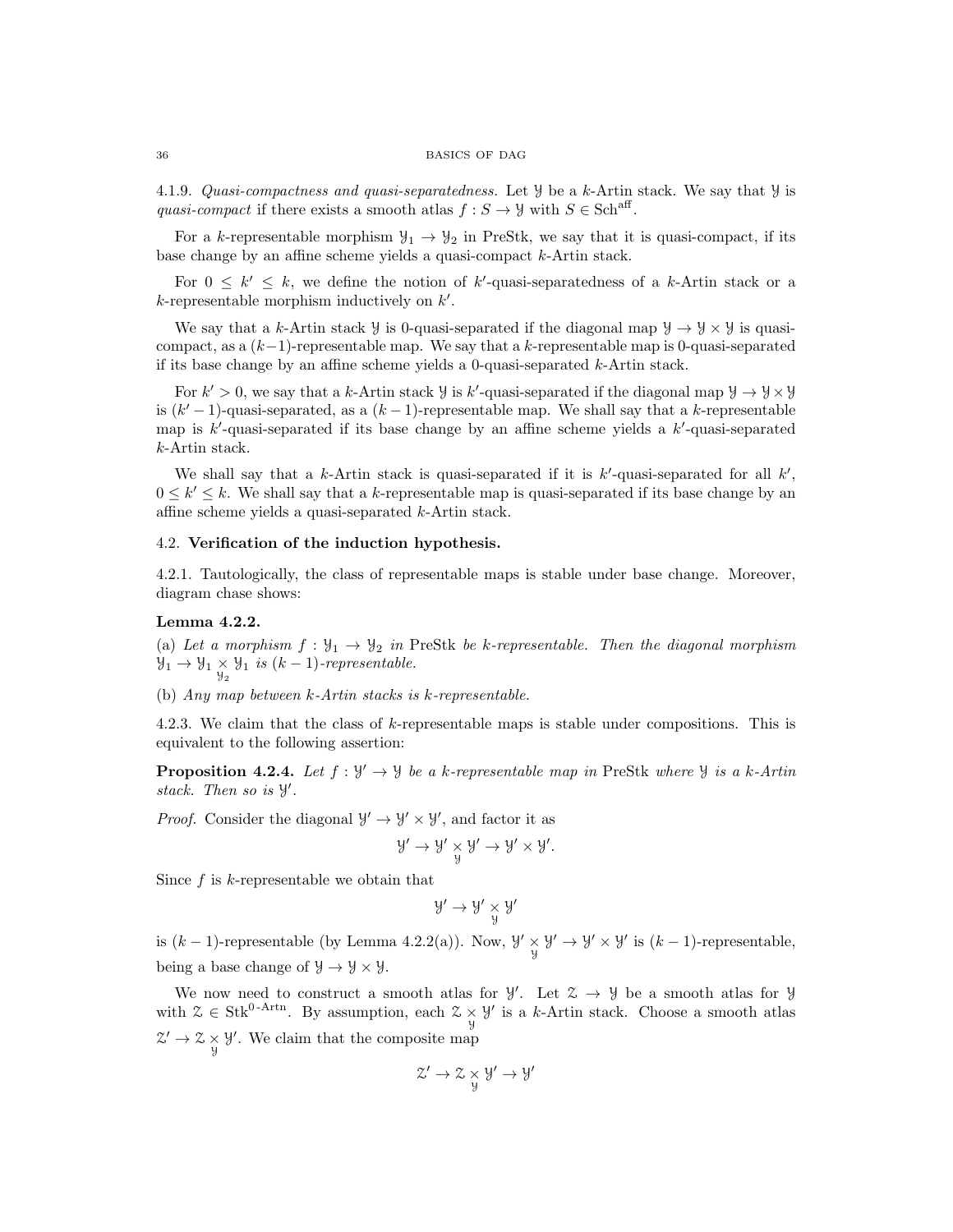$\Box$ 

provides a smooth atlas for  $\mathcal{Y}'$ . Indeed, this map is smooth and surjective, being the composition of  $\mathcal{Z}' \to \mathcal{Z}$  (which is smooth and surjective by assumption) and  $\mathcal{Z} \times \mathcal{Y}' \to \mathcal{Y}'$  (which is smooth and surjective, being a base change of  $\mathcal{Z} \to \mathcal{Y}$ ).

4.2.5. We claim that that the composition of representable flat/ppf/smooth/ $\acute{e}t$ de/surjective maps is itself a flat/ppf/smooth/ $\acute{e}$ tale/surjective map. This is equivalent to the following:

**Proposition 4.2.6.** Let  $\mathcal{Y}' \to \mathcal{Y}$  be a k-representable flat (resp., ppf. smooth, étale, surjective) map, where  $\mathcal Y$  is a k-Artin stack, equipped with a flat (resp., ppf, smooth, étale, surjective) map to  $S \in \text{Sch}^{\text{aff}}$ . Then the composite map  $\mathcal{Y} \to S$  is flat (resp., ppf. smooth, étale, surjective).

Proof. The required property tautologically holds for the atlas constructed in the proof of Proposition 4.2.4.

# 4.3. Descent properties.

4.3.1. The following results from the definitions:

# Lemma 4.3.2.

(a) If  $f: \mathcal{Z} \to \mathcal{Y}$  is an atlas of a k-Artin stack, then it is an étale surjection.

(b) If  $\mathcal{Y}_1 \rightarrow \mathcal{Y}_2$  is a k-representable morphism, which is étale and surjective, then it is an étale surjection.

Corollary 4.3.3. Let *Y* be a k-Artin stack and let  $f: \mathcal{Z} \to \mathcal{Y}$  be a smooth atlas. Then the natural map

$$
L(|\mathcal{Z}^{\bullet}/\mathcal{Y}|_{\mathrm{PreStk}}) \simeq |\mathcal{Z}^{\bullet}/\mathcal{Y}|_{\mathrm{Stk}} \to \mathcal{Y}
$$

is an isomorphism, where the subscript Stk (resp., PreStk) indicates that the geometric realization is taken in Stk (resp., PreStk).

**Corollary 4.3.4.** Let  $\mathcal{Y}$  be a k-Artin stack. Then for any n, the restriction  $\leq^n \mathcal{Y} \in \leq^n$  PreStk is  $(n + k)$ -truncated.

*Proof.* We prove the assertion by induction. The assertion for  $k = 0$  is a particular case of Proposition 3.3.3. Assume now that the assertion is valid for  $k' < k$ .

Note that the geometric realization of a m-truncated groupoid object in Spc is  $(m + 1)$ truncated. Combining this with Lemma 2.5.3, we obtain that it suffices to show that the simplicial prestack  $\mathcal{Z}^{\bullet}/\mathcal{Y}$  has the property that for every *n* its restriction  $\leq^{n}(\mathcal{Z}^{\bullet}/\mathcal{Y})$  is  $(n+k-1)$ truncated.

However, each simplex of  $\leq n(\mathcal{Z}^{\bullet}/\mathcal{Y})$  belongs to Stk<sup>(k-1)-Artn</sup>, and the assertion follows from the induction hypothesis.

 $\Box$ 

4.3.5. We will now prove an (amplified) converse to Corollary 4.3.3. Let  $\mathcal{Y}^{\bullet}$  be a groupoid-object of Stk (see [Lu1, Sect. 6.1.2] for what this means).

Set

$$
\mathcal{Y} := |\mathcal{Y}^{\bullet}|_{\mathrm{Stk}} \simeq L(|\mathcal{Y}^{\bullet}|_{\mathrm{PreStk}})
$$

be its geometric realization. We have

$$
(4.1) \t\t\t y1 \simeq y0 \underset{y}{\times} y0
$$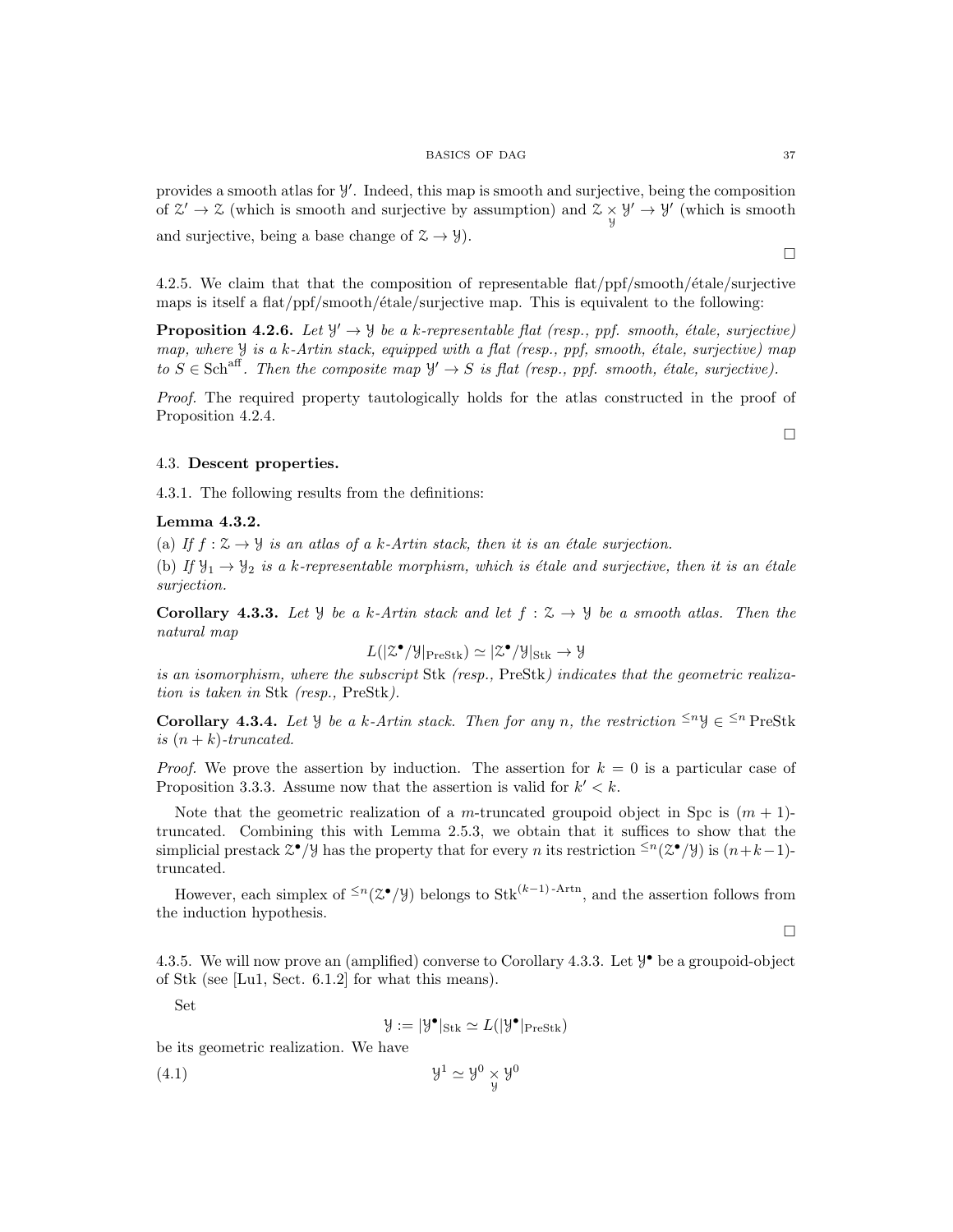(indeed, this tautologically holds before sheafification, and then use the fact that the functor L preserves fiber products).

We claim:

# Proposition 4.3.6.

(a) Assume that in the above situation  $\mathcal{Y}^1$  and  $\mathcal{Y}^0$  are k-Artin stacks, the maps  $\mathcal{Y}^1 \rightrightarrows \mathcal{Y}^0$  are smooth and the map  $\mathcal{Y}^1 \to \mathcal{Y}^0 \times \mathcal{Y}^0$  is  $(k-1)$ -representable. Then  $\mathcal{Y}$  is a k-Artin stack. (b) Let



be a Cartesian square in Stk with  $S, S' \in \text{Sch}^{\text{aff}}$  and the morphism f being smooth and surjective. Then if  $\mathcal{Y}'$  is a k-Artin stack, the so is  $\mathcal{Y}$ .

(c) Suppose that a morphism  $f: \mathcal{Y}_1 \to \mathcal{Y}_2$  in PreStk is k-representable (resp., k-representable and flat/ppf/smooth/étale/surjective). Then so is the morphism  $L(f) : L(\mathcal{Y}_1) \to L(\mathcal{Y}_2)$ .

Remark 4.3.7. By Remark 4.1.4, statement (b) of the above lemma can be strengthened: one can relax the condition that the morphism f be ppf instead of smooth. I.e., Artin stacks satisfy ppf descent, and not just smooth descent. Statement (a) can be strengthened accordingly, by requiring that the maps  $\mathcal{Y}^1 \rightrightarrows \mathcal{Y}^0$  be ppf instead of smooth.

Remark 4.3.8. The above proposition allows to construct the familiar examples of algebraic stacks. For example, if G is a smooth group-scheme acting on a scheme X, we consider  $\mathcal{Y}^1$  :=  $G \times X$  as a groupoid acting on  $Z^0 := X$ , and the resulting 1-Artin stack  $Y$  is what we usually refer to as  $X/G$ .

*Proof of Proposition 4.3.6.* We prove all three assertions by induction on  $k$ . The base case is  $k = 1$ , which we will establish together with the induction step. We note that statements (b) and (c) make sense for  $k = 0$ , and hold due to Proposition 2.4.2(b) and Corollary 2.4.4, respectively.

We begin by proving point (a).

Let us show that the diagonal morphism of  $\mathcal{Y}$  is  $(k-1)$ -representable. By point (c) for  $k-1$ , it suffices to show that the map

$$
|\mathcal{Y}^{\bullet}|_{\mathrm{PreStk}} \rightarrow |\mathcal{Y}^{\bullet}|_{\mathrm{PreStk}} \times |\mathcal{Y}^{\bullet}|_{\mathrm{PreStk}}
$$

is  $(k-1)$ -representable. Fix a map  $S \to |\mathcal{Y}^{\bullet}|_{\text{PreStk}} \times |\mathcal{Y}^{\bullet}|_{\text{PreStk}}$  with  $S \in \text{Sch}^{\text{aff}}$ . Such a map factors through a map  $S \to \mathcal{Y}^0 \times \mathcal{Y}^0$ . Hence,

$$
S \underset{|\mathcal{Y}^{\bullet}|_{\text{PreStk}} \times |\mathcal{Y}^{\bullet}|_{\text{PreStk}}} \times |\mathcal{Y}^{\bullet}|_{\text{PreStk}} \simeq S \underset{\mathcal{Y}^0 \times \mathcal{Y}^0}{\times} (\mathcal{Y}^0 \times \mathcal{Y}^0) \underset{|\mathcal{Y}^{\bullet}|_{\text{PreStk}} \times |\mathcal{Y}^{\bullet}|_{\text{PreStk}}} \times |\mathcal{Y}^{\bullet}|_{\text{PreStk}} \simeq
$$
  

$$
\simeq S \underset{\mathcal{Y}^0 \times \mathcal{Y}^0}{\times} (\mathcal{Y}^0 \times \mathcal{Y}^0) \simeq S \underset{\mathcal{Y}^0 \times \mathcal{Y}^0}{\times} \mathcal{Y}^1.
$$

A similar argument shows that the map  $\mathcal{Y}^0 \to \mathcal{Y}$  is smooth and surjective. Hence, if  $\mathcal{Z} \to \mathcal{Y}_0$ is a smooth atlas for  $\mathfrak{L}^0$ , then the composition  $\mathfrak{L} \to \mathcal{Y}^0 \to \mathcal{Y}^1$  is a smooth atlas for  $\mathcal{Y}$ .

Let us now prove point (b).

Let  $\mathcal{Y}^{\bullet}$  be the Čech nerve of the map  $\mathcal{Y}' \to \mathcal{Y}$ . In particular  $\mathcal{Y}^{0} = \mathcal{Y}'$  is a k-Artin stack. The maps  $\mathcal{Y}^1 \rightrightarrows \mathcal{Y}^0$  are affine schematic and smooth, being base-changed from  $S' \to S$ . In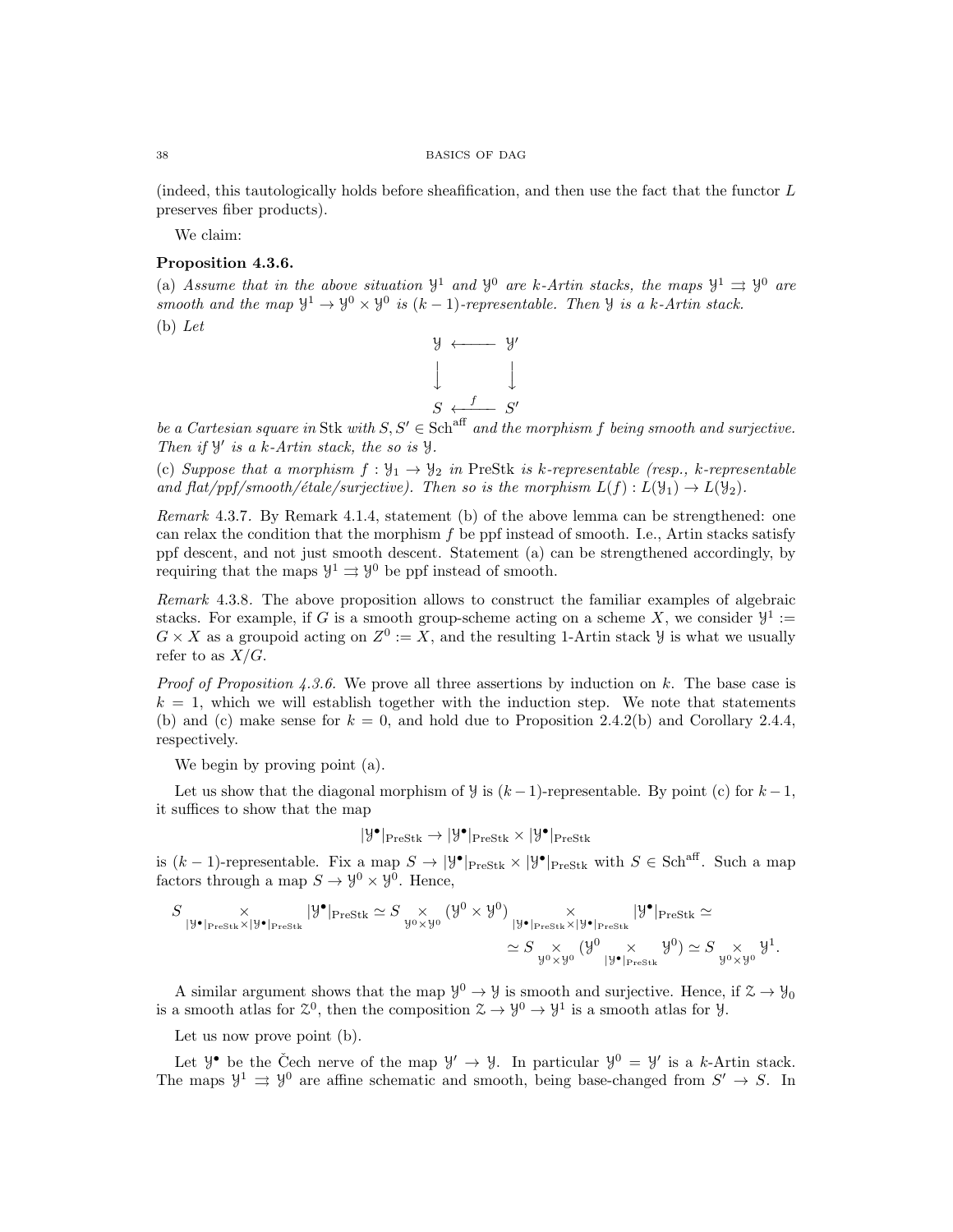particular,  $\mathcal{Y}^1$  is also a k-Artin stack. The map  $\mathcal{Y}^1 \to \mathcal{Y}^0 \times \mathcal{Y}^0$  is  $(k-1)$ -representable since the diagonal morphism of  $\mathcal{Y}'$  is  $(k-1)$ -representable.

Since  $\mathcal{Y}' \to \mathcal{Y}$  is an étale surjection, we have  $\mathcal{Y} \simeq L(|\mathcal{Y}^{\bullet}|_{\text{PreStk}})$ , by Lemmas 4.3.2(b) and 2.3.8. Applying point (a) we obtain that  $\mathcal Y$  is a k-Artin stack, as desired.

Finally, let us prove point (c).

Let us be given a map  $S \to L(\mathcal{Y}_2)$ . We need to show that the fiber product  $S \underset{L(\mathcal{Y}_2)}{\times} L(\mathcal{Y}_1)$  is a k-Artin stack (resp., a k-Artin stack, whose map to  $S$  is flat/ppf/smooth/étale/surjective).

Since  $\mathcal{Y}_2 \to L(\mathcal{Y}_2)$  is an étale surjection, we can find an étale covering  $S' \to S$  so that the composition  $S' \to S \to L(\mathcal{Y}_2)$  factors as  $S' \to \mathcal{Y}_2 \to L(\mathcal{Y}_2)$ . Consider the Cartesian square



By point (b), it suffices to show that  $S' \times L(\mathcal{Y}_1)$  is a k-Artin stack (the properties of the map  $S' \underset{L(\mathcal{Y}_2)}{\times} L(\mathcal{Y}_1) \to S'$  imply the corresponding properties of the map  $S \underset{L(\mathcal{Y}_2)}{\times} L(\mathcal{Y}_1) \to S$  by  $\prime$ Corollary 2.4.6.)

However, since the functor  $L$  commutes with fiber products, we have

$$
S' \underset{L(\mathcal{Y}_2)}{\times} L(\mathcal{Y}_1) \simeq L(S' \underset{\mathcal{Y}_2}{\times} \mathcal{Y}_1),
$$

where

$$
L(S' \underset{\mathcal{Y}_2}{\times} \mathcal{Y}_1) \simeq S' \underset{\mathcal{Y}_2}{\times} \mathcal{Y}_1,
$$

since  $S' \times \mathcal{Y}_1$  is a k-Artin stack by assumption.

Corollary 4.3.9. Let *Y* be an object of Stk, and let  $f : \mathcal{Z} \to \mathcal{Y}$  be a  $(k-1)$ -representable, smooth and surjective morphism, where  $\mathfrak X$  is a k-Artin stack. Then  $\mathcal Y$  is a k-Artin stack.

*Proof.* Apply Proposition 4.3.6(a) to the Čech nerve of the map  $2 \rightarrow 9$ .

### 4.4. Artin stacks and n-coconnectivity.

4.4.1. Replacing the category Sch by  $\leq n$ Sch in the above discussion, we arrive to the definition of the category  $\leq^n \text{Stk}^{k-\text{Artn}}$ .

It is clear that the restriction functor under  $\leq^n \text{Sch} \leftrightarrow \text{Sch}$  sends  $\text{Stk}^{k-\text{Artn}}$  to  $\leq^n \text{Stk}^{k-\text{Artn}}$ .

4.4.2. We claim:

### Proposition 4.4.3.

(a) The functor

 ${}^L \text{LKE}_{\leq n\text{Sch}^{\text{aff}}}\xrightarrow{} \text{Sch}^{\text{aff}}: {}^{\leq n}\text{Stk} \hookrightarrow \text{Stk}$ 

 $sends \leq^n \text{Stk}^{k-\text{Artn}}$  to  $\text{Stk}^{k-\text{Artn}}$ .

(b) If  $\mathcal{Z} \to \mathcal{Y}$  is a smooth atlas for an object  $\mathcal{Y} \in \leq^{n} \text{Stk}^{k-Artn}$ , then

 ${}^{L}LKE_{\leq n\text{Sch}^{\text{aff}}}\leftrightarrow \text{Sch}^{\text{aff}}(\mathcal{Z})\rightarrow {}^{L}LKE_{\leq n\text{Sch}^{\text{aff}}}\leftrightarrow \text{Sch}^{\text{aff}}(\mathcal{Y})$ 

 $\Box$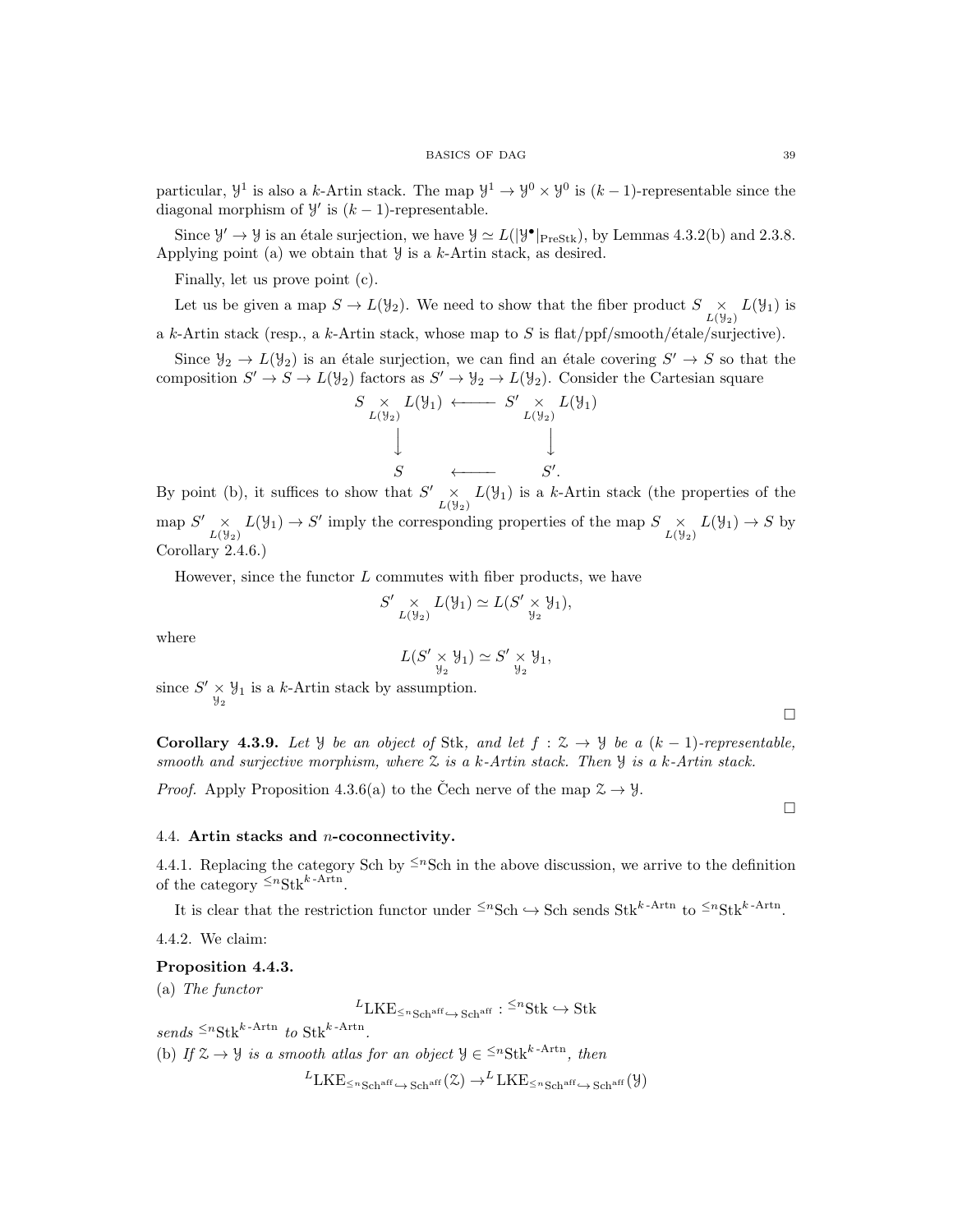is a smooth atlas.

*Proof.* We will prove the proposition by induction on k, assuming its validity for  $k' < k$ . We note that the assertion for a given  $k'$  implies the following:

(i) If  $\mathcal{Y}_1 \to \mathcal{Y}_2$  is a k'-representable (resp., k'-representable and flat/smooth) map in <sup> $\leq n$ </sup>PreStk, then the induced map in PreStk

$$
{}^{L}LKE_{\leq n\text{Sch}^{\text{aff}}}\xrightarrow{\text{Sch}^{\text{aff}}}\xrightarrow{\text{H}}{}^{L}LKE_{\leq n\text{Sch}^{\text{aff}}}\xrightarrow{\text{Sch}^{\text{aff}}}\xrightarrow{\text{Sch}^{\text{aff}}}\xrightarrow{\text{H}}\xrightarrow{\text{H}}\xrightarrow{\text{H}}\xrightarrow{\text{H}}\xrightarrow{\text{H}}\xrightarrow{\text{H}}\xrightarrow{\text{H}}\xrightarrow{\text{H}}\xrightarrow{\text{H}}\xrightarrow{\text{H}}\xrightarrow{\text{H}}\xrightarrow{\text{H}}\xrightarrow{\text{H}}\xrightarrow{\text{H}}\xrightarrow{\text{H}}\xrightarrow{\text{H}}\xrightarrow{\text{H}}\xrightarrow{\text{H}}\xrightarrow{\text{H}}\xrightarrow{\text{H}}\xrightarrow{\text{H}}\xrightarrow{\text{H}}\xrightarrow{\text{H}}\xrightarrow{\text{H}}\xrightarrow{\text{H}}\xrightarrow{\text{H}}\xrightarrow{\text{H}}\xrightarrow{\text{H}}\xrightarrow{\text{H}}\xrightarrow{\text{H}}\xrightarrow{\text{H}}\xrightarrow{\text{H}}\xrightarrow{\text{H}}\xrightarrow{\text{H}}\xrightarrow{\text{H}}\xrightarrow{\text{H}}\xrightarrow{\text{H}}\xrightarrow{\text{H}}\xrightarrow{\text{H}}\xrightarrow{\text{H}}\xrightarrow{\text{H}}\xrightarrow{\text{H}}\xrightarrow{\text{H}}\xrightarrow{\text{H}}\xrightarrow{\text{H}}\xrightarrow{\text{H}}\xrightarrow{\text{H}}\xrightarrow{\text{H}}\xrightarrow{\text{H}}\xrightarrow{\text{H}}\xrightarrow{\text{H}}\xrightarrow{\text{H}}\xrightarrow{\text{H}}\xrightarrow{\text{H}}\xrightarrow{\text{H}}\xrightarrow{\text{H}}\xrightarrow{\text{H}}\xrightarrow{\text{H}}\xrightarrow{\text{H}}\xrightarrow{\text{H}}\xrightarrow{\text{H}}\xrightarrow{\text{H}}\xrightarrow{\text{H}}\xrightarrow{\text{H}}\xrightarrow{\text{H}}\xrightarrow{\text{H}}\xrightarrow{\text{H}}\xrightarrow{\text{H}}\xrightarrow{\text{H}}\xrightarrow{\text{H}}\xrightarrow{\text{H}}\xrightarrow{\text{H}}\xrightarrow{\text{H}}\xrightarrow{\text{H}}\xrightarrow{\text{H}}\xrightarrow{\text{H}}\xrightarrow{\text{H}}\xrightarrow{\text{H}}\xrightarrow{\text{H}}\xrightarrow{\text{H}}\xrightarrow{\text{H}}\xrightarrow{\text{H}}\xrightarrow{\text{H}}\
$$

is also  $k'$ -representable (resp.,  $k'$ -representable and flat/smooth).

(ii) If we have a Cartesian diagram in  $\leq^n \text{Stk}^{k'-\text{Artn}}$ 

(4.2) 
$$
\begin{array}{ccc}\n & \mathcal{Y}'_1 \longrightarrow \mathcal{Y}_1 \\
 & \downarrow \qquad \qquad \downarrow \\
 & \mathcal{Y}'_2 \longrightarrow \mathcal{Y}_2\n\end{array}
$$

with the vertical arrows flat, then the diagram

(4.3)  
\n
$$
{}^{L}LKE_{\leq n\text{Sch}^{\text{aff}}\hookrightarrow \text{Sch}^{\text{aff}}}(\mathcal{Y}'_{1}) \longrightarrow {}^{L}LKE_{\leq n\text{Sch}^{\text{aff}}\hookrightarrow \text{Sch}^{\text{aff}}}(\mathcal{Y}_{1})
$$
\n
$$
\downarrow \qquad \qquad \downarrow
$$
\n
$$
{}^{L}LKE_{\leq n\text{Sch}^{\text{aff}}\hookrightarrow \text{Sch}^{\text{aff}}}(\mathcal{Y}'_{2}) \longrightarrow {}^{L}LKE_{\leq n\text{Sch}^{\text{aff}}\hookrightarrow \text{Sch}^{\text{aff}}}(\mathcal{Y}_{2})
$$

is Cartesian as well.

Let us now carry out the induction step.

Let *Y* be an object of  $\leq^n \text{Stk}^{k-Artn}$ . By Corollary 4.3.3, for a given smooth atlas  $\mathcal{Z} \to \mathcal{Y}$ , we can write  $\mathcal{Y}$  as  $|\mathcal{Z}^{\bullet}|_{\leq n}$  statistical  $\mathcal{Z}^{\bullet}$  is the Cech nerve of  $\mathcal{Z} \to \mathcal{Y}$ , In particular,  $\mathcal{Z}^{\bullet}$  is a groupoid object in  $\leq^n \text{Stk}^{(k-1)}$ -Artn.

By (ii) above, the simplicial object of Stk given by

$$
{}^L \text{LKE}_{\leq n\,\text{Sch}^{\text{aff}}}\xrightarrow{\sim} \text{Sch}^{\text{aff}}(\mathcal{Z}^\bullet)
$$

is a groupoid object. Moreover, by (i) above, it satisfies the assumption of Proposition  $4.3.6(a)$ . Hence,

$$
\mathcal{Y}' := |^{L} \text{LKE}_{\leq n \cdot \text{Sch}^{\text{aff}} \hookrightarrow \text{Sch}^{\text{aff}}}(\mathcal{Z}^{\bullet})|
$$

is an object of  $\text{Stk}^{k-\text{Artn}}$ .

Furthermore,  $\mathcal{Y}'$  is *n*-coconnective as a stack, whose restriction to <sup> $\leq n$ </sup>Sch identifies with  $\mathcal{Y}$ . Therefore,

$$
\mathcal{Y}' \simeq {}^{L}\text{LKE}_{\leq n\text{Sch}^{\text{aff}}}\xrightarrow{\sim} \text{Sch}^{\text{aff}}(\mathcal{Y}).
$$

 $\Box$ 

4.4.4. We shall say that an object of  $\text{Stk}^{k-\text{Artn}}$  is *n*-coconnective if it is *n*-coconnective as an object of Stk. From Proposition 4.4.3, we obtain:

Corollary 4.4.5. The functor  ${}^L LKE_{\leq n\text{Sch}^{\text{aff}}}\rightarrow \text{Sch}^{\text{aff}}$  is an equivalence from  $\leq^n\text{Stk}^{k-\text{Artn}}$  to the full subcategory of Stk<sup>k-Artn</sup>, spanned by n-coconnective k-Artin stacks.

*Warning:* We emphasize again that being *n*-coconnective as a stack does not imply being n-coconnective as a prestack.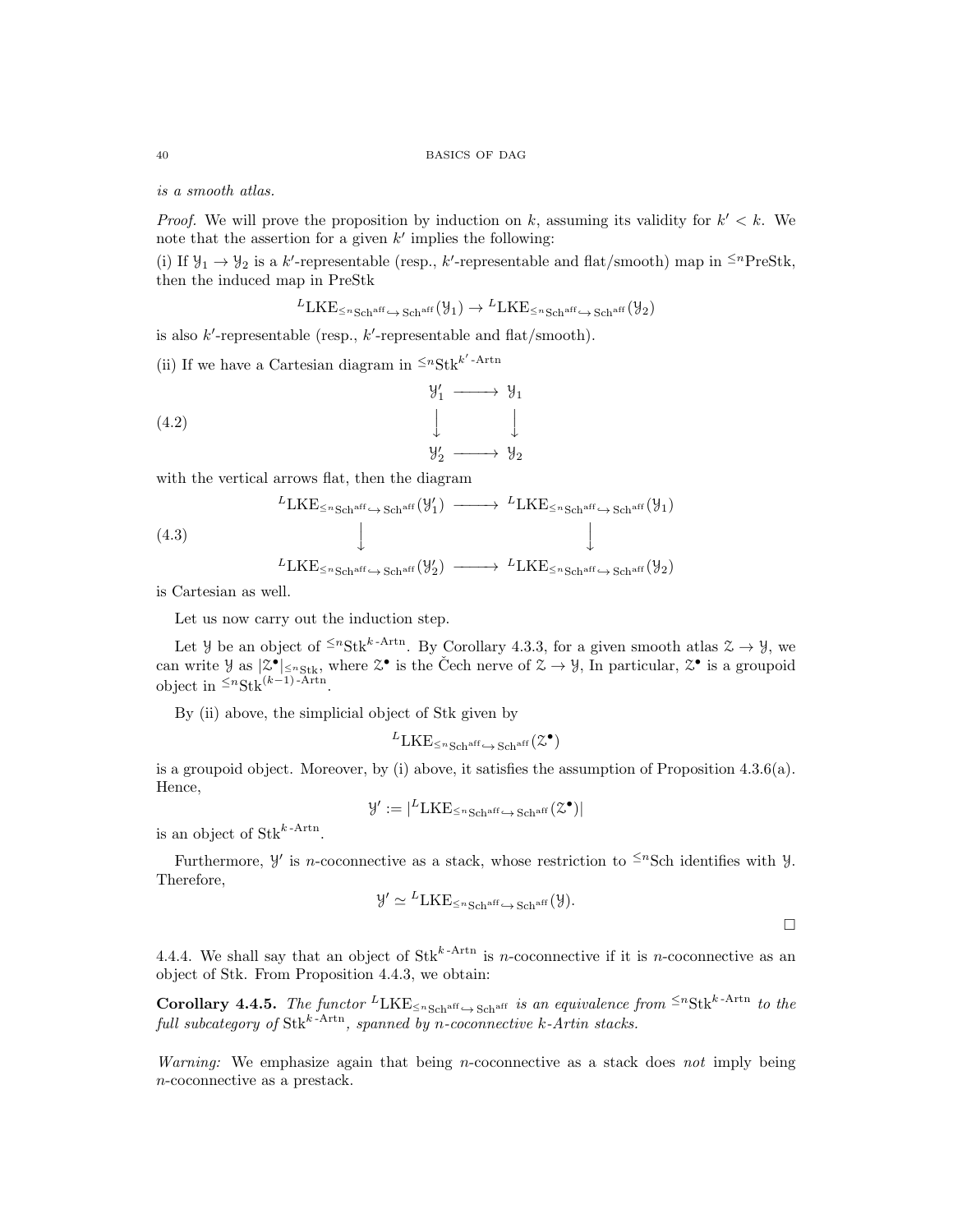#### BASICS OF DAG 41

4.4.6. We will now characterize those k-Artin stacks that are n-coconnective:

**Proposition 4.4.7.** Let  $\mathcal{Y}$  be a k-Artin stack. The following conditions are equivalent:

(i)  $\mathcal{Y}$  is *n*-coconnective.

(ii) There exists an atlas  $f: Z \to \mathcal{Y}$ , where  $Z \in \leq^n \text{Stk}^{0-Artn}$ .

(iii) If  $\mathcal{Y}' \to \mathcal{Y}$  is a k-representable flat map, then  $\mathcal{Y}'$  is n-coconnective as a stack.

*Proof.* We argue inductively on k, assuming the validity for  $k' < k$ .

The implication (i)  $\Rightarrow$  (ii) follows from Proposition 4.4.3(b).

Let us show that (ii) implies (i). By Corollary  $4.3.3$ , it suffices to show that the Cech nerve of the atlas  $Z \to \mathcal{Y}$  consists of  $(k-1)$ -Artin stacks that are *n*-coconnective. However, this follows from the implication (i)  $\Rightarrow$  (iii) for  $k-1$ .

The implication (iii)  $\Rightarrow$  (ii) is tautological: the assumption in (iii) implies that for any smooth atlas  $Z \to \mathcal{Y}$ , the scheme Z is *n*-coconnective.

Finally, the implication (i),(ii)  $\Rightarrow$  (iii) follows by retracing the construction of the atlas in the proof of Proposition 4.2.4.

4.4.8. Artin stacks and convergence. We will now prove:

# Proposition 4.4.9.

(a) Any k-Artin stack, viewed as an object of PreStk, is convergent.

(b) Let  $\mathcal{Y} \in \text{conv }\text{PreStk }$  be such that for any n, we have  $\leq^n \mathcal{Y} \in \leq^n \text{Stk}^{k-Artn}$ . Then  $\mathcal{Y}$  is a k-Artin stack.

*Proof.* We proceed by induction on k. For  $k = 0$ , point (a) follows from Proposition 3.4.2, and point (b) follows by repeating the argument of Proposition 3.4.4.

We first prove point (a), assuming the validity of both (a) and (b) for  $k' < k$ .

Let  $f : \mathcal{Z} \to \mathcal{Y}$  be a smooth atlas  $\mathcal{Y}$ . By Corollary 4.3.3, we have:

$$
\mathcal{Y} \simeq |\mathcal{Z}^{\bullet}/\mathcal{Y}|_{\mathrm{Stk}}.
$$

Consider the induced map <sup>conv</sup> $f: \text{conv}\mathfrak{X} \to \text{conv}\mathfrak{Y}$ . We claim that  $\text{conv}_f$  is  $(k-1)$ -representable, smooth and surjective. Indeed, for  $S \to \text{convy}$  with  $S \in \text{Sch}^{\text{aff}}$ , for every n, we have

$$
^{\leq n}(S\underset{\mathrm{conv}\, \mathcal{Y}}{\times}\,^{\mathrm{conv}}\mathcal{Z})\simeq {^{\leq n}S}\underset{\leq n\, \mathcal{Y}}{\times}\,^{\leq n}\mathcal{Z}\in {^{\leq n}\mathrm{Stk}^{(k-1)\operatorname{-Artn}}}.
$$

Hence,  $S \underset{\text{conv } y}{\times}$  <sup>conv</sup> $\chi$  is a  $(k-1)$ -Artin stack by the induction hypothesis. Moreover, since each  $\leq n_S \leq n_\chi \leq n_\chi$  is smooth and surjective over  $\leq^n S$ , by Lemma 2.1.3, we obtain that  $S \underset{\text{convy}}{\times}$   $\text{conv}$ is smooth and surjective over S.

In particular, by Lemma 4.3.2(b), we obtain that  $\text{conv}\mathcal{Z} \to \text{conv}\mathcal{Y}$  is an étale surjection, and hence

$$
^{\operatorname{conv}}\mathcal{Y}\simeq|^{\operatorname{conv}}\hspace{-0.5mm}\mathcal{Z}^{\bullet}/^{\operatorname{conv}}\mathcal{Y}|_{\operatorname{Stk}}.
$$

However, we claim that the map of the cosimplicial objects

$$
\mathcal{Z}^{\bullet}/\mathcal{Y}\rightarrow{^{\mathrm{conv}}\!}\mathcal{Z}^{\bullet}/^{\mathrm{conv}}\mathcal{Y}
$$

is an isomorphism. Indeed, for every  $m$ , we have

$$
{}^{\text{conv}}\mathcal{Z}^m/{}^{\text{conv}}\mathcal{Y}\simeq{}^{\text{conv}}(\mathcal{Z}^m/\mathcal{Y}),
$$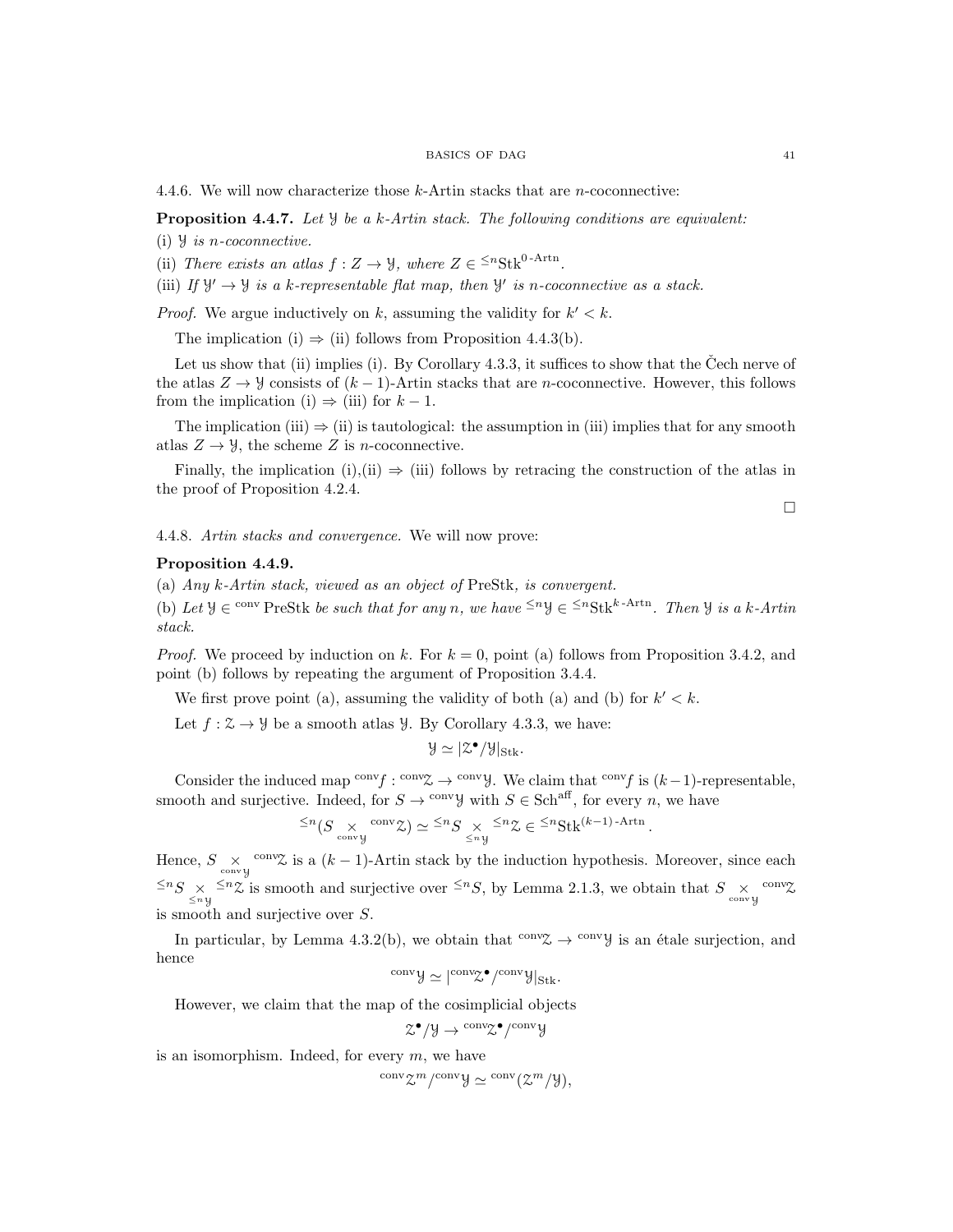where  $\mathcal{Z}^m/\mathcal{Y}$  is a  $(k-1)$ -Artin stack, and hence  $\mathcal{Z}^m/\mathcal{Y} \to \frac{\text{conv}}{\mathcal{Z}^m/\mathcal{Y}}$  is an isomorphism by the induction hypothesis.

To prove point (b) we will need to appeal to deformation theory. Choose a smooth atlas  $Z_0 \to c^1 \mathcal{Y}$  with  $Z_0 \in c^1 \text{Stk}^{0-Artn}$ . Then deformation theory (see [Chapter III.1, Sect. 7.4]) implies that we can we can construct a compatible system of objects  $Z_n \in \frac{1}{n}S$ tk<sup>0-Artn</sup> equipped with smooth maps  $Z_n \to \leq^n y$ .

Set  $Z := \operatorname{colim}_n Z_n$ , where the colimit is taken in <sup>conv</sup>PreStk. By the case of  $k = 0$ , we have  $Z \in Stk^{0-Arrn}$ , and since  $\mathcal{Y}$  is convergent we have a canonically defined map  $Z \to \mathcal{Y}$ . Set  $\mathcal{Y}^{\bullet} := Z^{\bullet}/\mathcal{Y}$ . By Lemma 2.5.9, we have  $\mathcal{Y} \in \mathcal{Y}$ . Hence, the map

$$
|\mathcal{Y}^{\bullet}|_{\mathrm{Stk}} \to \mathcal{Y}
$$

is an isomorphism.

Thus, by Proposition 4.3.6(a), it suffices to show that the map

$$
Y^1 = Z \underset{y}{\times} Z \to Z \times Z
$$

is  $(k-1)$ -representable and its composition with either of the the projections  $Z \times Z \rightarrow Z$  is smooth. By the induction hypothesis and Lemma 2.1.3, it suffices to show that the map

$$
Z_n \underset{\leq n}{\times} Z_n = \frac{1}{2} Z \underset{\leq n}{\times} \frac{1}{2} Z \underset{\leq n}{\times} Z \simeq \frac{1}{2} Z(Z \underset{\mathcal{Y}}{\times} Z) \to \frac{1}{2} Z(Z \times Z) \simeq \frac{1}{2} Z Z \times \frac{1}{2} Z = Z_n \times Z_n
$$

has the corresponding properties. However, this follows from the fact that the map  $Z_n \to \leq^n y$ is  $(k-1)$ -representable and smooth.

 $\Box$ 

# 4.5. Artin stacks locally almost of finite type.

4.5.1. The goal of this subsection is to establish the following:

**Proposition 4.5.2.** Let Y be an object of Stk<sup>k-Artn</sup> (resp.,  $\leq^n$ Stk<sup>k-Artn</sup>). The following conditions are equivalent:

(i)  $\mathcal{Y} \in \text{Stk}_{\text{laff}}$  (resp.,  $\mathcal{Y} \in {}^{\leq n}\text{Stk}_{\text{lf}}$ );

(ii) *Y* admits an atlas  $f: Z \to Y$  with  $Z \in \text{Stk}_{\text{laft}}^{\text{0-Artn}}$  (resp.,  $Z \in {}^{\leq n}\text{Stk}_{\text{lft}}^{\text{0-Artn}}$ );

(iii) For a k-representable ppf morphism  $Z \to Y$  with  $Z \in Stk^{0-Artn}$  (resp.,  $Z \in \leq^n Stk^{0-Artn}$ ), we have  $Z \in \text{Stk}_{\text{laff}}^{0-\text{Artn}}$  (resp.,  $Z \in {}^{\leq n}\text{Stk}_{\text{lft}}^{0-\text{Artn}}$ ).

(iv) For a k-representable ppf morphism  $\mathcal{Y}' \to \mathcal{Y}$ , we have  $\mathcal{Y}' \in \text{Stk}_{\text{laff}}$  (resp.,  $\mathcal{Y}' \in {}^{\leq n}\text{Stk}_{\text{lft}}$ )

We will call k-Artin stacks satisfying the equivalent conditions of the above proposition 'k-Artin stacks locally almost of finite type'.

Since we know that k-Artin stacks are convergent, it is enough to treat the case of  $\mathcal{Y} \in$  $\leq^n \text{Stk}^{k-\text{Artn}}$ .

4.5.3. The proof of the proposition proceeds by induction, so we are assuming that all four conditions are equivalent for  $k' < k$ .

The implications (iii)  $\Rightarrow$  (ii) and (iv)  $\Rightarrow$  (iii) are tautological. The construction of the atlas in Proposition 4.2.4 shows that (ii) and (iii) imply (iv).